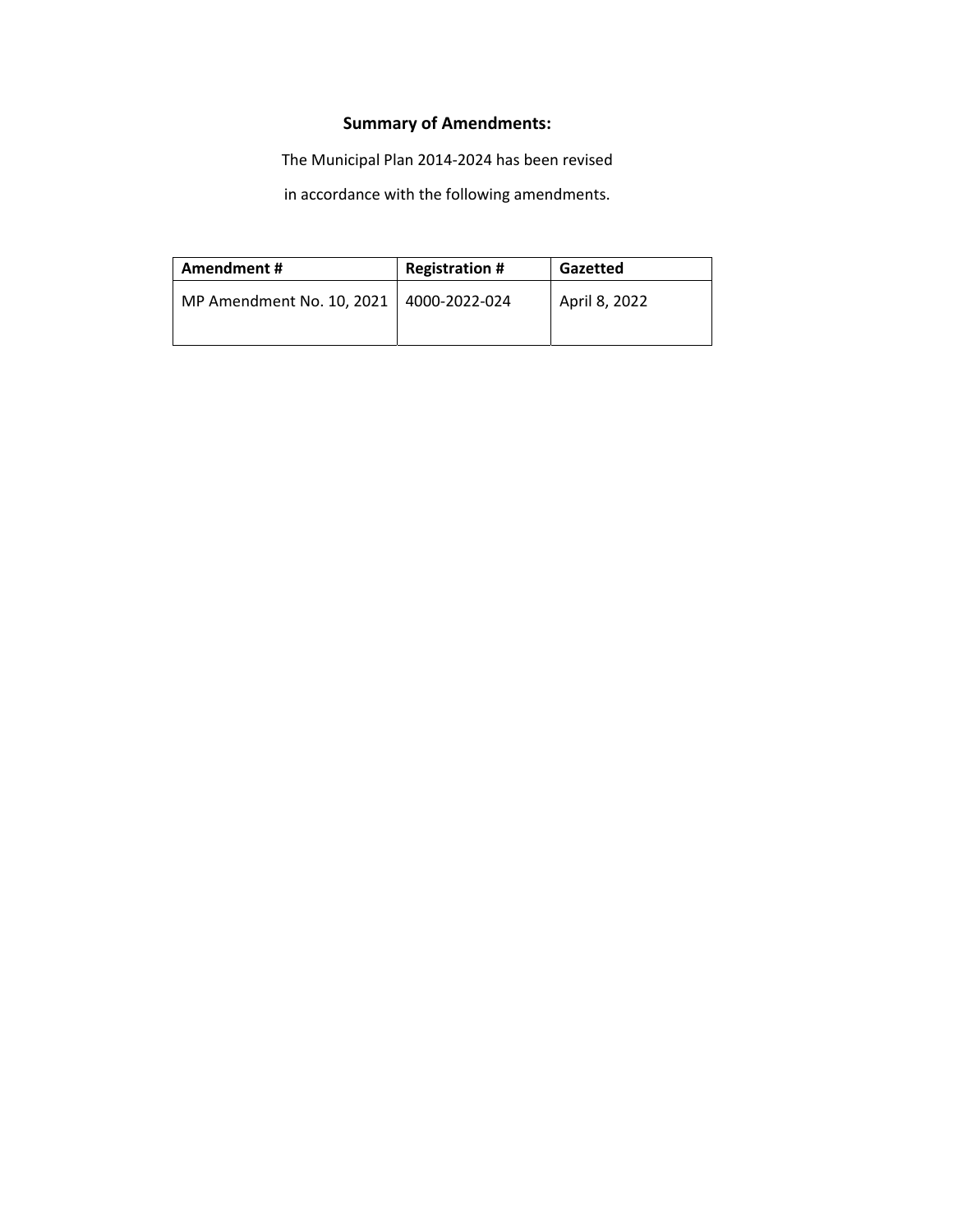# **MUNICIPAL PLAN 2014-2024**

TOWN OF PORTUGAL COVE-ST. PHILIP'S

| SEPTEMBER 2014 |



**CONTACT INFORMATION:**  100 LEMARCHANT ROAD | ST. JOHN'S, NL | A1C 2H2 | CANADA P. (709) 738-2500 | F. (709) 738-2499 WWW.TRACTCONSULTING.COM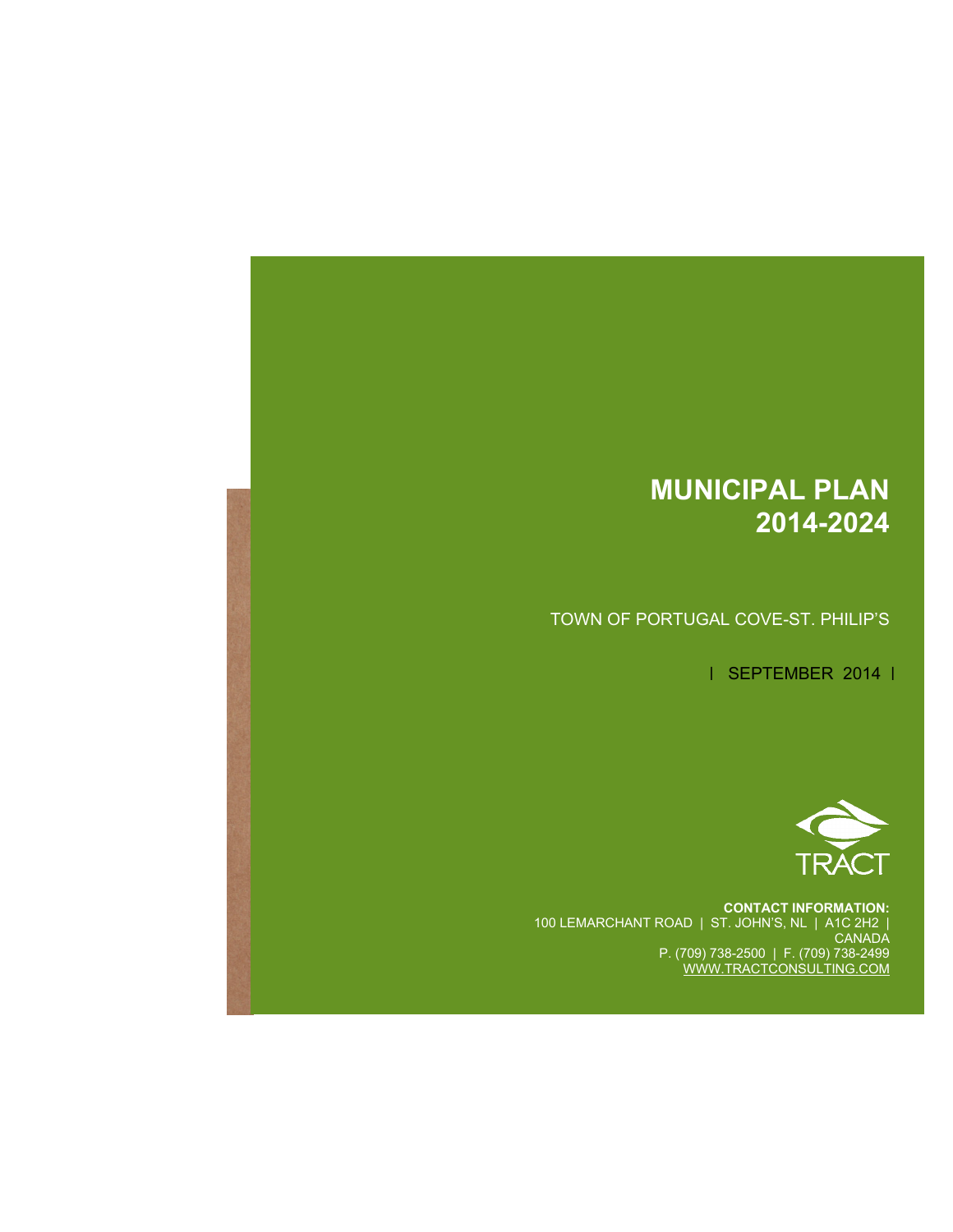| 1.0 |     |       |  |  |  |  |  |
|-----|-----|-------|--|--|--|--|--|
|     | 1.1 |       |  |  |  |  |  |
|     |     |       |  |  |  |  |  |
|     |     | 1.1.2 |  |  |  |  |  |
|     |     | 1.1.3 |  |  |  |  |  |
|     |     | 1.1.4 |  |  |  |  |  |
|     |     | 1.1.5 |  |  |  |  |  |
|     | 1.2 |       |  |  |  |  |  |
|     |     |       |  |  |  |  |  |
|     |     | 1.2.2 |  |  |  |  |  |
|     |     | 1.2.3 |  |  |  |  |  |
| 2.0 |     |       |  |  |  |  |  |
|     | 2.1 |       |  |  |  |  |  |
|     | 2.2 |       |  |  |  |  |  |
|     | 2.3 |       |  |  |  |  |  |
|     | 2.4 |       |  |  |  |  |  |
|     | 2.5 |       |  |  |  |  |  |
|     | 2.6 |       |  |  |  |  |  |
|     | 2.7 |       |  |  |  |  |  |
|     | 2.8 |       |  |  |  |  |  |
|     | 2.9 |       |  |  |  |  |  |
| 3.0 |     |       |  |  |  |  |  |
|     | 3.1 |       |  |  |  |  |  |
|     | 3.2 |       |  |  |  |  |  |
|     |     |       |  |  |  |  |  |
|     |     |       |  |  |  |  |  |
|     | 3.3 |       |  |  |  |  |  |
|     |     |       |  |  |  |  |  |
|     |     | 3.3.2 |  |  |  |  |  |
|     |     | 3.3.3 |  |  |  |  |  |
|     |     | 3.3.4 |  |  |  |  |  |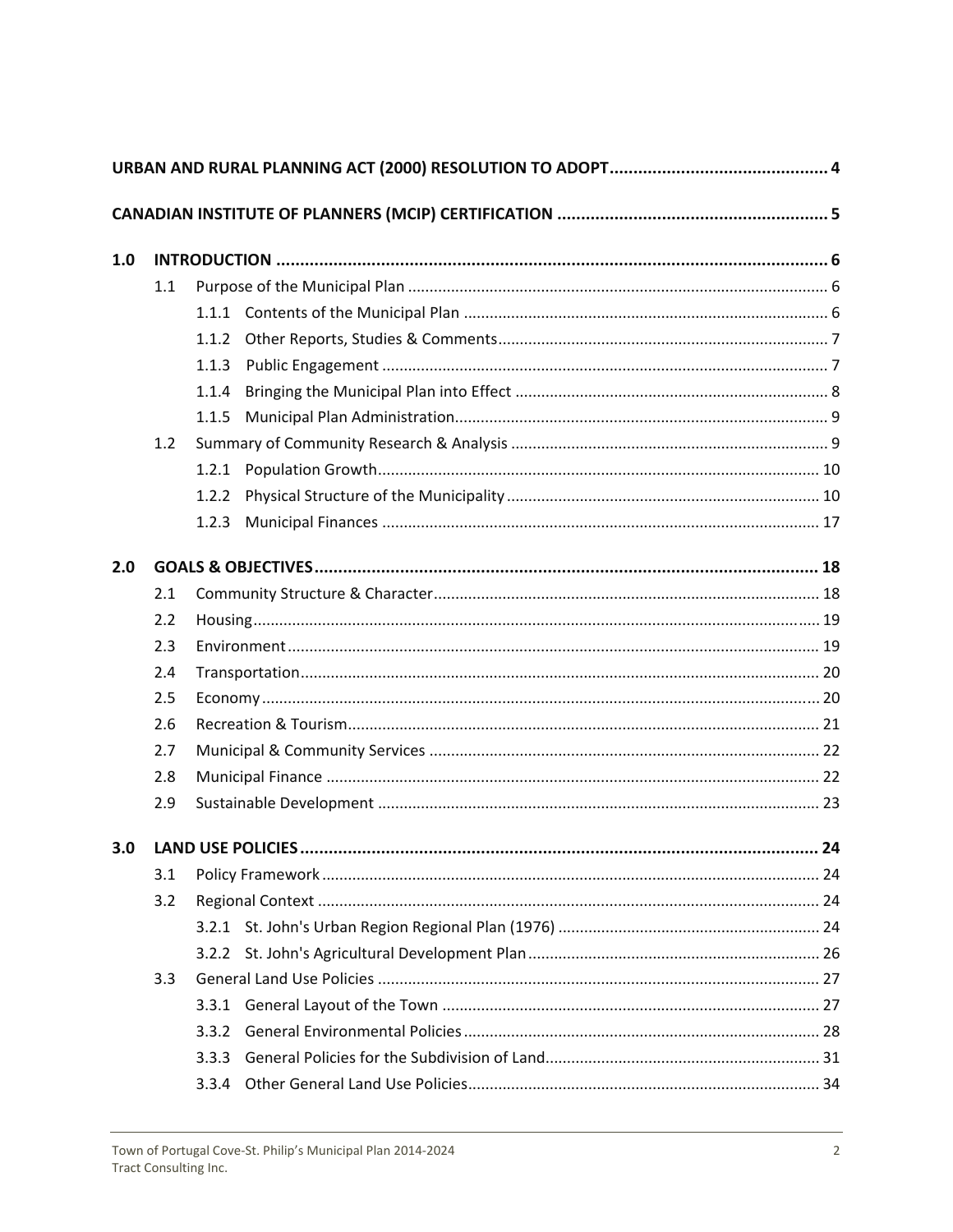|     | 3.4 |       |  |  |
|-----|-----|-------|--|--|
|     |     | 3.4.1 |  |  |
|     |     | 3.4.2 |  |  |
|     |     | 3.4.3 |  |  |
|     |     |       |  |  |
|     |     | 3.4.5 |  |  |
|     |     |       |  |  |
|     |     | 347   |  |  |
|     |     |       |  |  |
|     |     |       |  |  |
|     |     |       |  |  |
| 4.0 |     |       |  |  |
|     | 4.1 |       |  |  |
|     | 4.2 |       |  |  |
|     | 4.3 |       |  |  |
|     | 4.4 |       |  |  |

# **MAPS**

Map 1: Generalized Future Land Use Map

**Appendix 1: Agricultural Map**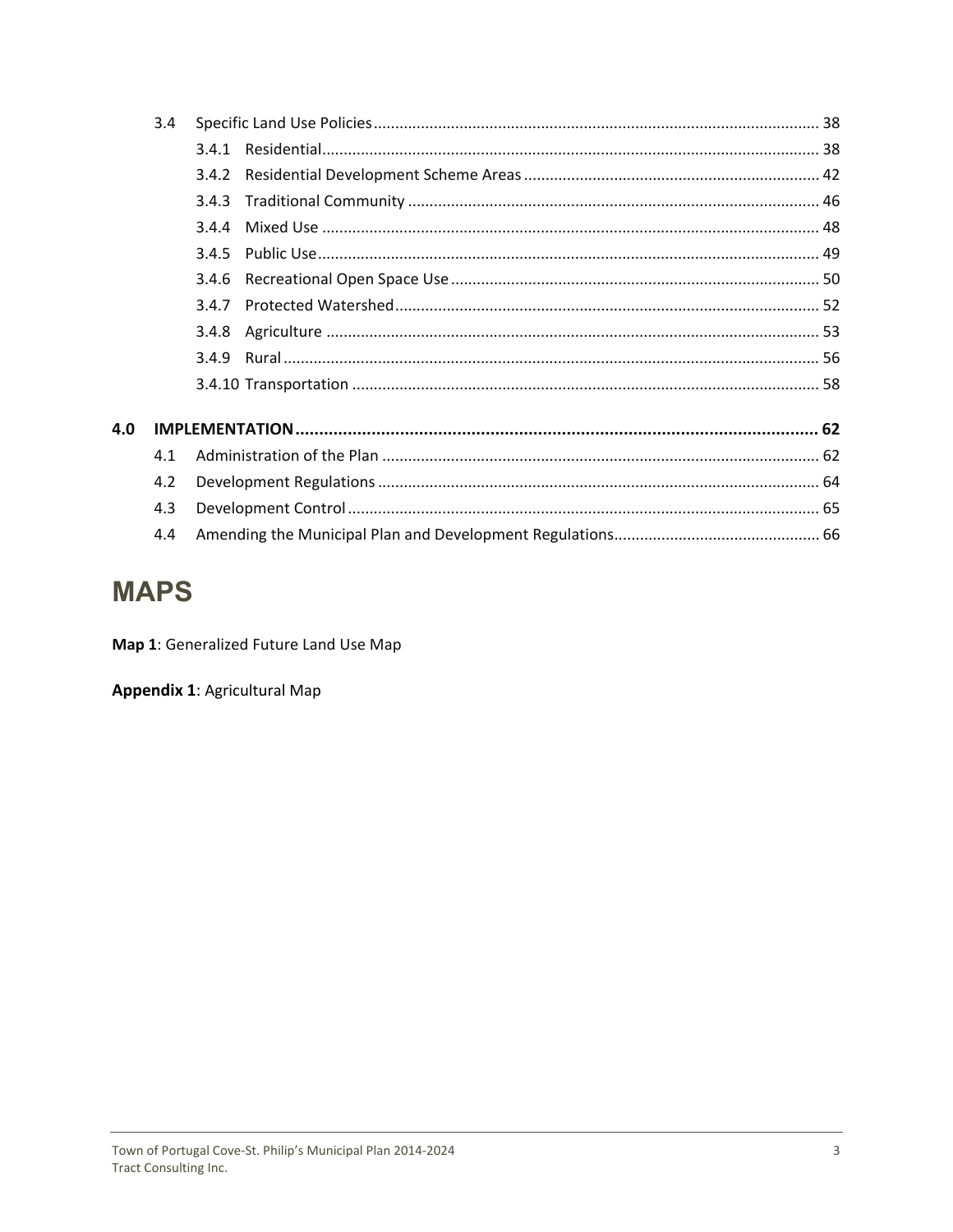# <span id="page-4-0"></span>**URBAN AND RURAL PLANNING ACT (2000) RESOLUTION TO ADOPT**

### **Town of Portugal Cove‐St. Philip's Municipal Plan (2014‐2024)**

Under the authority of Section 16 of the Urban and Rural Planning Act (2000), the Town Council of Portugal Cove‐St. Philip's adopts the Portugal Cove‐St. Philip's Municipal Plan (2014‐2024).

The Municipal Plan (2014‐2024) was adopted by the Town Council of Portugal Cove‐St. Philip's on the \_\_\_\_ day of \_\_\_\_\_\_\_\_\_\_\_\_\_\_\_, 2014.

Signed and sealed this \_\_\_ day of \_\_\_\_\_\_\_\_\_\_\_\_\_\_\_, 2014.

Mayor Moses G. Tucker: \_\_\_\_\_\_\_\_\_\_\_\_\_\_\_\_\_\_\_\_\_\_\_\_\_\_\_\_\_\_\_\_\_\_

Municipal Clerk (Judy Squires): \_\_\_\_\_\_\_\_\_\_\_\_\_\_\_\_\_\_\_

Town of Portugal Cove‐St. Philip's seal

\_\_\_\_\_\_\_\_\_\_\_\_\_\_\_\_\_\_\_\_\_\_\_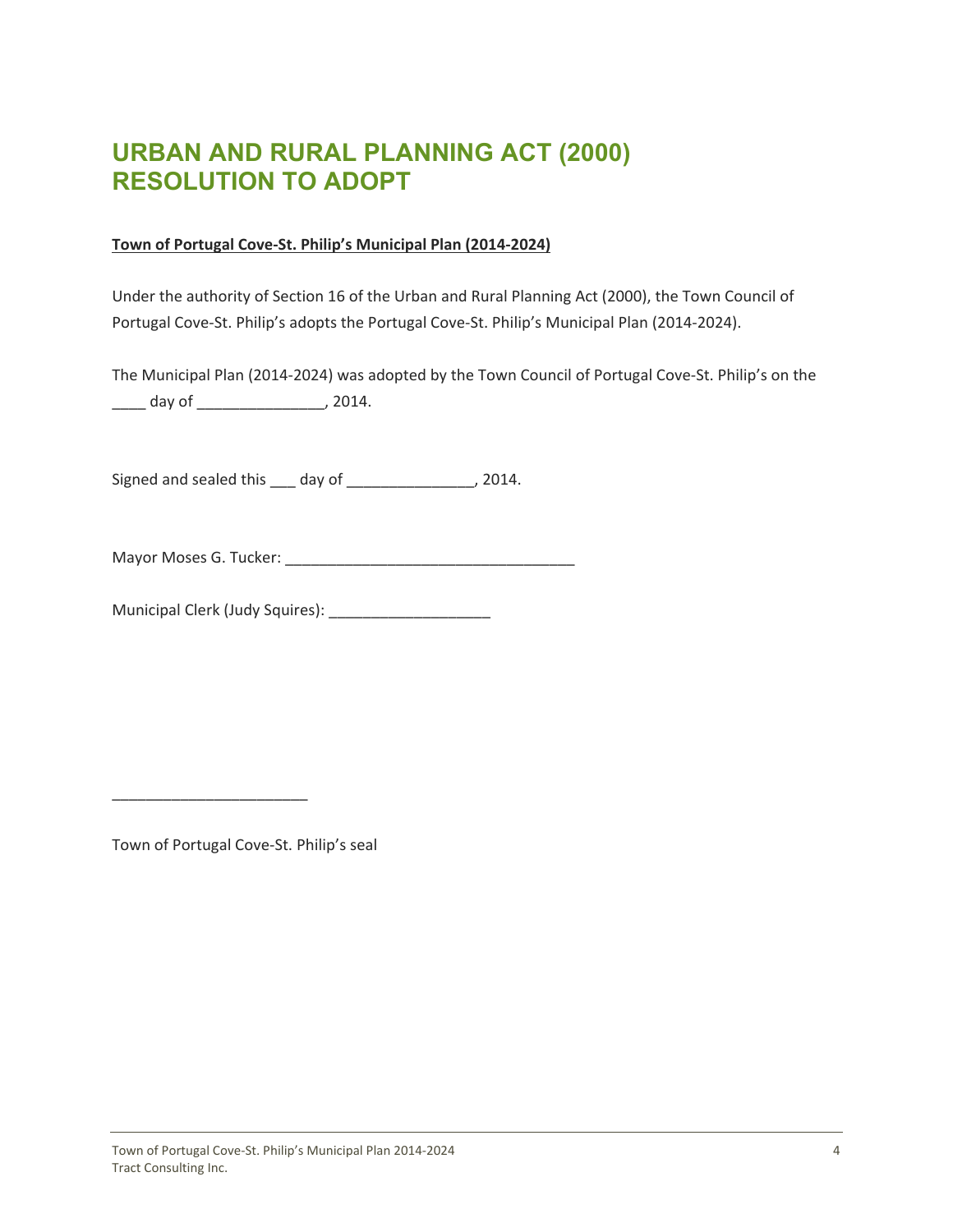# <span id="page-5-0"></span>**CANADIAN INSTITUTE OF PLANNERS (MCIP) CERTIFICATION**

I certify that the Town of Portugal Cove‐St. Philip's Municipal Plan (2014‐2024) has been prepared in accordance with the requirements of the Urban and Rural Planning Act (2000) of the Province of Newfoundland and Labrador.

Member of Canadian Institute of Planners (MCIP) signature

\_\_\_\_\_\_\_\_\_\_\_\_\_\_\_\_\_\_\_\_\_\_\_\_\_\_\_\_\_\_\_\_\_\_\_\_\_\_\_\_\_\_\_\_\_\_\_\_\_\_\_\_\_\_\_\_\_

MCIP seal

Date signed and sealed

\_\_\_\_\_\_\_\_\_\_\_\_\_\_\_\_\_\_\_\_\_\_

\_\_\_\_\_\_\_\_\_\_\_\_\_\_\_\_\_\_\_\_\_\_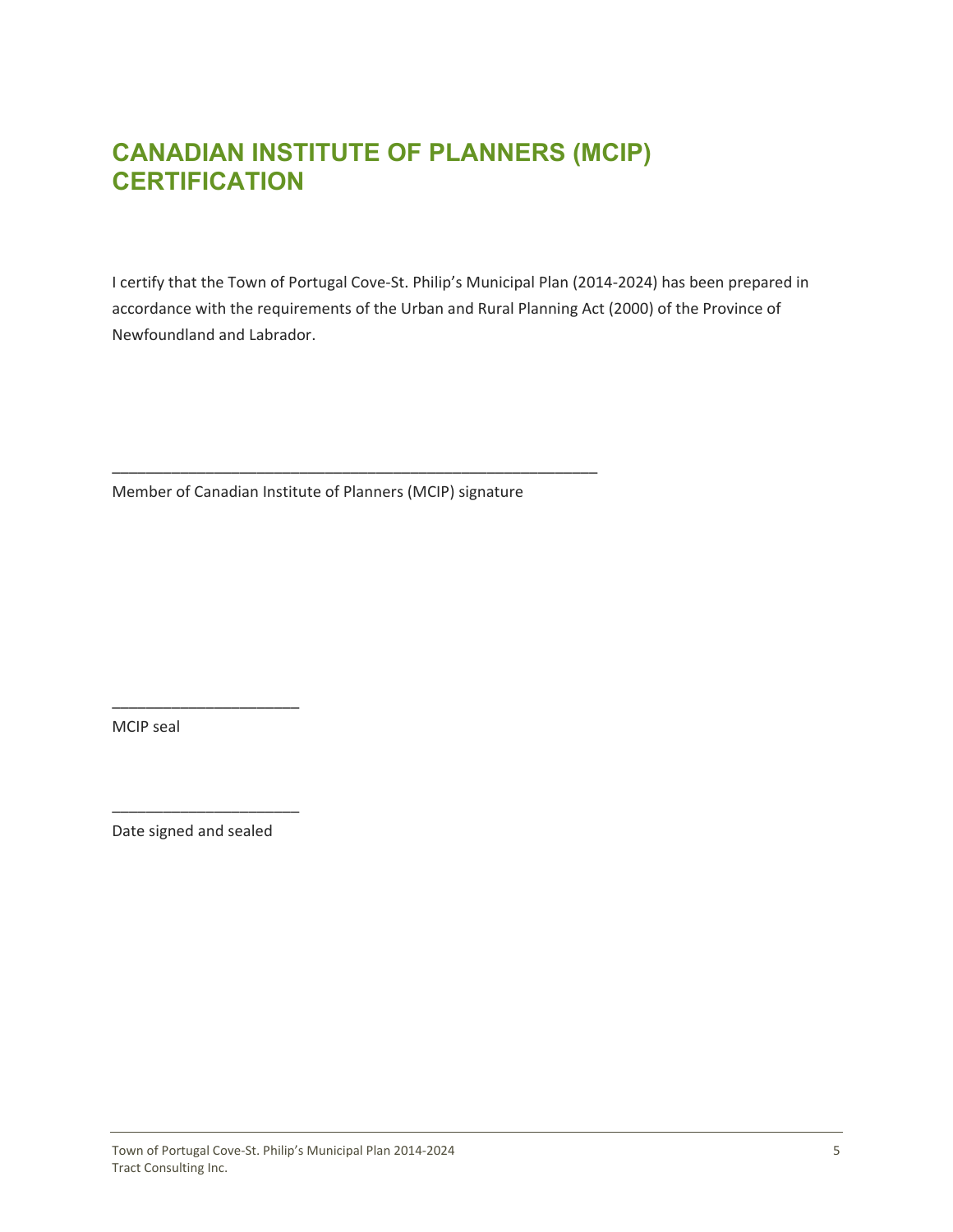# <span id="page-6-0"></span>**1.0 INTRODUCTION**

# **1.1 PURPOSE OF THE MUNICIPAL PLAN**

The Portugal Cove – St. Philip's Municipal Plan establishes guidelines and policies for managing future growth and development of the Town by providing a land use strategy for the ten year period 2014 to 2024. The Municipal Plan, which applies to the entirety of the Town's defined Planning Area (and which corresponds to Municipal boundaries), outlines Council's policies for overall land use development, for provision of community amenities, and for watershed and environmental protection. This Plan update replaces the Town's former Municipal Plan that was adopted and registered in 1996.

The primary intent of the Municipal Plan policies is to encourage and to work towards a healthy, safe, economically prosperous, and a more complete and sustainable community, where opportunities for appropriate growth and expansion, and supporting municipal services, can be provided within the financial capabilities of the Town, within the realm of the NL Urban and Rural Planning Act (2000), and in conformity with the St. John's Urban Region Regional Plan (1976). The Municipal Plan, and its companion Generalized Future Land Use Map, provide for future growth and physical improvement of the Town by identifying the designated locations and the specified manner in which varied types of land use development are to occur.

The Plan additionally serves as the basis for preparation of the companion regulatory planning document, the Development Regulations. The Regulations address land use zones, development standards and terms and conditions, advertisement and subdivision requirements in support of the Plan's policies. The Regulations are also accompanied by a Zoning Map and an Environmental Protection Map. The Municipal Plan and the Development Regulations, once approved and registered, are administered by Town Council in the review and approval consideration of development permit and subdivision applications, and other land development proposal inquiries.

# **1.1.1 CONTENTS OF THE MUNICIPAL PLAN**

The Municipal Plan was prepared in accordance with the content requirements of Section 13 of the NL Urban and Rural Planning Act (2000). This Municipal Plan document and its accompanying Generalized Future Land Use Map, constitutes a legal instrument of the municipality when adopted and approved by Council, and reviewed and registered in accordance with the Urban and Rural Planning Act (i.e. the Act). The principal content of the Municipal Plan includes:

- The land use planning goals, objectives and policy statements of Council;
- A land use planning strategy for managing future land and building development, including provision for dividing the Town's land base into varied land use classes and uses; and,
- **•** An implementation framework.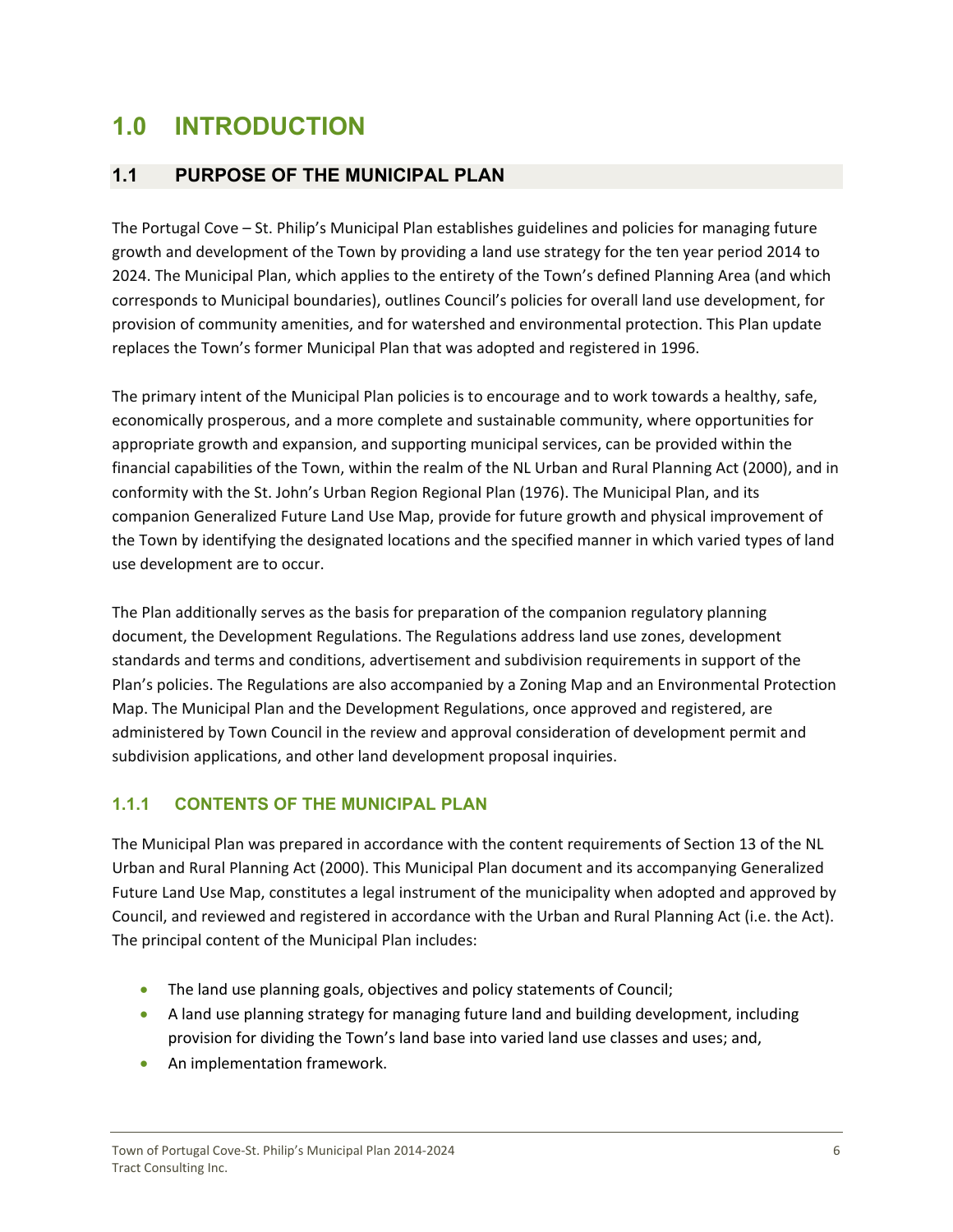# <span id="page-7-0"></span>**1.1.2 OTHER REPORTS, STUDIES & COMMENTS**

While not deemed to be official components of the Municipal Plan, as part of the Plan preparation process, several additional research initiatives, related municipal studies and reports, and other information sources, helped influence the content of the Municipal Plan.

A background report of the then existing conditions and circumstance of the Town was prepared in 2006 to help provide baseline data for the plan preparation process. An update of the population trend findings of the background report is provided within Section 1.2 of this document. An additional supporting report to the lengthy Plan update process was compilation of a summary report that outlined a synopsis of the plan preparation process to 2011 and an accounting of the varied policy considerations that were incorporated into the Plan.

The varied relevant reports and information input that assisted to shape the content of the Municipal Plan include the following:

- Town of Portugal Cove-St. Philip's Infrastructure Assessment and Master Plan (2005);
- Background Report for Municipal Plan and Development Regulations (2006);
- **•** Town's Parks and Recreation Master Plan (2007);
- **•** Draft Municipal Plan Summary Report (2011);
- **•** Town's Storm Water Management Plan (2012);
- **St. John's Urban Region Regional Plan (1976);**
- Written comments from the NL Department of Municipal Affairs and other provincial departments and agencies;
- Consultation with local residents and community organizations; and,
- **Commissioner's August, 2014 Report on Public Hearing.**

# **1.1.3 PUBLIC ENGAGEMENT**

This Municipal Plan has been a long eight years plus in its preparation. Early public consultation open houses and community meetings, with cumulative involvement and attendance of up to 800 local residents, helped to shape the policies of the Plan.

More recently, at a June, 2011 Community Update meeting at the Portugal Cove‐St. Philip's Community Centre, approximately 33 residents actively participated in a planning process that included mapping stations that graphically illustrated proposed land use changes and allowed residents to share their ideas by drawing on the maps. Some of the key issues mentioned by local residents at the meeting included:

- Concern for too many driveways and access points along Portugal Cove Road;
- Need for site landscape buffer treatment between uses on Portugal Cove Road;
- Concern for correct mix of business uses in proposed new Mixed Use zone;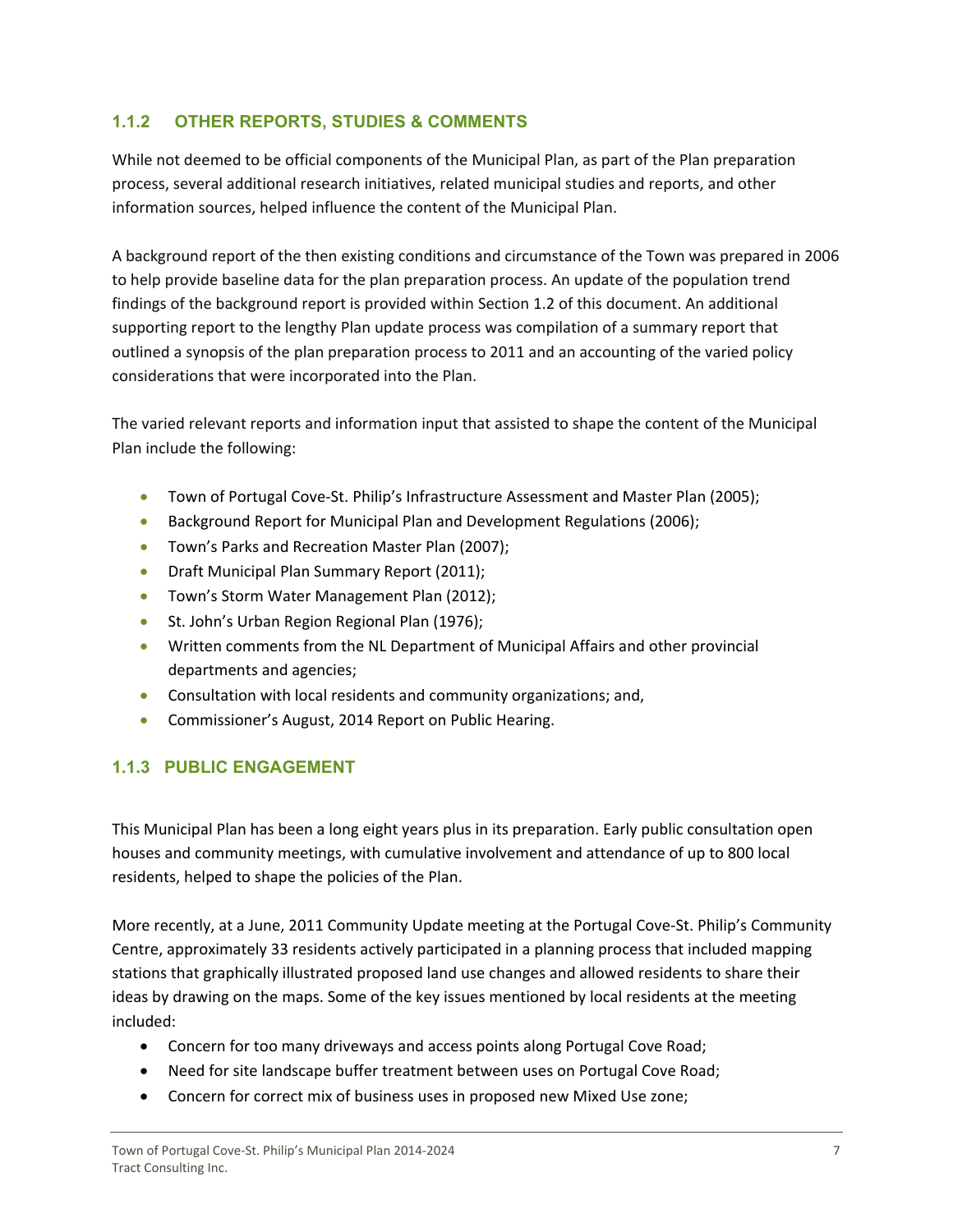- <span id="page-8-0"></span> Need for attention to historic and traditional centres of Portugal Cove and St. Philip's, and to creating stronger and more walk‐able communities;
- Coastal access must be protected and improved; and,
- Energy projects, including wind turbines should not be allowed within the traditional communities.

Following this public meeting, a four week review period allowed local residents to read the proposed new Municipal Plan and Development Regulations online and provide their further input via email. A total of 31 responses relating to a range of land use issues that primarily focused on the protection and preservation of trails; appropriate measures for environmental protection; and a number of diverse 'spot rezoning' requests. Staff and Council considered each and every submission, approved some for inclusion within the proposed new Plan and Regulations, and did not support other proposed revision requests.

During the past two years of updates to the draft Plan and Regulations, and primarily as a result of recent Provincial review comments received in late 2013, local residents have been kept informed of the progress of the Plan update through the Town's website and through reference at regularly scheduled Council meetings.

The Public Hearing for the proposed new Municipal Plan and Development Regulations (2014‐2024) was held on August 14, 2014. Recommendations from the Public Hearing Commissioner's Report respecting a new school site and re-designation and rezoning of specific agricultural lands have been also incorporated into the new planning documents. At the Public Hearing, local residents expressed that they are anxious to have new planning documents in place to guide and help manage current growth influences.

# **1.1.4 BRINGING THE MUNICIPAL PLAN INTO EFFECT**

Sections 14 to 24 of the Urban and Rural Planning Act identify the requirements and process to bring the Municipal Plan into effect. Upon fulfillment of the community consultation in accordance with Section 14 of the Act, the Municipal Plan and Development Regulations were completed by Council and submitted to the Department of Municipal Affairs for review and determination of provincial and other government agency interest. Following receipt of the Province's comments and recommendations, and addressing the required revisions, Council adopted the proposed new Municipal Plan and Development Regulations.

In accordance with Sections 17 and 18 of the Act, a Commissioner's Hearing was arranged by the Municipality and notices of Council adoption are published in the local newspaper, announcing the time and place of the scheduled Hearing for August 14, 2014. The Commissioner appointed to conduct the Hearing reported to Council on the public representations received, and provided recommendations for Council's consideration. After considering the Commissioner's report and incorporating the cited recommendations, Council approved the Municipal Plan and Development Regulations with revisions.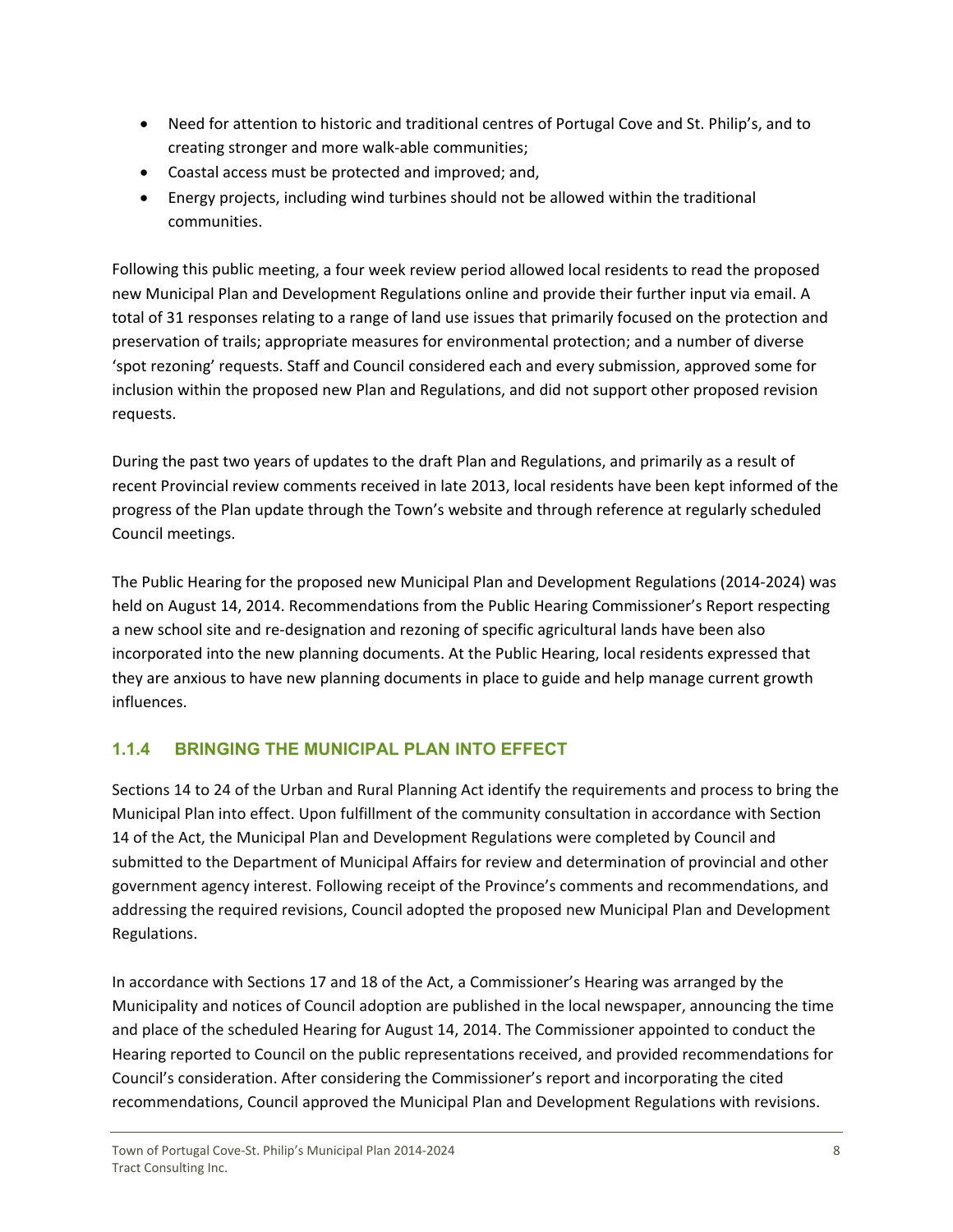<span id="page-9-0"></span>Upon approval, the Municipal Plan and Development Regulations were certified by a full member of the Canadian Institute of Planners, and thereafter submitted to the Minister of Municipal and Intergovernmental Affairs, along with the Commissioner's Public Hearing report and copies of public representations and objections.

After the planning documents and companion maps are reviewed by the Minister to ensure compliance with the Act, they are to be officially registered and Council is to be notified. Within 10 days of receiving Provincial notice, Council publishes notice of registration in the Newfoundland and Labrador Gazette. Upon the date of publication within the Gazette, the Municipal Plan and Development Regulations, and the companion land use and zoning maps, become official and of legal effect.

# **1.1.5 MUNICIPAL PLAN ADMINISTRATION**

After Ministerial approval of the Portugal Cove‐St. Philip's Municipal Plan and publication in the Gazette, the Plan becomes binding upon Council and all other persons, corporations and organizations. Council administers the Municipal Plan by carrying out the Plan's policies by:

- **Implementing the Development Regulations;**
- Issuing development permits to applicants wishing to subdivide land, erect a building, or change the use of a building or land, or conversely refusing to issue permits for developments that are not in accordance with the Plan; and
- Undertaking the development schemes outlined in the Plan as financial resources become available.

In accordance with Section 28 of the Act, Council will review this Plan and Development Regulations not more than five years after the Plan comes into force, and may revise the documents as necessary in accordance with developments that can be foreseen during the upcoming ten‐year period.

Where, after a review under Section 28, Council determines that changes to the Municipal Plan or Development Regulations are not required, it may by a majority vote retain the existing plan and regulations and submit a copy of that decision together with a report on consultations undertaken to the Minister for registration.

Amendments may be made by Council at any time, and brought into effect by the process described above for bringing the Municipal Plan into effect. Sections 14 to 25 of the Act apply to an amendment to the plan and development regulations.

# **1.2 SUMMARY OF COMMUNITY RESEARCH & ANALYSIS**

This Section of the Plan discusses varied community research and data analysis work conducted to support the preparation of the Town of Portugal Cove- St. Philip's Municipal Plan. More detailed results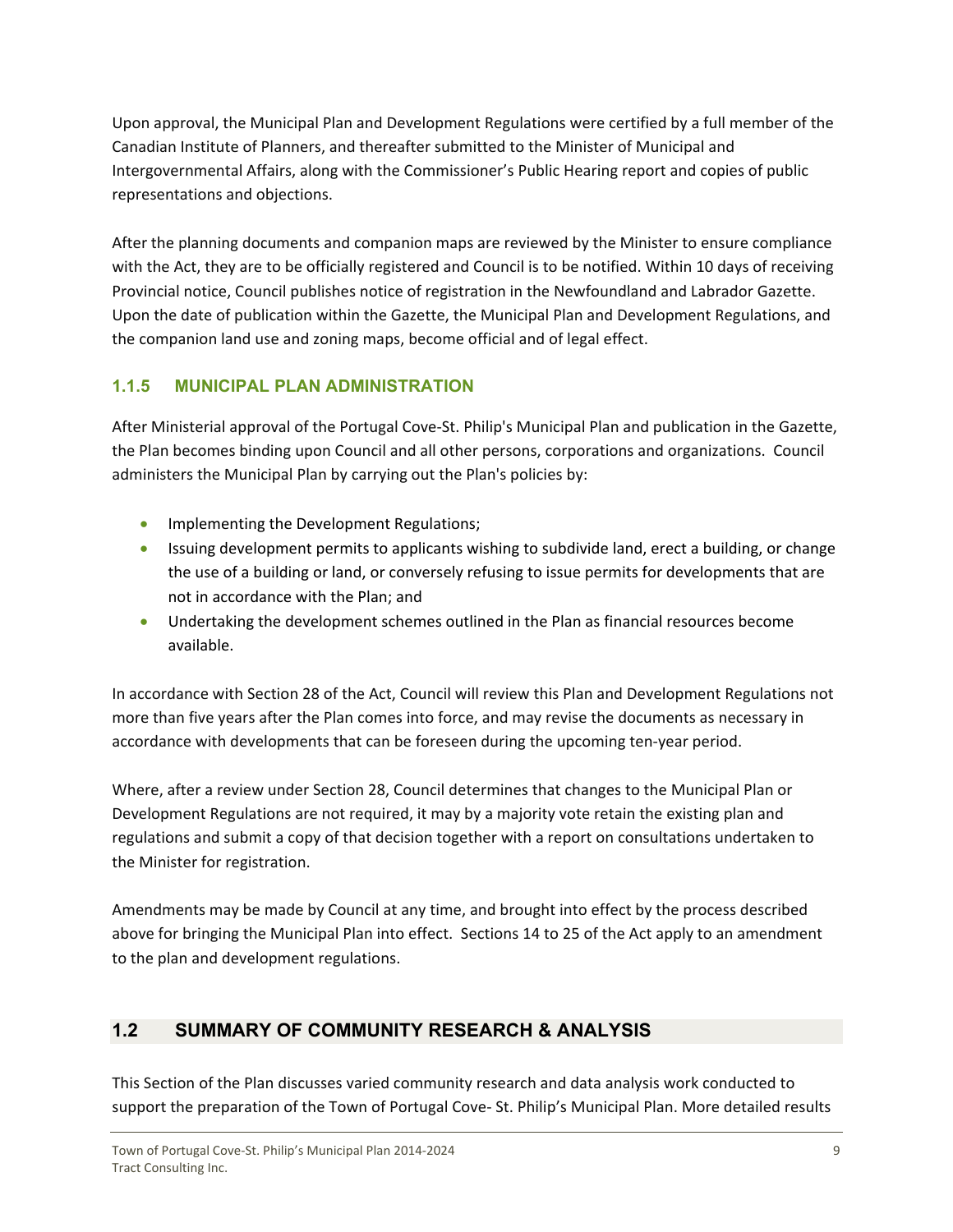<span id="page-10-0"></span>are provided within the Municipal Plan summary report of 2011; additional population statistics have been updated from the more recent 2011 Census, as well as information related to local building permit trends.

# **1.2.1 POPULATION GROWTH**

Data from the 2011 Census identified that the Town's population had grown approximately 12.0% from 2006, from 6,575 local residents in 2006 to 7,366 residents in 2011. This compares to a national rate of growth of 5.9 %. The provincial average rate of population growth during this five year period was 1.8 %; in other words, the Town is growing at a rate six times greater than the entire province, and over twice the national average. During the Census years from 2001 to 2011, approximately 1500 new residents were living in the community, representing a 10 year sustained population increase of over 25%. In determining estimates for potential future growth, based upon a five year average of approximately 75 new single family residential dwelling permits issued each year, and an average household size of 2.7 persons, the following future population projections are provided:

 A continued High Growth scenario would see approximately 8,378 residents in the community by 2016, and nearly 9,400 residents by 2021.

If only two thirds of current housing development activity unfolded over the next five and ten year periods, the following population estimates are projected:

 A Medium Growth scenario would provide for over 8,040 residents in 2016 and approximately 8,716 residents by 2021.

The population dynamics of the community convey likely continued local demand for developable land; for housing construction; for provision of community infrastructure, services and amenities; for sustainable employment and commercial service opportunities; and for progressive and responsive land use planning policies and regulations.

# **1.2.2 PHYSICAL STRUCTURE OF THE MUNICIPALITY**

The land area of Portugal Cove‐ St. Philip's consists of approximately 5,970 hectares (59.7 square kilometers). The land base is characterized by the following attributes:

- Steeply sloping coastline on the west to Conception Bay;
- **Diverse distribution of ponds, streams and brooks;**
- Significant Rural area lands and the Blast Hole Protected Watershed in the north;
- Windsor Lake Watershed and the St. John's airport on the east;
- Serviced lands within the central area and adjacent southerly locations;
- **•** Historic community cores within Portugal Cove and St. Philip's;
- **•** Ferry transportation terminal to Bell Island;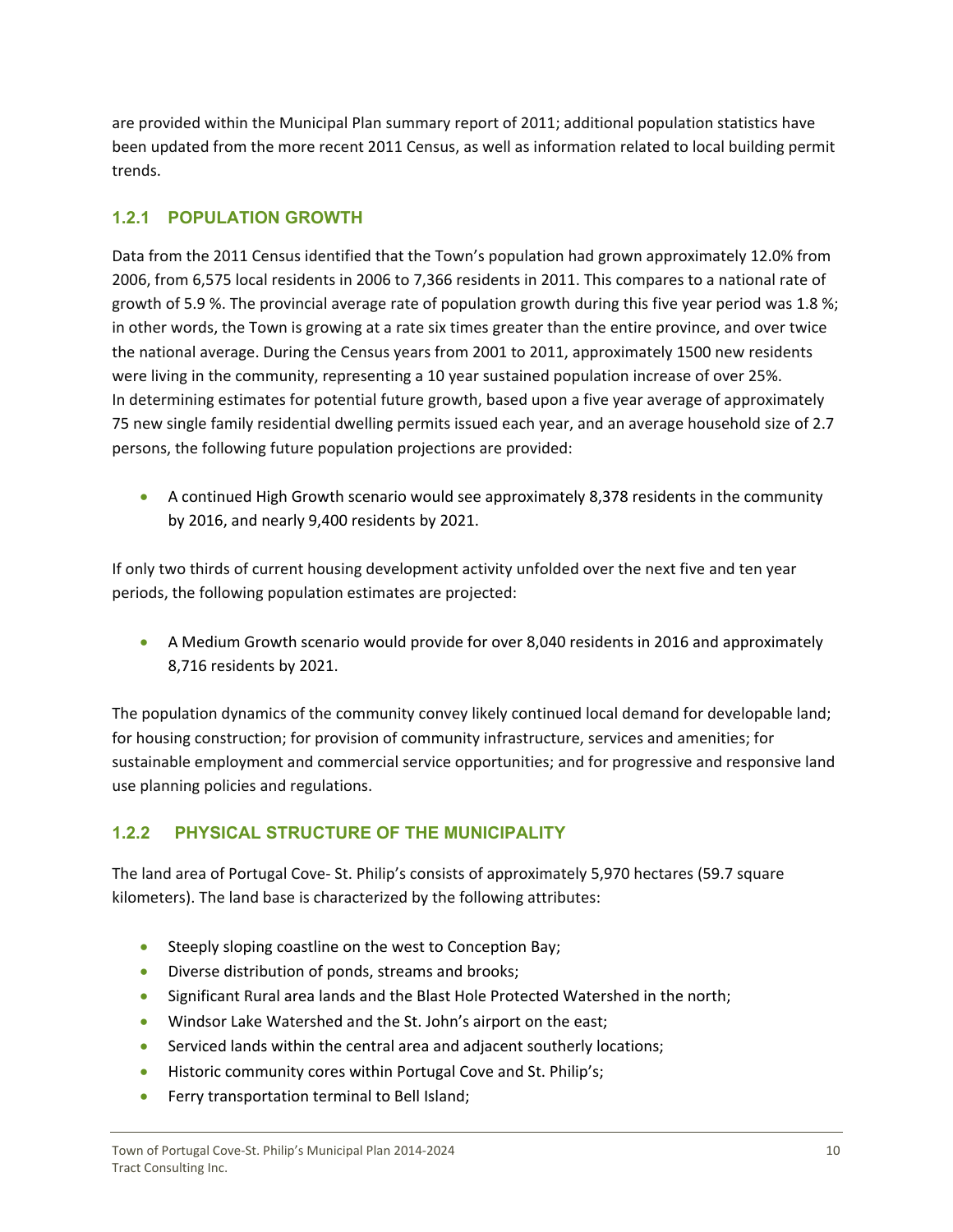- Agricultural designated locations within the north and south central areas; and,
- Linear patterns of semi and non-serviced residential developments.

The geographical diversity of development patterns within the community has resulted in a relatively low population density. Of the 15 communities within NL with a 2011 Census total population greater than 5,000 residents, 10 municipalities have a larger concentration of residents on their land base than Portugal Cove‐St. Philips. Over the past five years however, the Town's population density has increased from 114 to 128 persons per square kilometer.

The challenge to the Municipal Plan will be to effectively manage and encourage a more compact form of growth and development in a manner that makes economic and efficient use of infrastructure and services, and to ensure that the rural character and livability of the community is maintained and enhanced. Background on varied land use classes is introduced within this section, as follows.

#### **Residential Growth**

There were a total of 2,824 residential dwellings in Portugal Cove-St. Philip's identified by the 2011 Census. This represents a 15.4 % increase over the total number of dwelling units recorded in 2006, and reinforces the identified average of 75 new residential dwellings being built each year during the five year Census period.

The majority of new residential growth occurring in the Town is for the low density, single family dwelling. Given that the median age of the community is increasing (i.e. 38 years in 2006 and 39.5 in 2011), and that the proportion of residents aged 65 years and over increased locally by 21 % during the most recent five year Census period, in future years more varied types and higher density forms of residential housing are likely to be required to accommodate the needs of an aging population.

The geographical location of recent local residential development during the years 2008 to 2012 conveys a fairly equitable distribution between fully serviced infill and newly created subdivision lots, and with semi and non‐serviced residential areas. Based upon a historic average land requirement of approximately 7,534 square feet(sf) (700 square meters(sm)) for serviced residential lots, and an approximate minimum lot size of 21,528 sf (2,000 sm) for semi and non-serviced residential homes, the following land area requirements to support future growth are estimated for the next ten year period:

- High Growth population forecast: 65 acres (26.3 hectares) of developable serviced land and 185 acres (74.9 hectares) of developable semi and non‐serviced land; and,
- Medium Growth population forecast: 43 acres (17.4 hectares) of developable serviced land and 124 acres (50.2 hectares) of developable semi and non‐serviced residential land.

In recognition that the Town's infrastructure serviced areas are expanding, it is likely that a greater proportion of future residential growth will occur with full services, and that less developable land will be required to support continued growth. While varied constraints to growth are evident within the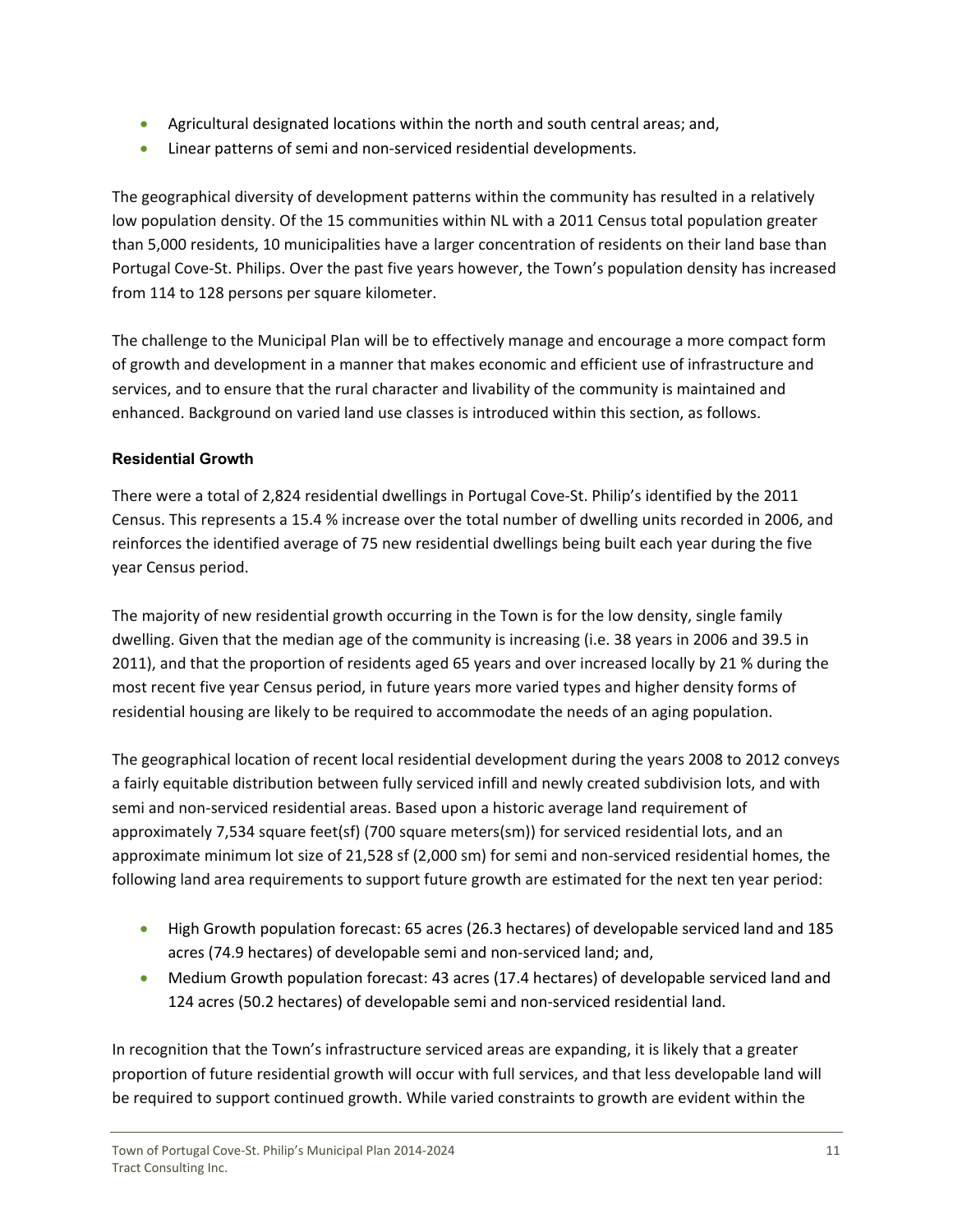community such as topographical limitations and the need for regulatory adherence to designated agricultural lands and compliance to airport noise factors, the varied policy statements of this Plan contain provisions to ensure that new growth occurs on appropriate lands in suitable and serviced locations, as much as feasible.

### **Commercial/ Industrial**

Commercial and industrial uses are currently minor uses in Portugal Cove‐St. Philip's and there is no well-defined existing commercial area within the Town. The result is a small commercial tax base, a lack of locally‐based employment opportunities and inconvenience for residents having to travel longer distances for retail purchases and service needs. Census Canada data indicates that there is approximately only one local job available for each four local residents. The Census data also conveyed that each local resident who is employed in the Labour Force, commuted to work an average of 9.9 kilometres.

Although the majority of the commercial establishments, including convenience stores and service stations, can be found along Portugal Cove Road, the need for new mixed use areas to accommodate an increased selection of commercial uses has been identified by this Plan in order to meet local needs, reduce travel to adjoining areas and to improve the residential/commercial tax split. Industrial uses in Portugal Cove‐St. Philip's can be regarded as light industrial by nature. However varied marine and fisheries uses and activities do remain at the Town's harbour fronts. There are no heavy industries in the Town which are characterized by hazardous or dangerous activities or materials associated with their use. Some industrial uses are located within or close to residential areas, which pose potential problems in terms of conflicting land uses. While no new land is designated for industrial uses, some such uses may be permitted on a discretionary basis within proposed new mixed use areas. Preliminary plans for a technical park are also under discussion which may cause the Town to revisit the need to create a specific new commercial or industrial zone at some point in the future.

The Town has additionally recently hired its first Economic Development Officer to assist the community in expanding opportunities for local commercial and industrial business growth, and in advancing the tourism potential of Portugal Cove‐St. Philip's.

# **Agriculture**

A significant portion of the Town's land base is designated as Agriculture. At the time of initial preparation of this Municipal Plan, the vast majority of this land is located within the St. John's Agricultural Development Area, which is under direct control of the Province. The Town has very recently been informed that a large extent of the designated Agricultural Development Area lands within the municipality has been released from provincial control.

Attached **Appendix 1** to this Municipal Plan, while not an official map schedule to the Plan, provides an illustrative land use identification of the historic provincially designated agricultural lands located within Portugal Cove‐St. Philips. The three largest of these agricultural sub‐areas include the following: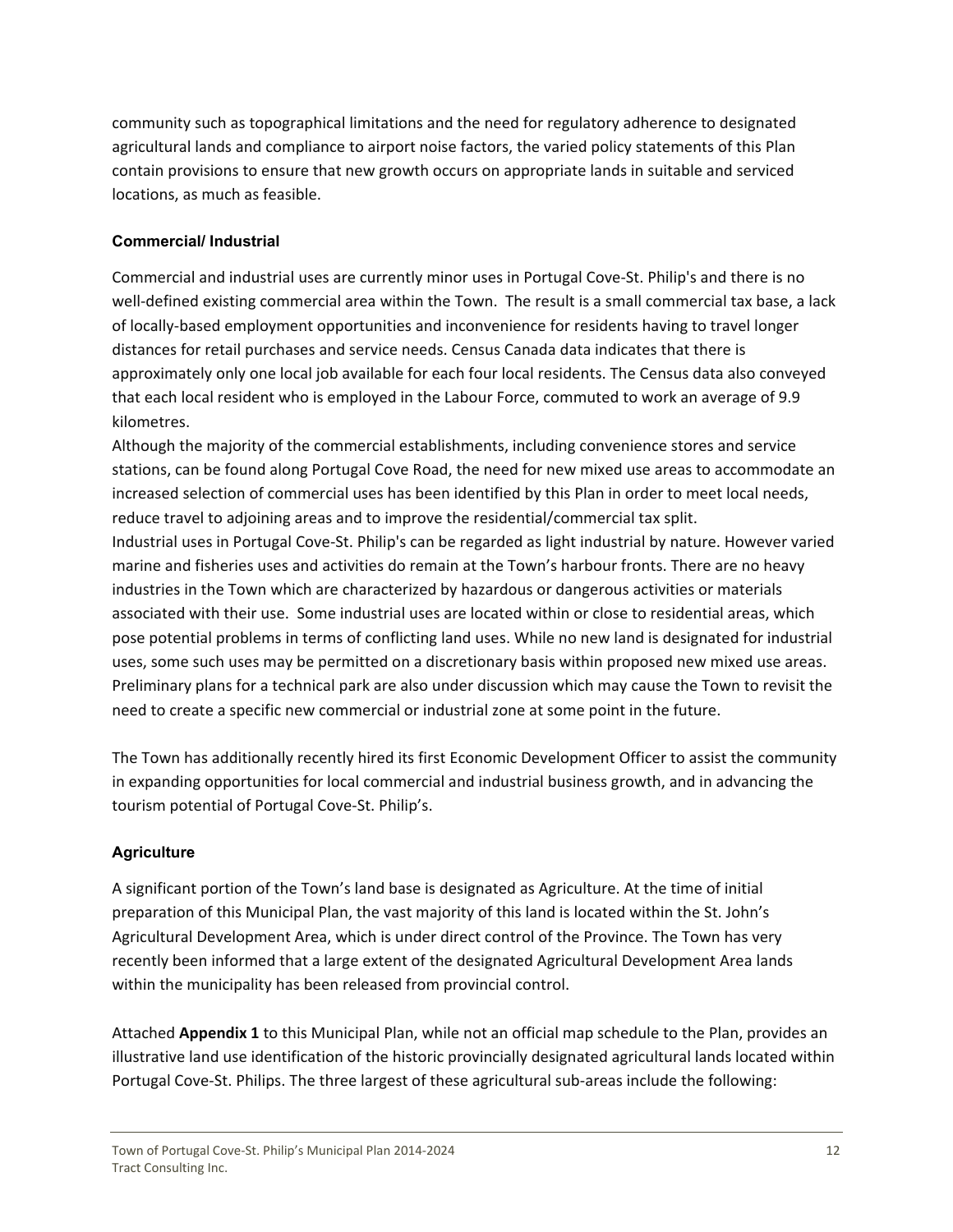- The approximate 73 hectare (180.4 acre) Indian Meal Line location;
- The estimated 370 hectare (914.2 acre) Old Broad Cove setting; and,
- The expansive 558 hectare (1,378.8 acre) Windsor Heights area.

While traditional agricultural activity played an important role in the Town's past, today agriculture has become a less prominent industry in the community. Of the small number of commercial agricultural operations that continue to exist, primarily in the Portugal Cove area of the community, it is recognized that these do provide a stable source of local employment and income. Local organic farms are also responding to the specific market demands of consumers. This Municipal Plan provides for supportive policies that adhere to preservation of designated agricultural lands.

The agricultural lands designated by this Plan consist of Agricultural Development Areas (ADA) of the St. John's Agricultural Development Plan, under the authority of the St. John's Urban Region Regional Plan (1976), as well as other agricultural lands designated under the jurisdiction of the municipality. The Town acknowledges the requirements for non-agricultural uses on the ADA lands, and the further need to refer any proposed land development, or planning policy or regulation amendment, to the St. John's Development Advisory Authority and the Province for review and potential consideration of approval prior to the Municipality contemplating any change to ADA designated lands.

The Town is supportive of preserving the integrity of the extensive provincial agricultural land base. The Town supports the significant role and function that agricultural lands have in helping to address the local and regional food supply and the issue of longer term food security.

The challenges to designated agricultural lands within the Town are varied and include physical limitations such as bog soil profile constraints for some agriculture lands, the diminishing number of economically viable agricultural operations, and encroachment of residential development, land use conflicts, and competing future land uses.

A review of the ADA designated land base and boundaries was completed by the Province in 2008 but Cabinet at the time of initial preparation of this Municipal Plan, had not yet released the results or acted upon the recommendations of the review. With recent news of provincial release of much of the ADA lands within the Town's boundary, the municipality is considering the commencement of a comprehensive land use review of the released lands to ascertain their most appropriate land use designation and permitted zone uses. Specific Agricultural zoned lands, as referenced within the recent Public Hearing Commissioner's report recommendations, have been re‐designated and rezoned to allow for appropriate infill residential development. Other recently released provincial ADA lands have sought through approval by the Minister updated Municipal Plan designations of Urban Development and Rural to account for recent and contemplated growth, and to revise the St. John's Urban Region Regional Plan map designations.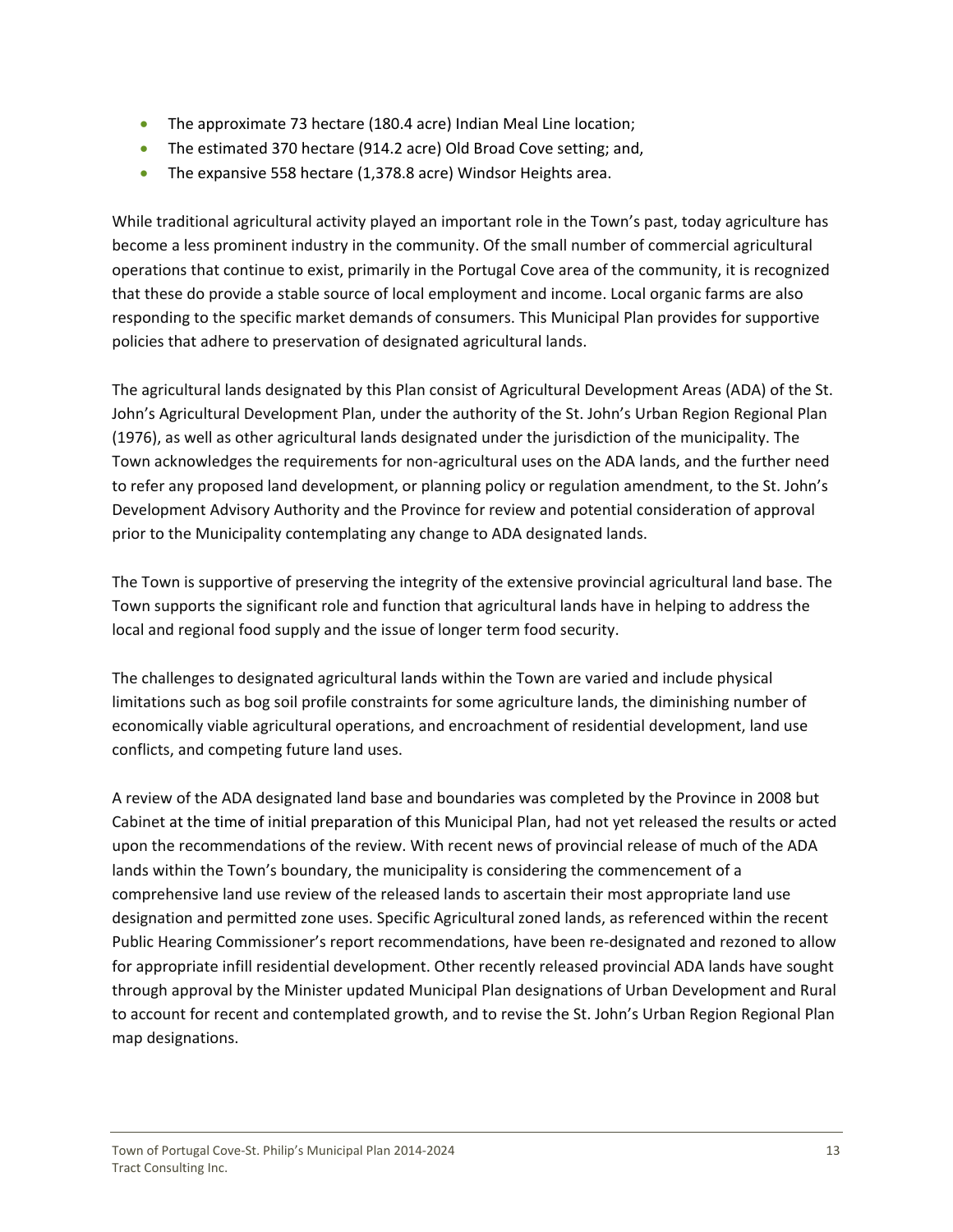#### **Public Use**

The community currently has one public school, Beachy Cove Elementary, with a new Grade 5 to 9 school planned for construction near the Town Hall. There are four churches serving the Town and an assortment of other public uses such as medical clinics, the Lions' Club, and the Royal Canadian Legion. A number of cemeteries can also be found throughout the town, which highlight the deep history of the community. The Town Hall, which serves as the seat of the Town's elected representatives and public administration, is located in the south end of the municipality on Thorburn Road.

#### **Recreation**

The Town of Portugal Cove‐St. Philip's currently operates three primary recreational facilities.

Rainbow Gully Recreation Park is situated behind the Town Hall on Thorburn Road and offers outdoor recreational facilities for softball, soccer, rugby and skateboarding, as well as a children's playground. The Park has plans for potential artificial turf and lighting upgrades, and a concession building, to expand its community use for local residents. A new school is also proposed for the site.

The Town also operates one indoor facility in the Portugal Cove–St. Philip's Community Centre near the Town Hall in Rainbow Gully Recreation Park, with plans in place to replace this structure with a new recreation‐lifestyle centre. The new centre is to be a fitness, aquatic, cultural and community facility that acts as the "heart" of the Town's public life.

Voisey's Brook Recreation Park is located at the opposite end of the Town on Indian Meal Line and contains softball, basketball, soccer facilities and a playground.

The 2005 *Infrastructure Assessment and Master Plan*, commissioned by the Town and prepared by Newfoundland and Labrador Consulting Engineers Ltd., had recommended the development of a new community recreation centre to meet the social needs of a variety of users and age groups. Current facilities in the community were deemed by the Plan as being too limited in size and function to suit the current and emerging needs and desires of the Town.

The 2007 *Parks and Recreation Master Plan,* prepared by Tract Consulting also made recommendations for the additional development of both indoor and outdoor recreational facilities as part of a community-wide infrastructure approach. For example, varied recommendations to address active outdoor living needs for local residents were provided, including provisions for:

- **Bicycle paths and trails;**
- Coastal trails with lookouts and interpretation;
- Hiking and walking trails;
- Formalized staging areas for ATVs and snowmobile trails on community boundary areas;
- **IMPROVED SIGNAGE AND WAY finding; and**
- Landscaping, silviculture and general forest enhancement.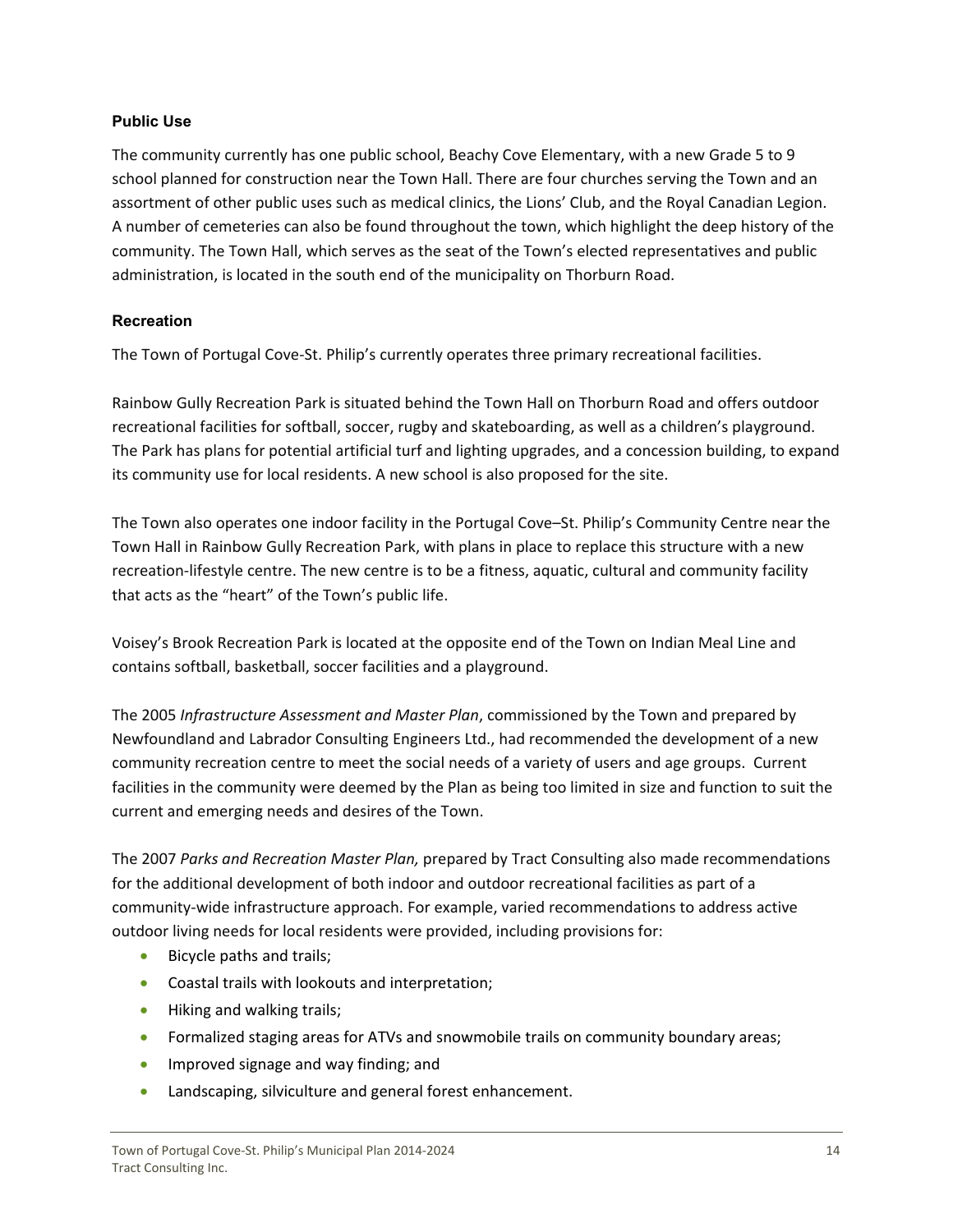Where appropriate, the findings and recommendations of these two master plans have been considered within the Municipal Plan and Development Regulations.

#### **Road Network**

Approximately 59.3 kilometres of roads within the Town's boundaries are maintained by the Provincial Government, of which 54.8 kilometres are paved. The Town assumed responsibility of 4.5 kilometres of paved road from the Province in 2007.

Approximately 68.2 kilometres of roads is owned and maintained by the Town, with 6.8 kilometres of road unpaved, and 2.2 kilometres of road under construction.

There is a current total inventory of 209 roads within the Town; including all provincial, municipal, public, private and under construction roads.

The Town is currently serviced by a loose network of main arterial and collector routes. The main arterial road system is provincially owned and maintained; an additional nine collector routes are owned by the Town. The transportation network is supplemented by local roads providing access to new subdivisions and to existing residential areas.

The primary travel routes within the community include: Portugal Cove Road, Thorburn Road, Indian Meal Line, Bauline Line Extension, St. Thomas Line, Beachy Cove Road, Tuckers Hill Road, Old Broad Cove Road and Witch Hazel Road.

The 2005 Infrastructure *Assessment and Master Plan* identified various roads in need of repair and recommended that the Town implement an annual road improvement program but did not identify any particular traffic flow or volume issues within the overall system. A pending update of the Infrastructure Master Plan will provide for a more comprehensive assessment of the Town's infrastructure needs and requirements, including to the road network, in light of recent growth trends.

Recent discussions with local residents have also highlighted an increased concern with parking capacity. As the number of vehicles per household has increased over the past few years, so too has the demand for parking, particularly in residential areas.

#### **Municipal Services**

Until 2004, the Portugal Cove side of the Town was served by a water supply reservoir at Blast Hole Pond which limited piped services to lands below an elevation of 130 metres. Since that time, through a Multi‐Year Municipal Capital Works Program, the Town has been connected to the St. John's Regional Water Supply and has been able to provide services to lands between an elevation of 170 and 180 metres. Today, approximately one half of the Town's housing stock is serviced with municipal water.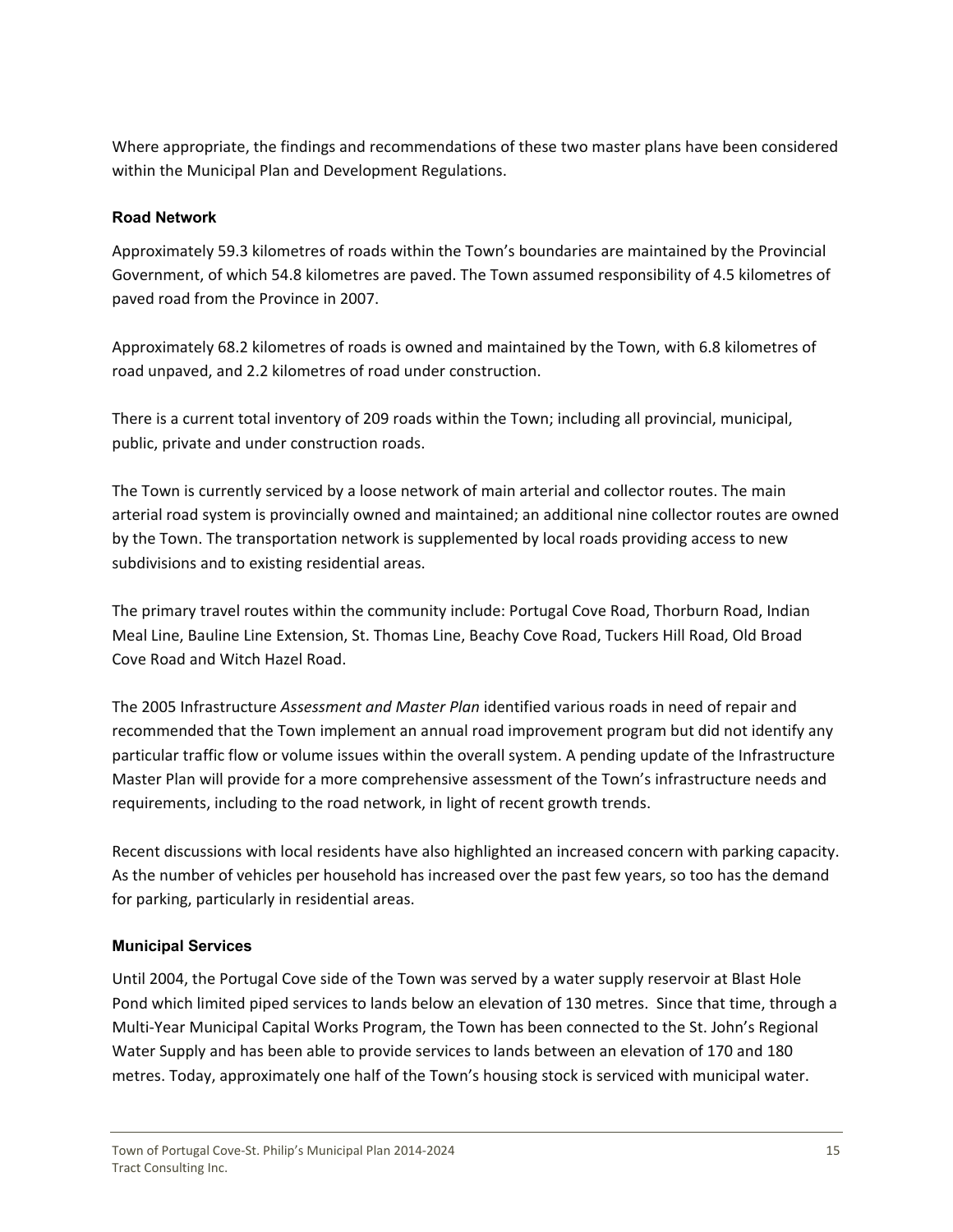Although it may be necessary to further upgrade or expand the Town's water supply system as residential development increases and intensifies, as noted in the Infrastructure Assessment and Master Plan, previous system designs provide ample capacity in most areas for new housing developments to continue in the foreseeable future without requiring major system upgrades. It may be prudent for the Town however to require larger land development applications to provide assessments of the available water capacity and any potential impacts on the supply and distribution system that a proposed new development may generate.

The majority of the Town's municipal sanitary sewer system was constructed in tandem with the water system, and generally follows the same distribution pattern to approximately the same number of properties. A portion of the new water line from the Bay Bulls Big Pond regional water supply did not have a tandem sewer development, resulting in a significant number of residential properties that have municipal water, but not municipal sewer. Outside of the serviced area, the remainder of the Town relies on individual domestic wells and septic effluent systems for water supply and sewage disposal. Lots without access to municipal sanitary sewers require approval for on-site septic treatment from Services NL. To address developments proposed to be serviced with individual water wells, the Town through the subdivision approval process for applications of five residential lots and more requires a groundwater supply assessment and report to be submitted by the proponent.

The Town currently has a wastewater treatment facility in St. Philip's with a capacity to accommodate a population of 1,000 before upgrades are required. It was commissioned in 2004. According to the 2005 Infrastructure Assessment and Master Plan, an additional investment of \$200,000 will increase the facility's capacity to accommodate a total of 1,485 people. The Master Plan indicated that 700 households are connected to the St. Philip's sewer system. Perhaps more significantly, raw sewage discharge into St. Philip's Harbour has been eliminated.

In the Portugal Cove portion of the community, a new wastewater treatment facility came on stream in 2008. Located off West Point of Portugal Cove Harbour, this new state-of-the art facility services a population of 3,000 people and will have an expansion allowance to handle an additional 750 users. This has eliminated the current discharge of raw sewage into Conception Bay from this part of the town.

Plans to extend water and sewer trunks beyond current limits will be considered within the context of this Municipal Plan, and in accordance with the Plan's priority for infill residential development. Any proposed future extensions to service residential subdivisions will be the financial responsibility of the private developers.

#### **Flood Risks**

The Province has identified and mapped areas across Newfoundland and Labrador that are subject to flooding. The Canada‐Newfoundland Flood Damage Reduction Program identified Portugal Cove‐St. Philip's as having challenges with localized storm flooding generally caused by undersized culverts and bridges as well as ice jams and high water flows. As identified by the Province and the Town's Municipal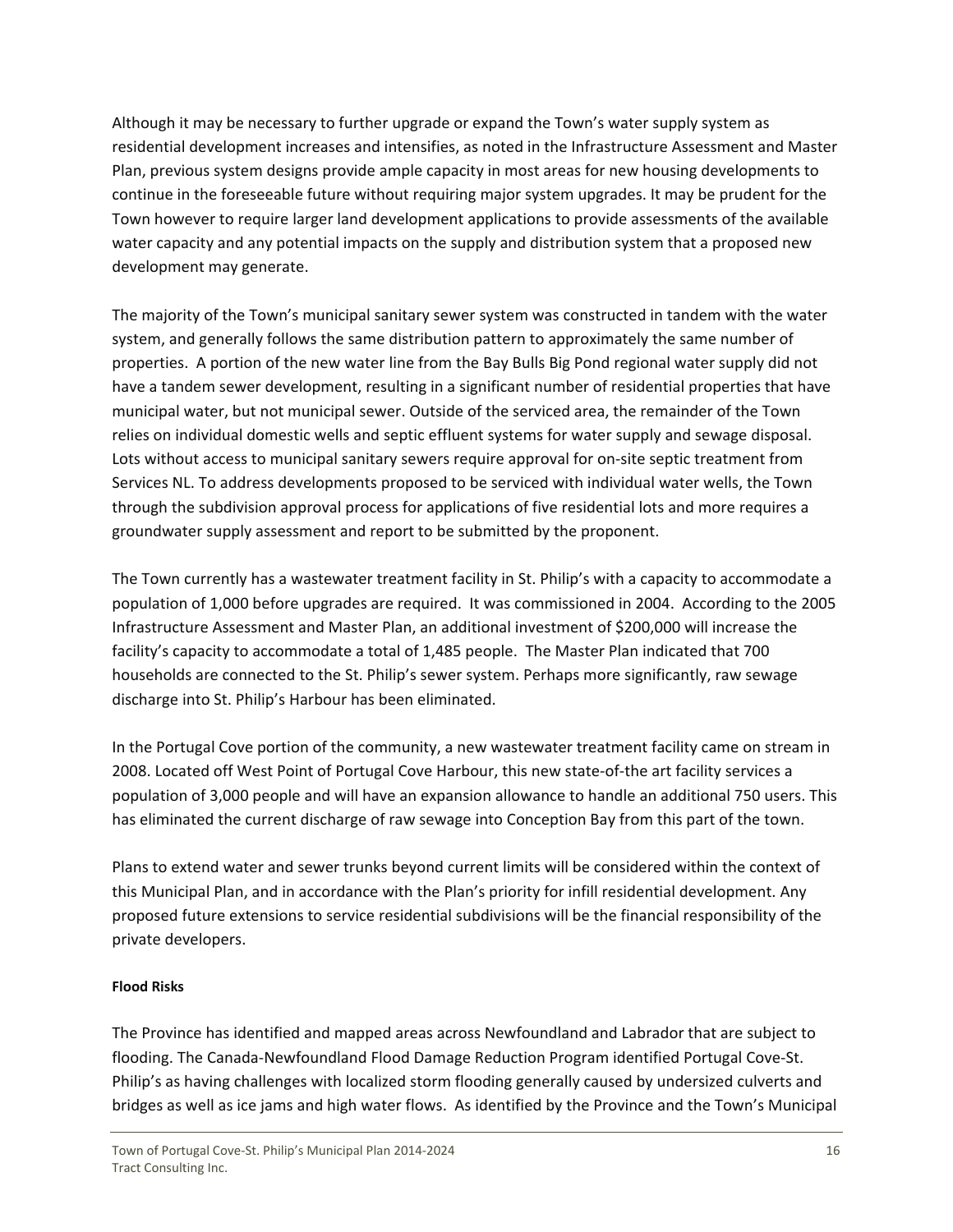<span id="page-17-0"></span>Infrastructure Assessment and Master Plan, the two main areas of concern for local flood management are located in the vicinity of Murray's Pond River/Main River and Broad Cove River.

The recently completed Storm Water Management Plan and the Environmental Protection Map of the Development Regulations recommend protection of these designated flood risk areas. The Storm Water Plan also addresses measures to manage the flow of storm water and run‐off from newly developed sites. Schedule E of the Development Regulations, Environmental Protection Overlay, details the requirements for any proposed developments within the designated floodway and floodway fringe areas of the community.

# **1.2.3 MUNICIPAL FINANCES**

A significant improvement in the Town's fiscal capacity has occurred over the past few years through prudent financial management. Approaching a level of nearly 40% in 2008, the Town's debt ratio dropped to approximately 30% by 2009. After implementation of the current 2013 municipal budget, the Town's debt ratio is projected to be 21%. In recognition of the Province's reduction in cost-share ratios for government contributions to municipal infrastructure investments, the decreased debt ratio has improved the Town's fiscal capacity to invest in new capital works projects and amenities to support the expanding local population.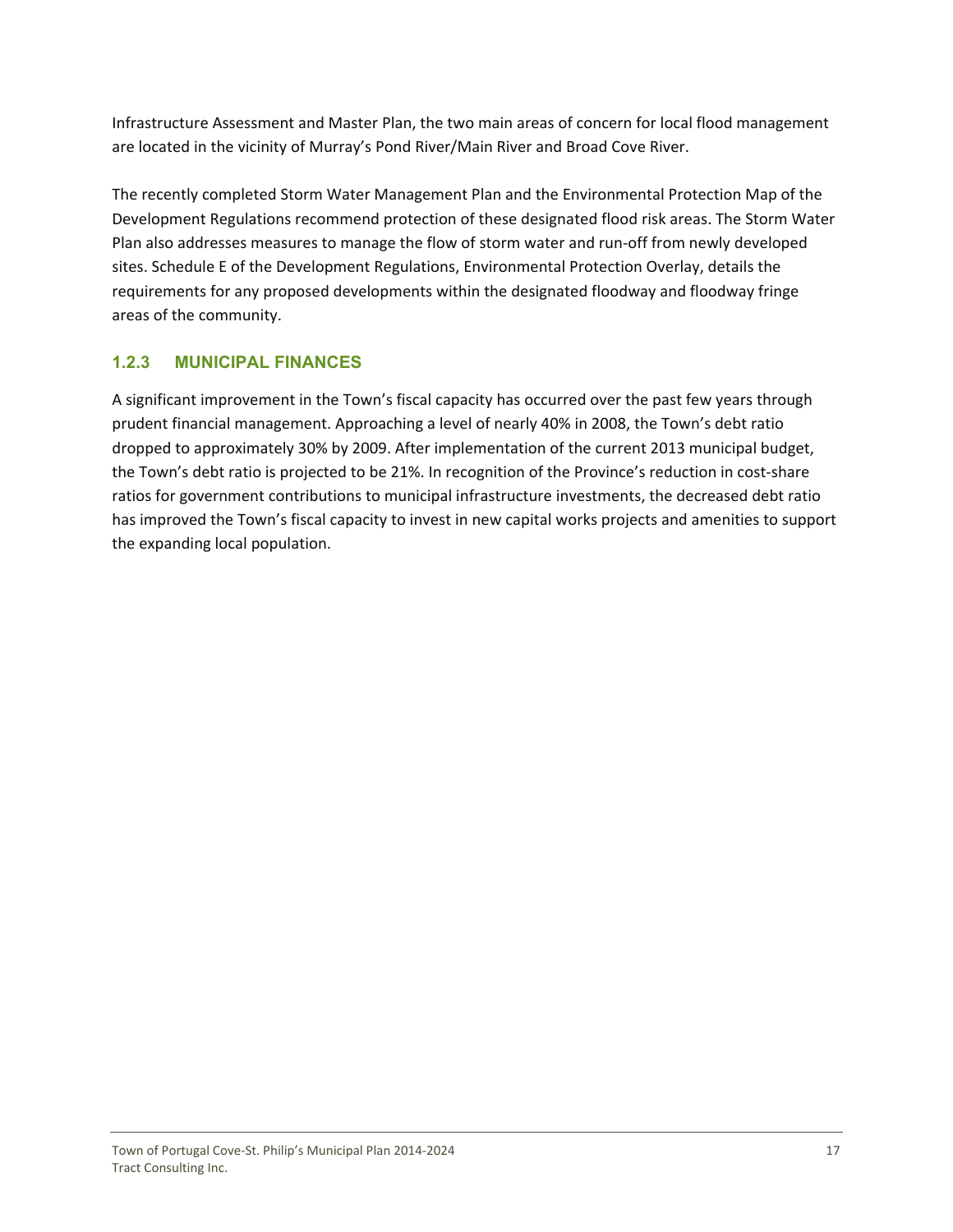# <span id="page-18-0"></span>**2.0 GOALS & OBJECTIVES**

This section outlines the Town's planning goals and objectives for the 2014‐2024 timeframe. A goal is a desired state which reflects the long‐term intent of Council and relates to a major area of interest or concern. An objective is a short-range step towards achieving the goal. In this context, an objective is a desired outcome that is preferred by Council in less than 10-years. The goals and objectives in this section are addressed through land use policies in Section 3.0.

# **2.1 COMMUNITY STRUCTURE & CHARACTER**

#### **Goals:**

- Encourage a managed form of growth for Portugal Cove-St. Philip's that will facilitate orderly infill and new residential development, encourage appropriate growth of the commercial tax base, and seek to align demands on municipal services and facilities within the Town's fiscal capacity.
- Maintain the rural community character of Portugal Cove‐St. Philip's while accommodating the changing needs of the population and the need to protect environmentally sensitive and important areas.

### **Objectives:**

- Encourage appropriate new and infill land and building development in the water and sewer serviced areas of the municipality that have excess capacity, that are easily accessible and where such growth patterns represent an efficient use of land and municipal investments.
- Selectively consider less intensive development in areas not fully serviced with water and sewer systems.
- Selectively assess and review proposals for non-serviced developments in accordance with municipal standards and a comprehensive planning process prior to consideration by Council.
- Selectively consider appropriate residential infill development in non-serviced areas in a manner that is compatible with the surrounding neighbourhood.
- **Preserve and protect open spaces, ponds, streams, coastal features, and environmentally** sensitive areas for conservation and recreational uses.
- Designate a series of mixed use corridors that are appropriately scaled and located, and will permit the growth of the commercial tax base and increase access to local services.
- Encourage building construction and lot layout design that facilitates an appropriate location, scale and type of development that is sensitive to the physical form and character of the community.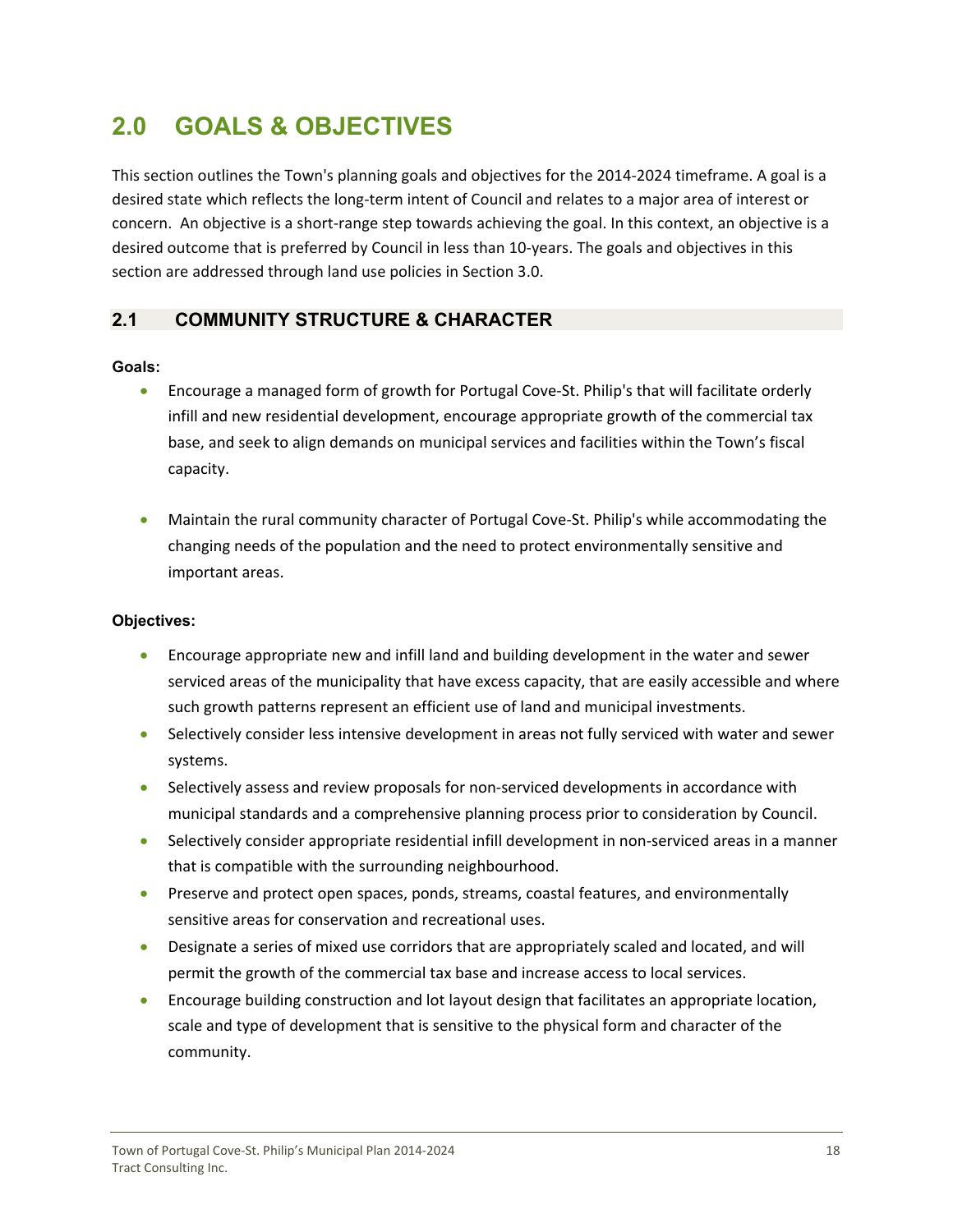# <span id="page-19-0"></span>**2.2 HOUSING**

**Goal:**

**•** Provide for an adequate mix of housing appropriate to the rural character of the community.

#### **Objectives:**

- Review proposals for residential development in a manner that maintains a high local quality of life and enhances the livability of neighbourhoods, and where possible, to provide for more compact forms of development within serviced areas.
- Identify opportunities to effectively respond to the changing housing needs of local seniors and young adults, and to manage developments within the more detached locations of the community.
- Seek improvements to sub-standard dwellings in accordance with the National Building Code and other applicable controls and regulations.
- Provide appropriate buffer zones between residential and non‐residential areas and to prevent the inclusion of enterprises in residential areas that are incompatible with the scale, character and general enjoyment of residential areas. Where possible, buffers of natural vegetation will also be encouraged between new subdivisions and existing housing.

# **2.3 ENVIRONMENT**

#### **Goals:**

- Pursue initiatives to maintain and enhance the health, safety, and welfare of local residents and visitors to the community.
- Provide for the protection, preservation, and sustainability of the natural environment in locations throughout the community and in the manner that new growth and development is managed.

#### **Objectives:**

- Ensure municipal infrastructure and services are developed and maintained to healthy, safe and environmentally acceptable standards.
- Restrict or prohibit development in environmentally sensitive areas such as ocean and pond shorelines, waterways, steep slopes, drainage areas and wetlands.
- **•** Protect any watershed from development that might reduce the quality and/or quantity of present and future water available for municipal use.
- Adequately control development around ponds, lakes and bodies of water.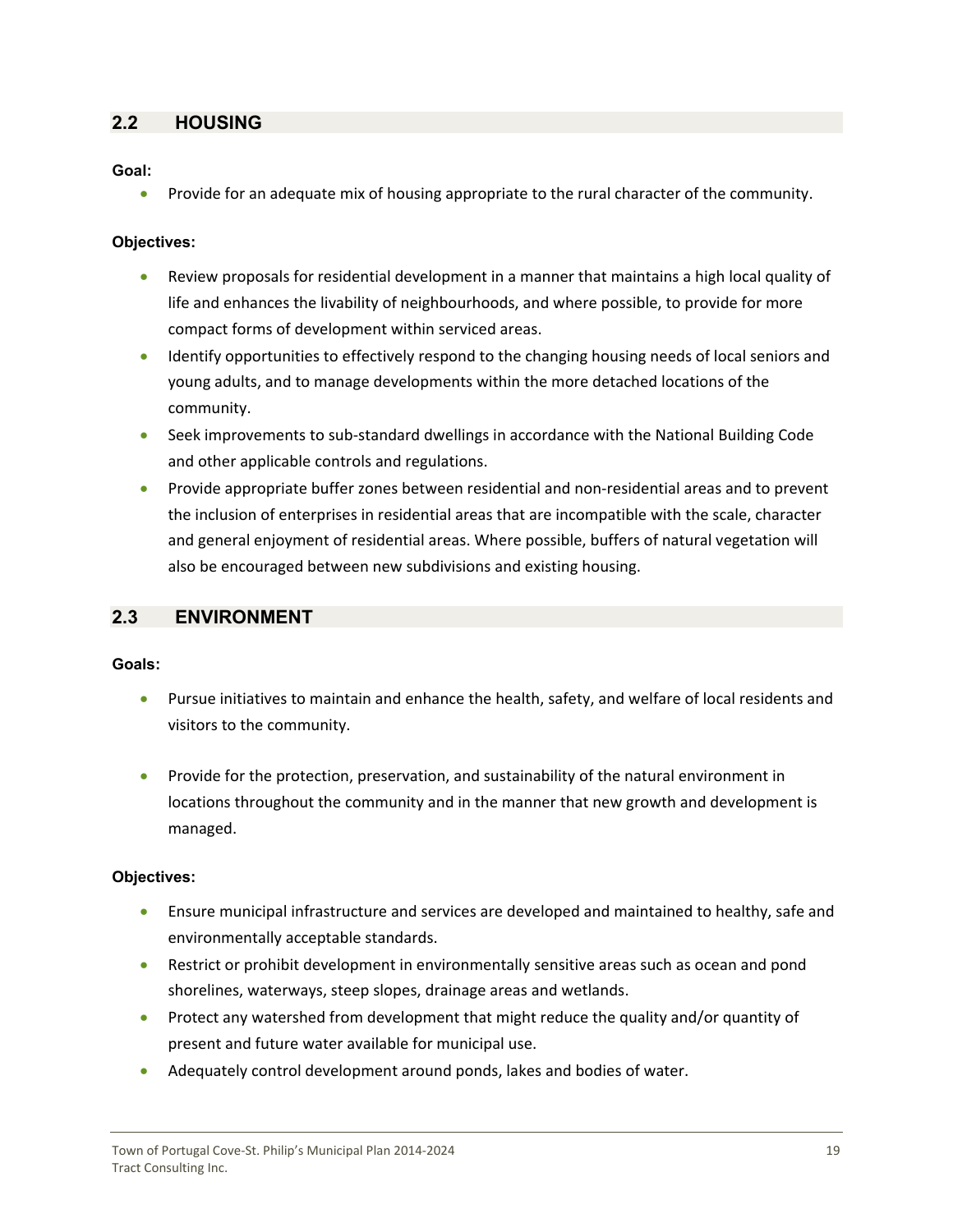- <span id="page-20-0"></span> Reduce potential damage to property and threats to life due to flooding in areas identified as having serious flood risk by restricting development, and limiting physical and structural alterations to the flood plain.
- Pursue opportunity to become a signatory to the Municipal Wetland Stewardship Program under the Provincial Eastern Habitat Joint Venture Program. A detailed conservation plan will then be developed jointly between the Province and Municipality.

# **2.4 TRANSPORTATION**

#### **Goal:**

● Provide an efficient transportation network to serve the future motorized and non-motorized (active transportation) needs of Portugal Cove‐St. Philip's.

#### **Objectives:**

- Provide safe and efficient access to all residential developments, commercial establishments, public use facilities and recreational areas.
- Ensure new development provides for traffic circulation that avoids congestion and hazardous intersections, and find ways to improve existing traffic efficiency, flow, circulation and safety.
- Through municipal infrastructure grants, pave all remaining gravel roads under municipal jurisdiction in Portugal Cove-St. Philip's in the next five years.
- **•** Prior to approving a new street or street extension, require a development scheme that demonstrates to the satisfaction of Council that the development will be connected and linked appropriately with the surrounding neighbouring area in a manner that will minimize additional ribbon development and urban sprawl.
- Encourage the development and expansion of opportunities for varied alternative mobility and active transportation choices throughout the town, including provision for individuals with physical disabilities.

# **2.5 ECONOMY**

#### **Goal:**

 Encourage a more diversified and balanced economic base with additional employment opportunities for residents.

#### **Objectives:**

• Facilitate investment in the local economy that will grow the commercial tax base through the retention and expansion of existing businesses, and the attraction of new businesses.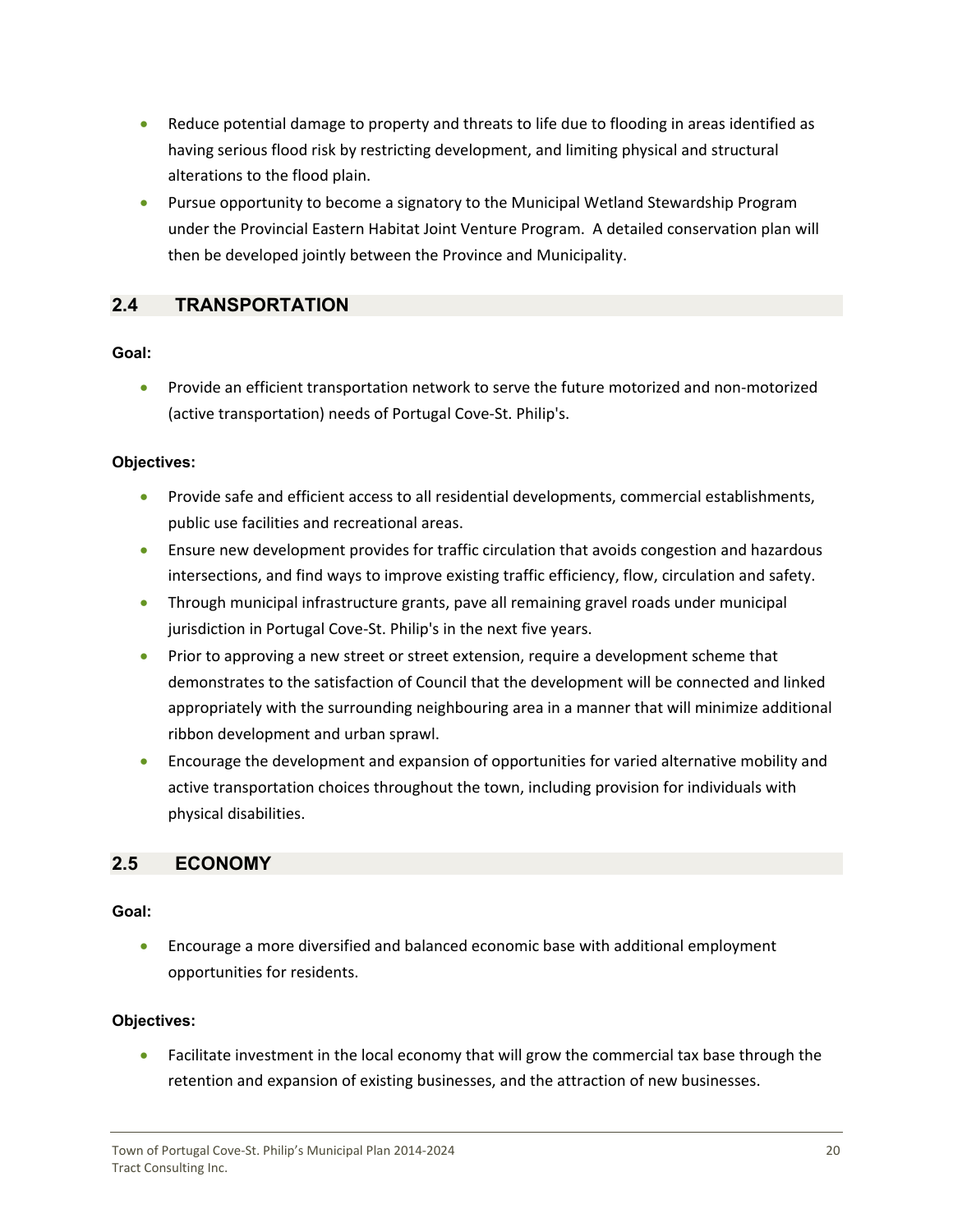- <span id="page-21-0"></span>**•** Designate a series of mixed use corridors that will permit the expansion of local retail and commercial opportunities.
- Strengthen the tourism sector by supporting the development of seasonal retail areas, the preservation of historic and natural areas, the operation of the East Coast Trail and inland trails, and the programming of outdoor recreation‐sites and tours.
- Support the continuation of agricultural operations as an important sector in the local economy, including the development of or participation in farmers' markets and vegetable stands in appropriate locations.
- Promote the quality of life and visual attractiveness of the town as a place to live, drawing upon its scenic beauty, rural character and location.
- **•** Promote the historical communities of Portugal Cove and St. Philip's for the development of small‐scale, mixed‐use retail stores and services.
- **Permit appropriate home occupations that fit with the neighbourhood character and do not** impinge on the reasonable enjoyment of neighbouring residential properties.

# **2.6 RECREATION & TOURISM**

#### **Goals:**

- Upgrade existing recreation facilities and develop new amenities and opportunities to accommodate the changing needs of the population.
- Encourage the diversification and sustainability of the tourism sector and leisure-based activities.

# **Objectives:**

- Encourage public participation in the planning of recreational open space and conservation lands.
- Develop public recreational areas and facilities, both land- and water-based, in environmentally appropriate and accessible locations which will service the maximum number of residents of the Town.
- **IMPLEMENT THE RECOMMENDATIONS** of the 2007 Parks and Recreation Master Plan wherever possible.
- Facilitate and encourage the continued development and maintenance of the East Coast Trail through the community on an ongoing basis.
- Work with local tourism operators and the regional tourism association in promoting the image of the Town and encouraging travelers to make Portugal Cove‐St. Philip's a destination of choice.
- Encourage and facilitate the tourism potential of the Portugal Cove Ferry Terminal area.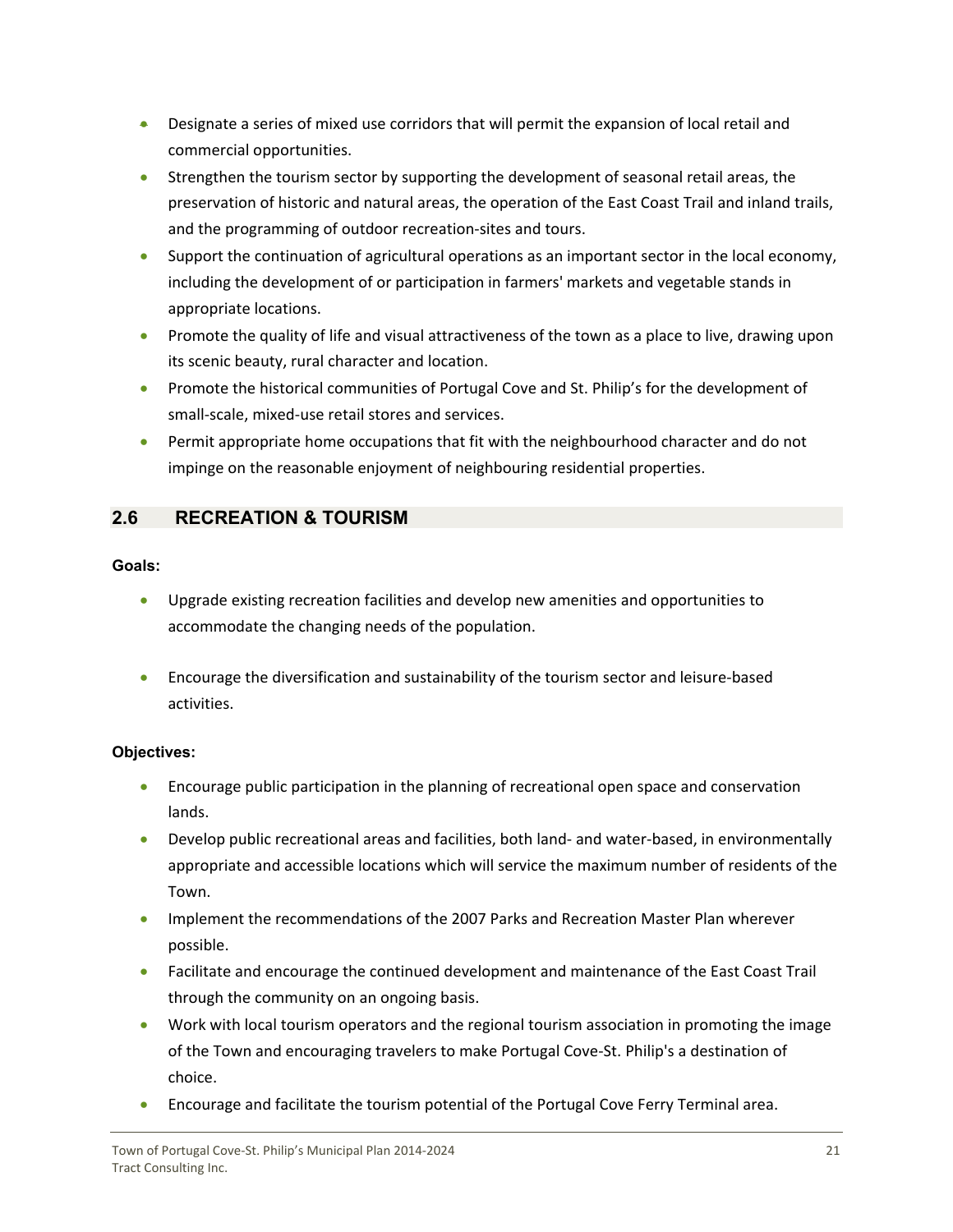- <span id="page-22-0"></span>Consider recreational, tourism and marina plans and opportunities for St. Philip's harbour area.
- Encourage recreational groups and community organizations to promote and organize festivals, fairs, sporting events and other attractions.
- Work towards preservation of scenic views and enhancement of the visual landscape.

# **2.7 MUNICIPAL & COMMUNITY SERVICES**

#### **Goals:**

- Provide a full range of municipal services to residents in the most economical manner including water, sewer and storm sewer services, fire protection and other community services.
- Seek the utilization of spare capacity in existing infrastructure prior to the installation of new services.

#### **Objectives:**

- Maintain a water system within the Town capable of providing domestic water as well as fire flows to all feasible areas.
- Provide a system of sanitary sewer trunk mains, outfalls and local service lines capable of accommodating existing and feasible future sewage flows.
- Maintain a sewage treatment service in the longer-term which will have minimal impact on the natural environment and with which any associated permanent structures will sufficiently reflect and blend with the character of the Town.
- Continue to provide and upgrade storm sewer services and drainage ditches for flood prevention and erosion control wherever possible.
- **IMPLEM** Implement the priority items identified in the Stormwater Management Plan for Murray's Pond River/Main River and Broad Cove River.
- Ensure adequate fire protection to all residences and buildings.
- Ensure that adequate educational and recreational services are provided at suitable locations to meet the needs of residents.
- Recognize and support the many volunteer organizations that contribute to the well being of the community.

# **2.8 MUNICIPAL FINANCE**

#### **Goal:**

 Manage municipal expenditures and revenues so as to provide municipal services and amenities within a fiscally responsible and reasonable framework for long-term financial stability.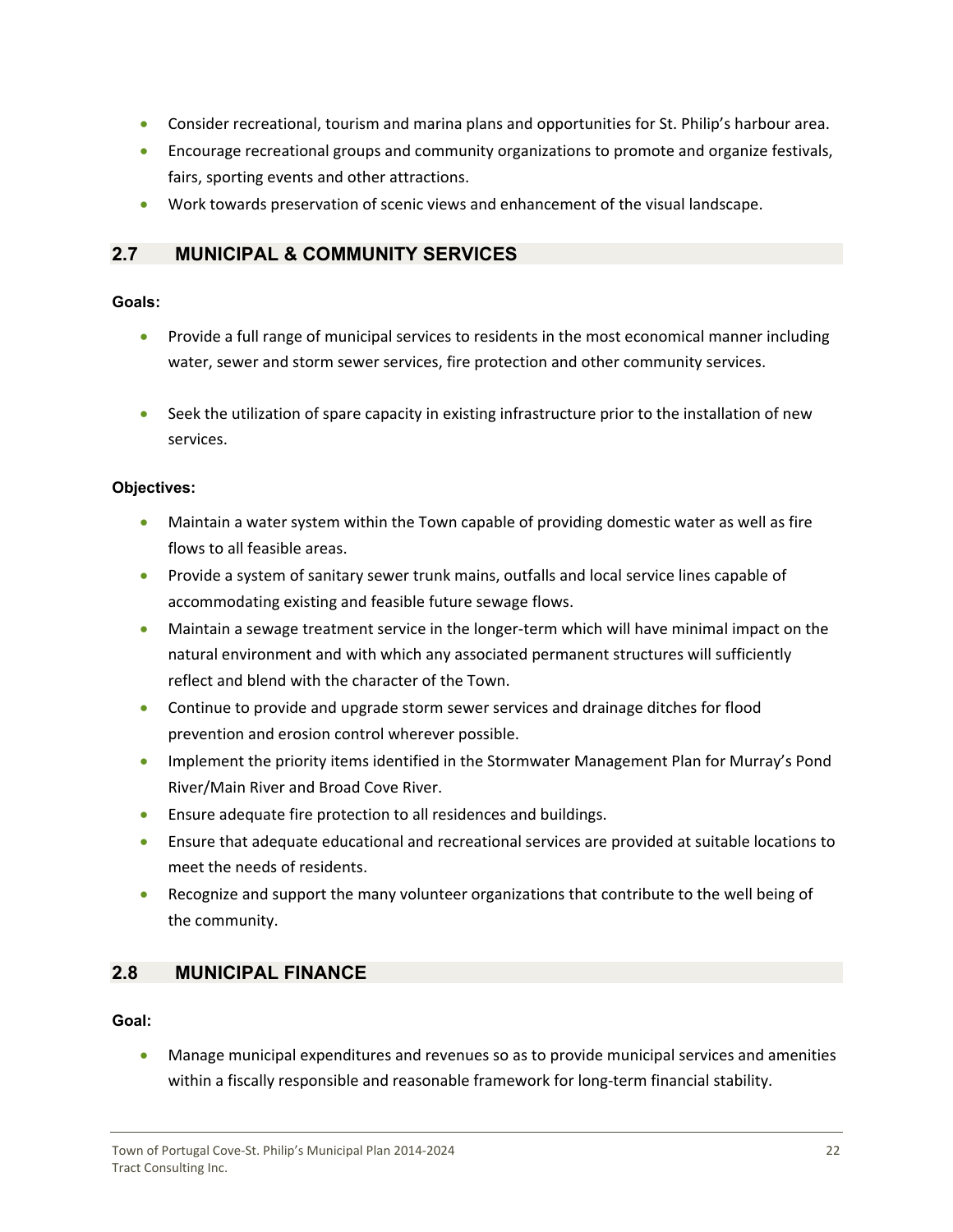#### <span id="page-23-0"></span>**Objectives:**

- Manage municipal expenditures and debt burdens in a prudent manner and according to the Town's ability to pay.
- Encourage an enlarged economic base in the Town in order to generate more commercial revenues.
- Ensure that growth-related capital costs for new developments do not place an undue burden on residents' ability to pay.
- Require developers to fund off-site infrastructure deficiencies to support proposed land use developments

# **2.9 SUSTAINABLE DEVELOPMENT**

#### **Goal:**

 Encourage the preservation of natural resources and promote and facilitate appropriate sustainable community development activities and environmentally sensitive technologies.

#### **Objectives:**

- Help shape the community to become more complete where local residents have varied housing choices, and are increasingly able to work, to shop, to recreate and volunteer, to pursue education and training, and to partake in cultural and social events without continually getting into the automobile and leaving the community.
- Encourage the application of green (environmentally sustainable) technologies that adhere to acceptable standards and are compatible with the land uses and physical setting of the Town.
- Encourage the use of renewable resources like wind, solar, and geothermal as alternative energy sources.
- Promote industries that produce and use clean renewable energy.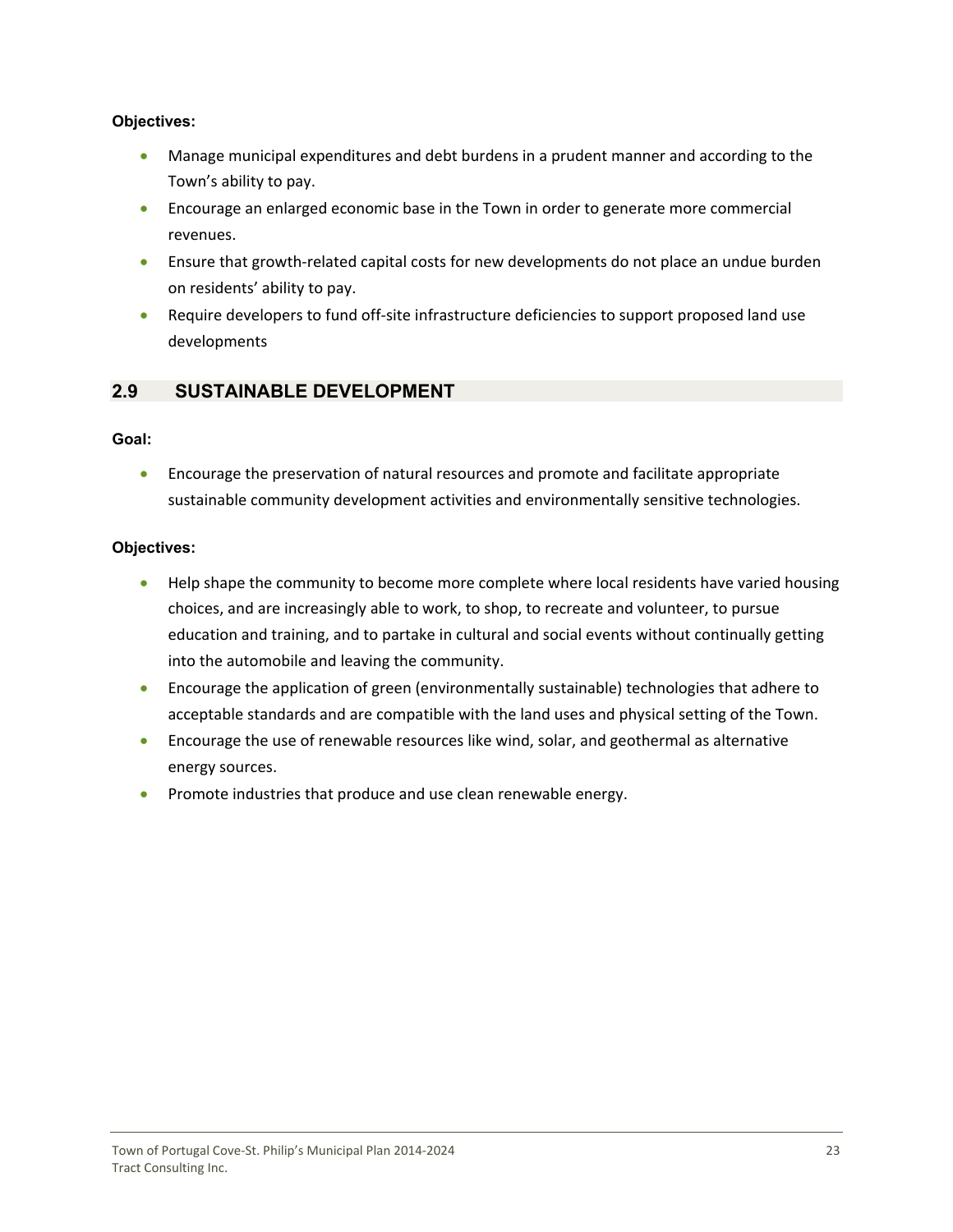# <span id="page-24-0"></span>**3.0 LAND USE POLICIES**

This Section provides the policy framework for land use planning of Portugal Cove‐St. Philip's by translating the Goals and Objectives outlined in Section 2.0 into specific community planning policies. This Section, along with the accompanying Generalized Future Land Use Map, includes all policies that are seen as necessary by Council to ensure that the physical development of the Town is undertaken in an efficient and economic manner during the planning period (2014‐2024). The policies are further addressed through the requirements detailed within the Town's Development Regulations.

# **3.1 POLICY FRAMEWORK**

A primary purpose of the Municipal Plan is to ensure the continuance of a vibrant community and to maintain the traditional rural character of Portugal Cove‐St. Philip's. This is important in order to provide continuity with the past, to achieve the Town's development vision, and to maintain and enhance a distinct identity within the Northeast Avalon Region. To accomplish the overall intent of the Plan, the following guidelines are outlined:

- i) The original settlements in the vicinity of Portugal Cove and St. Philip's are recognized as having a traditional outport character that should be preserved;
- ii) Prominent and historic features that help to preserve community character, such as heights of land, viewpoints, and view planes, may be preserved;
- iii) A high quality standard will be maintained for both the built and natural environments, particularly for the protection of environmentally sensitive resources such as watercourses, wetlands, and steep slopes, historic areas and resources, and the built heritage of the traditional communities of Portugal Cove, St. Philip's, and Broad Cove;
- iv) Municipal services that can be reasonably provided within the Town's fiscal capacity and reasonably close to existing serviced areas will be a priority; and,
- v) Municipal services will be undertaken in an efficient and financially prudent manner. The extension of services to new subdivision developments will be the financial responsibility of the developers. Elsewhere, services will be provided on a cost recovery basis to the extent possible.

Individual policies that follow in this Municipal Plan in Sections 3.3 and 3.4 represent the formal expressed policy statements of Council.

# **3.2 REGIONAL CONTEXT**

# **3.2.1 ST. JOHN'S URBAN REGION REGIONAL PLAN (1976)**

Portugal Cove‐St. Philip's is subject to the policies and map designations of the St. John's Urban Region Regional Plan (1976). The Regional Plan forms the framework for municipal plans of local governments, located within the St. John's urban region, that are prepared subsequent to the Regional Plan approval. As part of the Town's Municipal Plan update process, the municipality has requested approval from the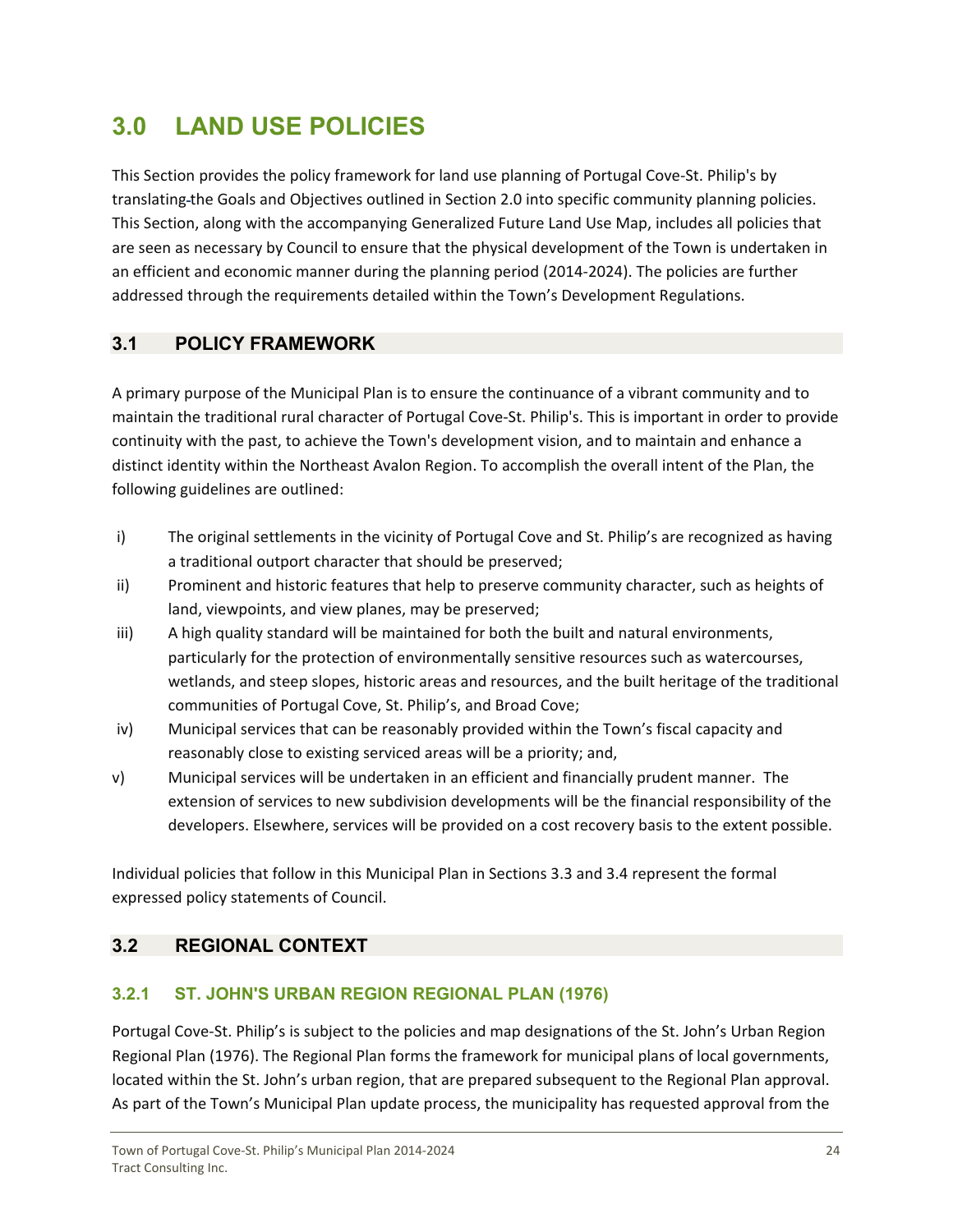Minister for varied changes to the Regional Plan map designations to account for growth patterns within the community over the past eighteen years.

As a designated Local Centre in the Regional Plan, Portugal Cove‐St. Philip's is subject to the urban development policies contained in Section E(c) of the Regional Plan. Local centres must conform to the following six guidelines:

- i) Local centres shall be able to develop to the fullest extent possible within the areas shown on the Regional Plan Map, consistent with the constraints set out in Objective No. 11 of the Plan;
- ii) Within local centres, residential uses shall generally be of a low density nature with a continuing predominance of single‐family dwellings;
- iii) Commercial uses shall be limited to those of a local nature but may include both retail and highway commercial functions;
- iv) Two prime aims in local centres will be infilling and consolidation of presently semi-developed areas once essential public services to existing development are installed and developing improved road systems for better traffic circulation;
- v) Recognize and define a core area(s) within which higher density development may be possible; and
- vi) Two levels of service may be provided in the local centre: one area within which water and sewer, full municipal services are installed, and beyond the 'heart' would be an additional area of somewhat lower density development with a lesser standard of services.

This Municipal Plan proposes a series of land use policies (refer to Sections 3.3 and 3.4) that generally conform to these six guidelines. Portugal Cove-St. Philip's is also subject to the non-urban development policies contained in Section F of the Regional Plan, including those related to agricultural uses, rural uses, restricted development, watershed protection areas, and forestry uses.

According to the Regional Plan Map of 1976, the majority of the town is classified as Rural. While this is still the case in much of the northern half of the town, much of the southern half has since been developed. The Rural designation makes provision for the demand for residential and other forms of development in the region's rural areas. The main objective is to provide for such demand while still retaining the qualities of a rural environment – an objective that aligns with the main vision of this Municipal Plan. The Regional Plan permits a number of uses within rural areas, including residential, commercial and industrial development, and others.

Residential development in rural areas must conform to the following criterion:

- (a) It cannot be located on lands identified for forestry, agriculture, mineral extraction, water supply areas or conservation and recreation lands;
- (b) The site can accommodate the development with minimal impact on the natural landscape;
- (c) The site is not on environmentally‐sensitive lands;
- (d) The site has adequate soil conditions and groundwater supply; and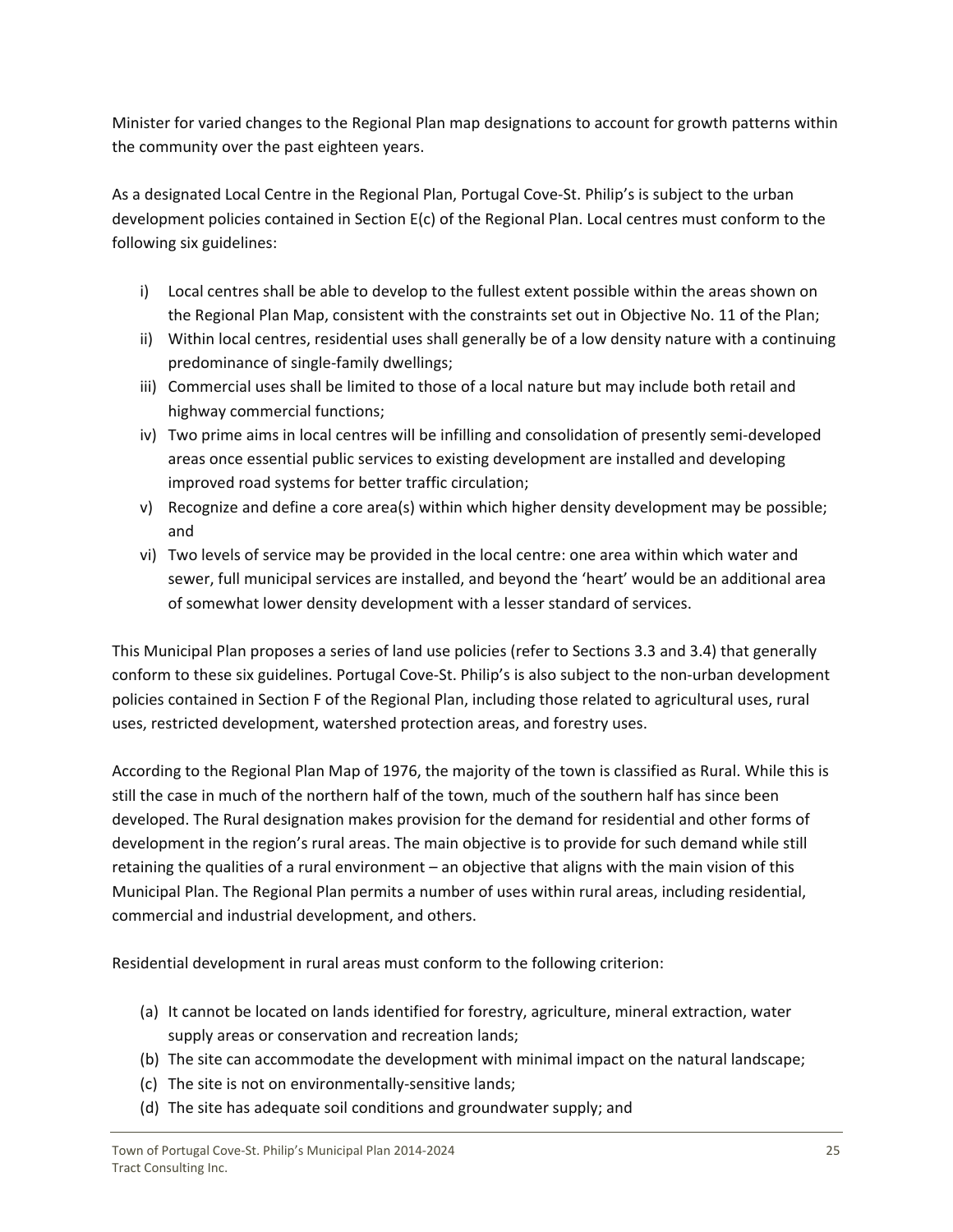<span id="page-26-0"></span>(e) The development is not intended for seasonal residential or cottage use.

The Regional Plan also permits commercial and service uses (such as service stations and motels) along arterials or collector roads. As such, the proposed mixed use corridors contained in this Municipal Plan should be considered consistent with the policies of the Regional Plan as long as they do not encourage continued ribbon development; access points are limited; sufficient off‐street parking is provided; and adequate buffering (especially between commercial and residential uses) is required.

The Town of Portugal Cove-St. Philip's is additionally subject to the Scenic Roads policy of the Regional Plan. Scenic Roads (including Beachy Cove Road, Tuckers Hill Road, Bauline Line Extension and St. Thomas Line from the intersection of Coady's Road to the Town boundary) are intended both to service traffic and provide access to adjoining lands. But the principle behind the development of such roads is to develop leisurely routes where scenic potential is of greater importance than the speed of traffic and optimum grades. The development of Scenic Roads should:

- (a) Incorporate frequent places where motorists can stop and park;
- (b) Make every effort to retain the landscape in its natural form, and allow for tree planting, or tree clearing, to open up views;
- (c) Strictly control advertising signs; and
- (d) Not allow for the extraction of sand or gravel or other quarrying within view of the road.

A portion of the Town also falls within the St. John's Airport Environs and is therefore subject to the Airport Environs Policy of the Regional Plan, which places restrictions on areas affected by airport noise. The policy states the following:

*"No new residential development shall be permitted above the 35 NEF (Noise Exposure Forecast) Contour. New subdivision development between the 30 and 35 NEF Contours shall include sufficient sound insulation as established by appropriate authorities. Canada Mortgage and Housing Corporation regulations concerning residential development near airports are a generally appropriate guide."* 

This Municipal Plan adheres to the aforementioned Regional Plan policy.

The 30 and 35 NEF contours are outlined on the Generalized Future Land Use Map.

# **3.2.2 ST. JOHN'S AGRICULTURAL DEVELOPMENT PLAN**

At the time of initial preparation of this Municipal Plan, the St. John's Agricultural Development Plan had designated Agricultural Development Areas (ADAs) within the Town boundary for agricultural (and conservation) use only. These designations were made under provincial authority and, except where municipal land use controls are more restrictive, the provincial requirements for ADAs are to supersede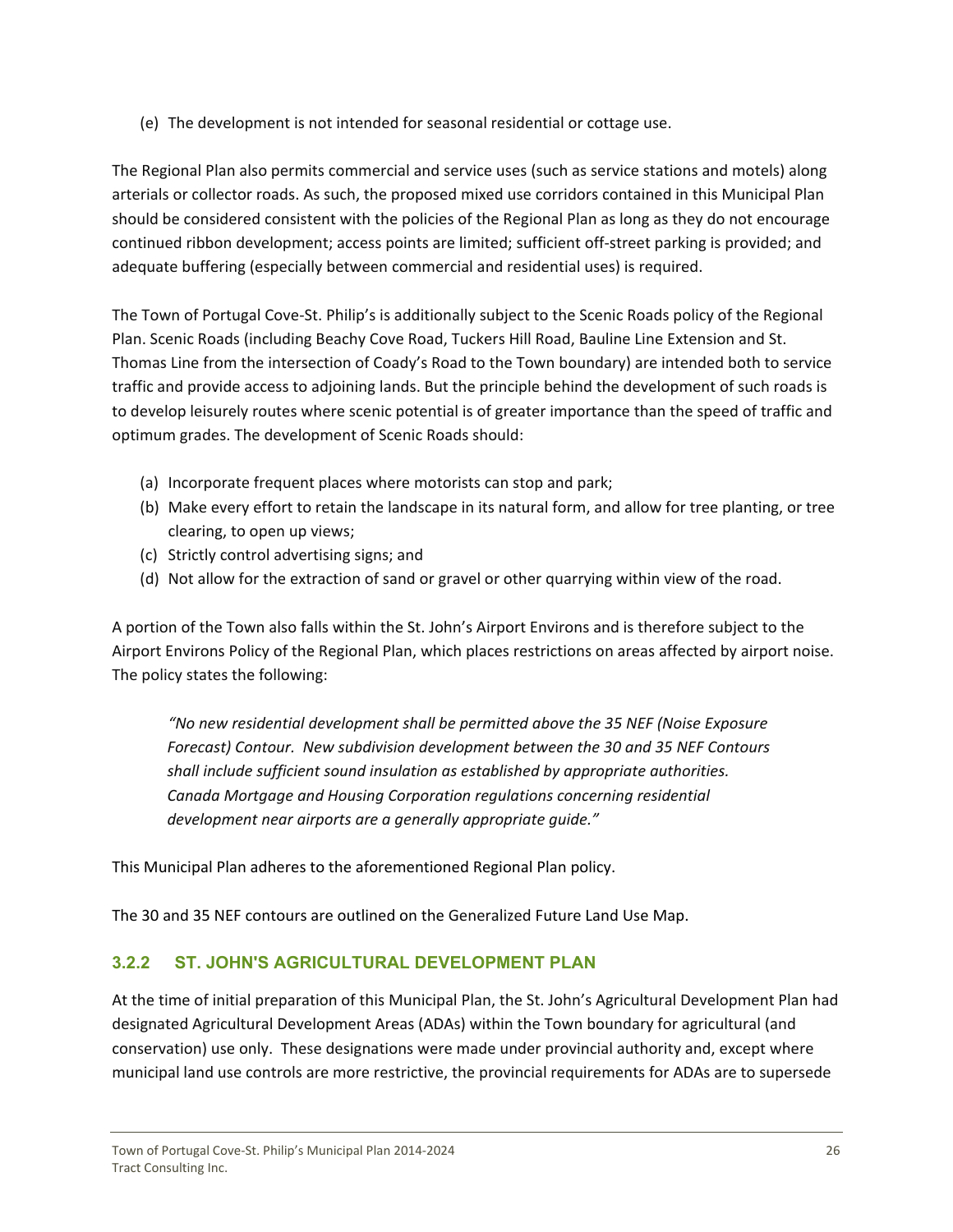<span id="page-27-0"></span>the Municipal Plan and Development Regulations. Any proposed developments on ADA lands are to be referred to the Province.

The boundaries of the St. John's Agricultural Development Area (the Agricultural Zone) were reviewed approximately six years ago; the review included a number of ADA areas in Portugal Cove‐St. Philip's, but at the time that the majority of this Municipal Plan was prepared, no decision had yet been taken by Cabinet. Recent news however has conveyed that a significant inventory of ADA designated lands within the Town have been released from Provincial control. As a result, Town Council is currently considering options for a comprehensive review the future municipal land use policies, designations and zoned uses that should apply to these lands. In the interim period, the subject lands are for the most part to be designated as Rural on the St. John's Urban Region Regional Plan.

Specific infill residential lands are proposed within the updated Plan and Regulations to be re‐designated and rezoned from agricultural, as per the Commissioner's Public Hearing report recommendations. The Town has also requested approval from the Minister for varied Regional Plan amendments of specific formerly designated ADA lands.

Until the proposed municipal land use review of recently released ADA lands is undertaken and completed, this Municipal Plan primarily adheres to the both the previous and current ADA boundaries, and to the St. John's Agricultural Development Plan.

# **3.3 GENERAL LAND USE POLICIES**

The policies outlined in this Section can be categorized as general in scope in that they apply to all areas of the Town.

# **3.3.1 GENERAL LAYOUT OF THE TOWN**

# **General Intent**

As stated in Section 2.1, it is the intention of Council to manage a form of growth that will accommodate orderly infill and new residential and commercial development, while maintaining the rural community character of the Town.

# **General Layout Policies**

- **Policy GL-1** Council shall encourage the consolidation of development in existing developed areas, particularly areas that can be economically connected with existing piped water and/or sewer services.
- **Policy GL-2** Council shall discourage the spreading-out of development in more remote, less developed areas where the extension of piped services cannot be realistically expected in the foreseeable future.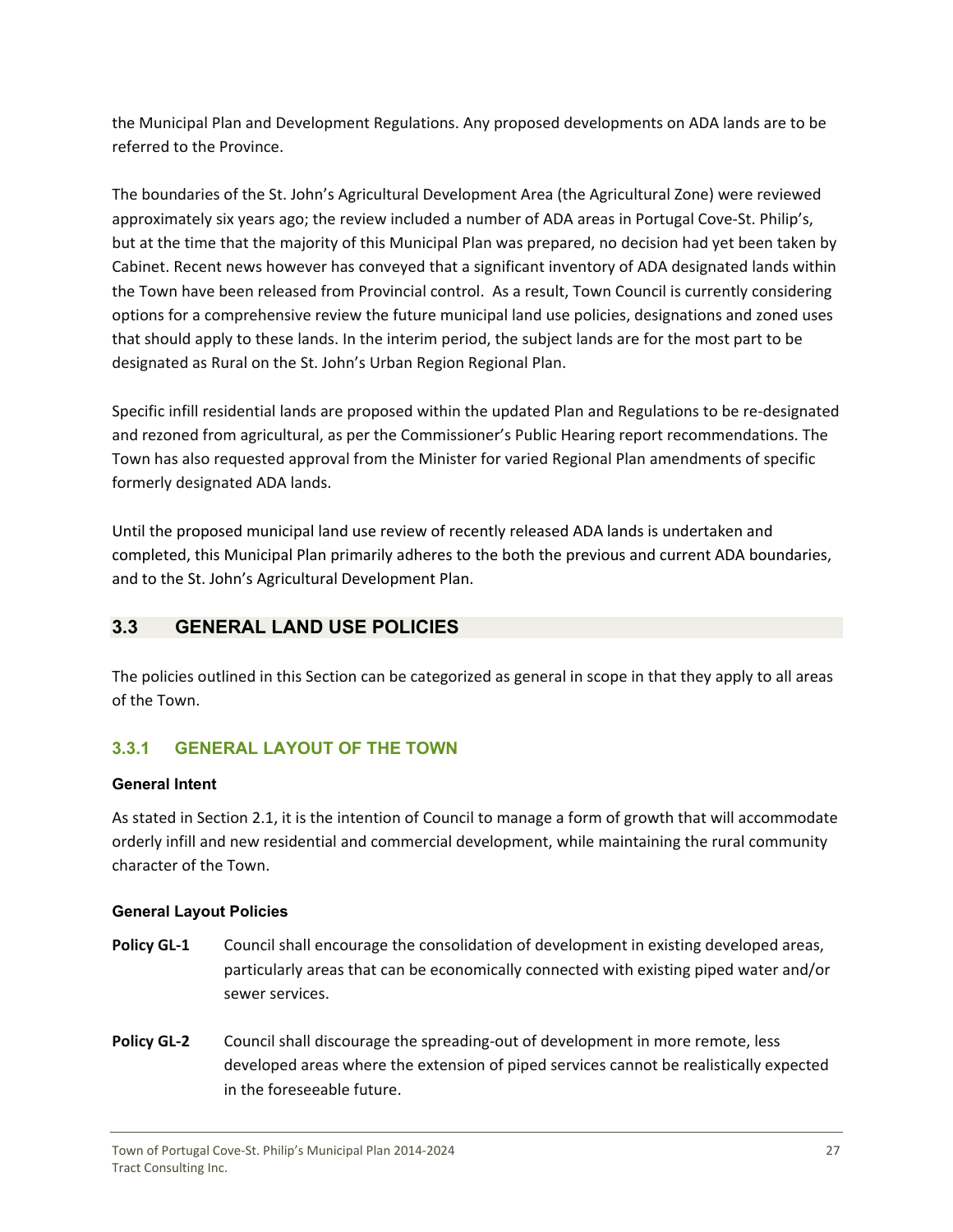- <span id="page-28-0"></span>**Policy GL‐3** In areas that are located within 500m of existing water and/or sanitary sewer piped services, Council shall require that all larger subdivision developments be connected to these services, so long as the land is designated for serviced or semi‐serviced development.
- **Policy GL‐4** In areas where the extension of piped services cannot be expected in the next ten years, it shall be a policy of Council to allow only a development form and density that is sustainable in relation to the effects of development on the quantity and quality of well water supplies.
- **Policy GL‐5** Council shall encourage the intensification of development in areas that are made newly accessible to piped water and sewer services. This may occur through infilling along existing roads and the development of new streets and street extensions.
- **Policy GL‐6** Site plans for infill development and land use intensification shall be required to be submitted by the development applicant. Site plans shall meet the approval of Council, on the basis that proposed developments shall be compatible with the existing character of the neighbourhood and adjacent buildings and in accordance with Council's objectives and development standards for the area with respect to lot size, frontages, road widths, alignments, installation of municipal services, and other matters concerning current or future public works, and other land use considerations.
- **Policy GL-7** Where Council determines that a land development applicant is required to engage a qualified consultant to provide Council with further information on a particular issue related to a development site, including environmental, geotechnical, drainage or other considerations, the qualified consultant shall be engaged at the expense of the development applicant, the qualified consultant shall be licensed and/or registered as a professional within the Province of NL, and shall provide a certified report and recommendations for Council's consideration.
- **Policy GL-8** Where development is proposed on adjacent parcels of land to the Town's municipal boundary and correspondingly on adjacent parcels of land to another municipality's or adjacent parcels of land to another jurisdiction's boundary, and as determined by the Town, such proposed development shall be referred by the Town to the applicable adjacent municipality or jurisdiction for comment.

# **3.3.2 GENERAL ENVIRONMENTAL POLICIES**

#### **General Intent**

Conservation values are intrinsic to this Municipal Plan. High priority is given to protecting sensitive areas from the negative impacts of water contamination, excessive stormwater run‐off, soil erosion,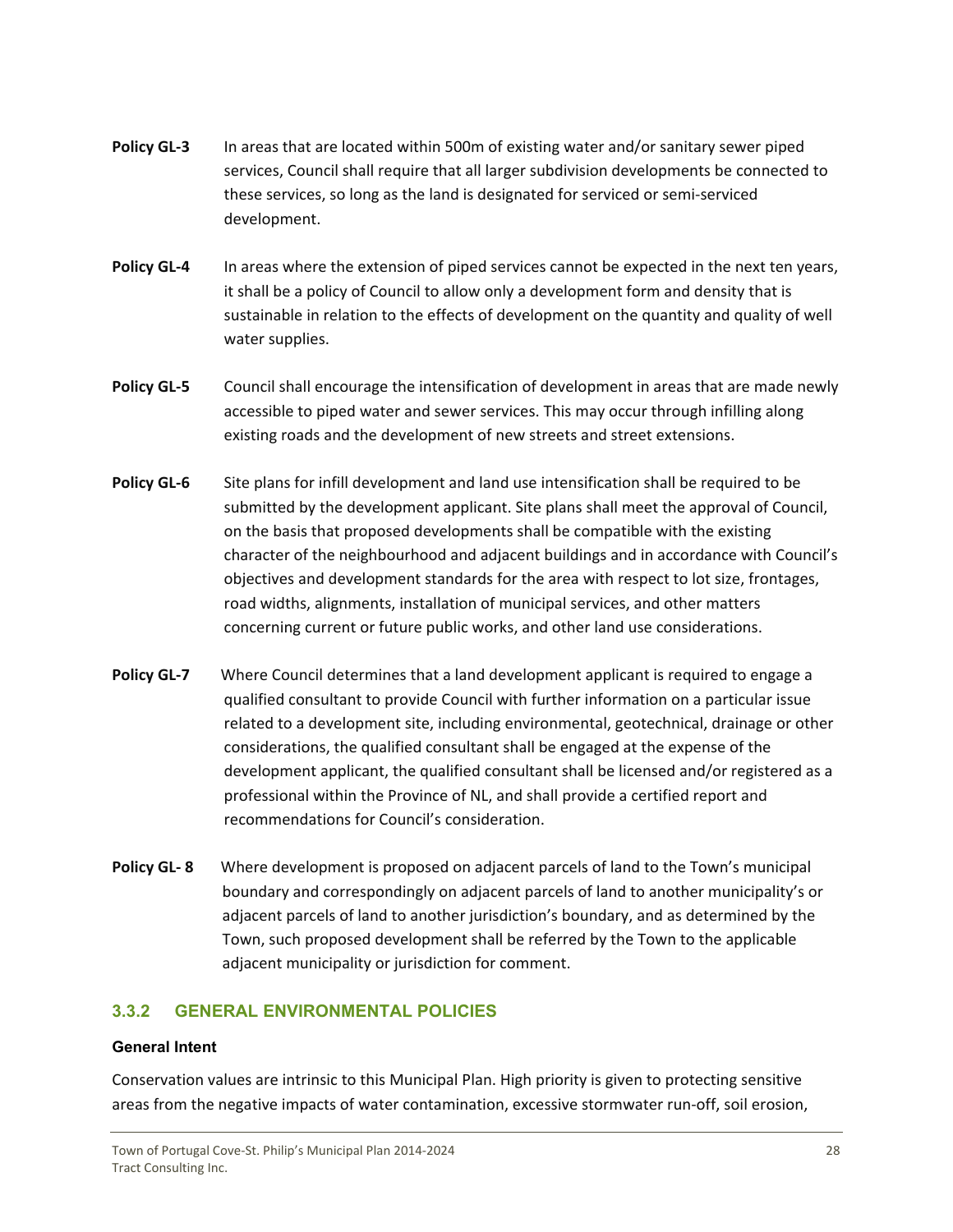watercourse scouring and sedimentation, coastal erosion, and loss and fragmentation of habitat. All land use decisions will duly consider environmental sustainability and biodiversity objectives. This Municipal Plan pays particular attention to protecting sensitive and scenic areas, including watercourses (rivers, streams, etc.), water bodies (lakes, ponds, etc.), coastlines, designated flood risk areas, wetlands and steep slopes, from the potentially adverse impacts of development.

#### **General Environmental Policies**

#### **Environmental Protection Schedule Overlay**

- **Policy GE‐1** Council shall establish an overlay Schedule E of the Development Regulations Zoning Map as an area designated for Environmental Protection. All land that falls within this Schedule, regardless of its land use designation in Section 3.4 Specific Land Use Policies and on the Generalized Future Land Use Map of this Plan, shall be subject to the terms and conditions mapped and detailed in the overlay Schedule.
- **Policy GE‐2** Council shall incorporate environmentally sensitive areas, including watercourses, water bodies, coastlines, designated flood risk areas, wetlands and steep slopes, into the overlay Schedule E in order to protect these areas from the potentially damaging effects of development.

#### **Protection of Environmentally Sensitive Areas**

- **Policy GE‐3** Council shall consider potential environmental effects when reviewing development applications. In accordance with other statutory requirements, Council shall refer development proposals to the Provincial or Federal departments such as the Department of Environment and Conservation, and Services NL, and the federal Department of Fisheries and Oceans Canada for advice and/or regulatory approval and/or recommendations.
- **Policy GE‐4** Council shall only permit development on lands with soil and drainage conditions that, in the opinion of Council and/or a qualified hydrologist consultant engaged by the development applicant, are suitable for the proposed uses.
- **Policy GE‐5** Council shall strive to protect rivers, streams, ponds, wetlands and shorelines from pollution including the coastline of Conception Bay. Shoreline buffers will be maintained along banks and shorelines where possible. Development in these areas may require approval by the necessary provincial authorities, as detailed in the Terms and Conditions of the overlay Schedule E contained in the Development Regulations.
- **Policy GE‐6** Where Council believes that a proposed development may affect a wetland, it shall be a policy of Council to, at its discretion: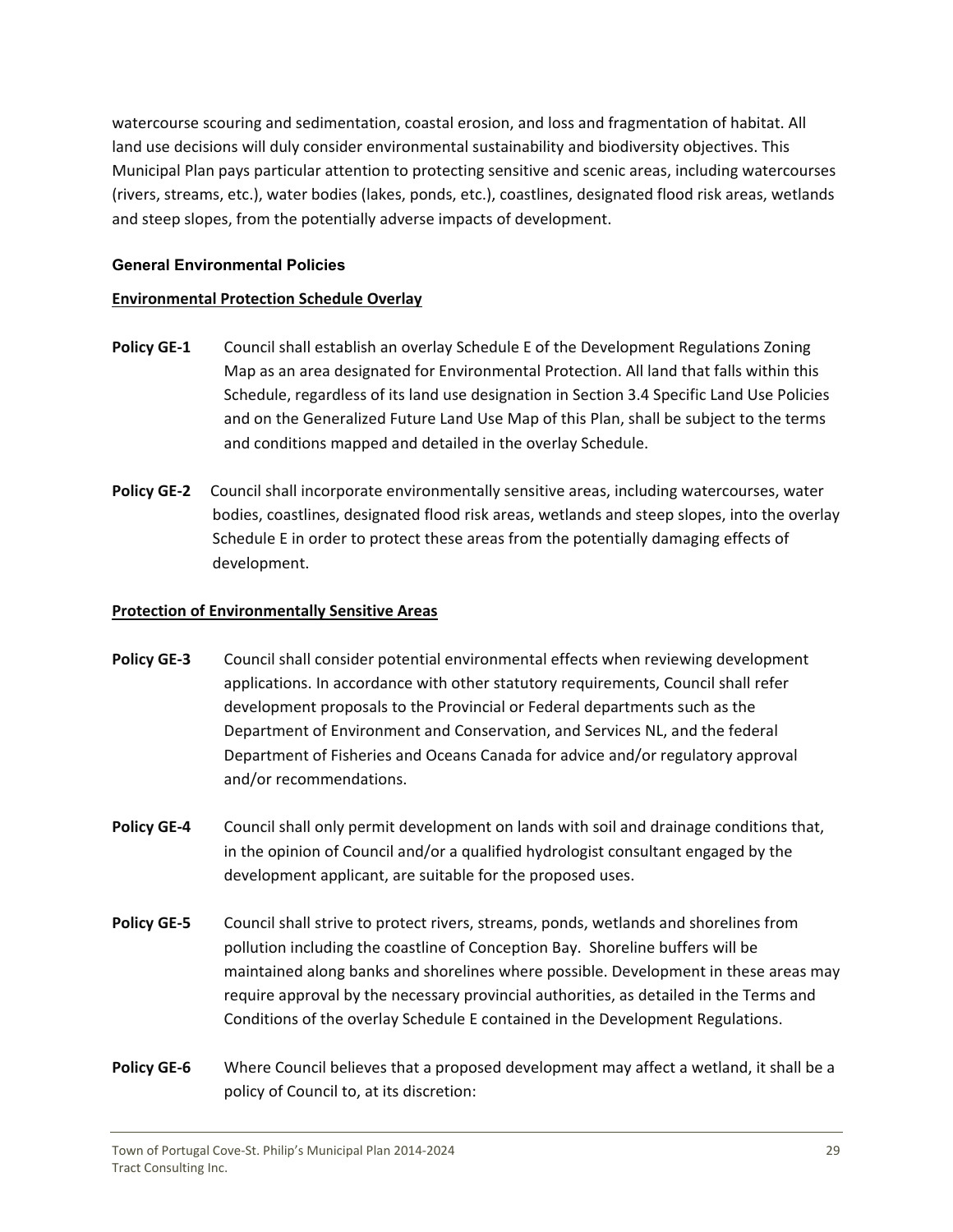- (a) Require the developer to have the wetland delineated by a qualified environmental consultant;
- (b) Establish a sufficient buffer from the edge of the wetland, in which development will not be permitted;
- (c) Require other conditions or restrictions to protect the wetland; and/or
- (d) Refuse to approve the development if it believes that identified impacts cannot be sufficiently minimized or mitigated.
- **Policy GE‐7** In areas that are environmentally sensitive or hazardous for development due to wet or unstable soils, or unstable geological conditions, Council shall restrict development, or subject it to terms and conditions, to reduce potential impacts. Council may also require a suitability and compaction test on imported soil intended for building purposes, or for the development applicant to engage a qualified professional to provide a report and recommendations on the proposed development for Council's consideration.
- **Policy GE‐8** Council shall require Conservation measures to protect coastal beaches, beach banks, salt marshes, rock platforms, and other sensitive features from the impacts of development.
- **Policy GE‐9** Council shall seek to protect designated flood risk areas, as defined in the Town's Stormwater Management Plan and Schedule E of the Development Regulations, from the adverse impacts of built‐up development. Areas within the overlay Schedule E that are identified as designated flood risk areas shall be subject to the Department of Environment and Conservation's Policy for Floodplain Management W.R. 96‐1 and the *Water Resources Act*.
- **Policy GE‐10**  Council shall explore and evaluate opportunities to become a signatory to the Municipal Wetland Stewardship Program under the Provincial Eastern Habitat Joint Venture Program.

# **Storm Drainage**

- **Policy GE-11** Council shall require that all development, including buildings, driveways, parking areas, grading of land, and excavation of drainage ditches, is carried out in a manner that does not cause an excessive increase of stormwater runoff and/or erosion affecting adjacent properties, steep or unstable slopes, nearby watercourses, and other sensitive areas.
- **Policy GE‐12** Council shall prohibit development on any site where it would otherwise be permitted when in the opinion of Council and/or a qualified consultant, the development will create or aggravate significant stormwater impacts including, for example, excessive run‐off onto adjacent properties, flooding, soil erosion, or siltation or scouring of streams.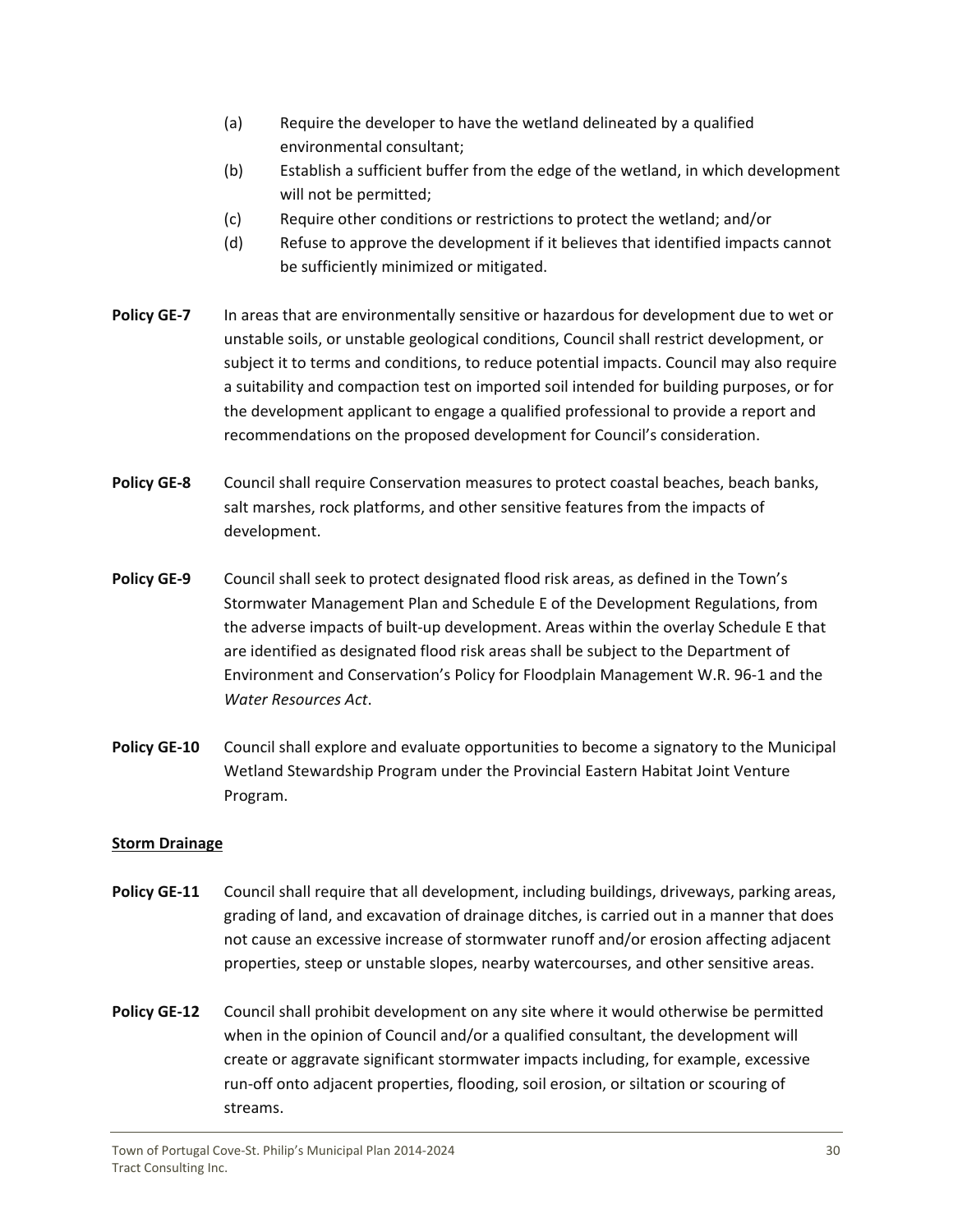- <span id="page-31-0"></span>**Policy GE‐13** In order to minimize the effects of stormwater increases from land development, Council may require landowners and developers to:
	- (a) Maintain a vegetated buffer between stormwater drainage outlets and watercourses to promote infiltration and minimize direct discharges into the watercourses;
	- (b) Plant additional trees and vegetation if existing vegetation is not deemed adequate to promote soil infiltration and capture sediments;
	- (c) Minimize impervious surfaces by reducing pavement area, using porous paving materials, etc.;
	- (d) Reduce runoff through measures such as capturing roof drainage in rain barrels and channeling runoff to gardens and low‐lying areas;
	- (e) Take advantage of the topography to maintain natural drainage, for example, retaining natural depressions in the landscape to accumulate runoff and promote soil infiltration; and/or
	- (f) Re‐establish vegetative cover as rapidly as possible in drainage ditches and other areas disturbed by construction activity.

# **Archaeological Sites**

The Provincial Archaeology Office (PAO) has informed the Town that there are three known archaeological sites located within the Town's boundaries that are protected under the Historic Resources Act. The sites are listed as follows:

- CjAf-06 A shipwreck in Portugal Cove Harbour (exact location and wreck date are unknown);
- CjAf-08 Wester Point Burial Ground (a late  $18^{th}$  to early  $19^{th}$  century cemetery); and,
- CjAf-09 Neary's Pond (a possible  $19^{th}/20^{th}$  century farmstead).

There is potential for other historic buildings within the community such as St. Philip's Church, and for other historic resources to be discovered in undeveloped areas of the Town and along the coastline. The PAO requests that the Town report any major land development projects to their office early in the planning stages to ensure that historic resources are not disturbed or destroyed.

**Policy GE‐14** Council shall advise the Provincial Archaeology Office, where feasible, of any proposed significant land development projects that involve major land use or ground disturbance.

# **3.3.3 GENERAL POLICIES FOR THE SUBDIVISION OF LAND**

The process (and result) of dividing a parcel of raw land into two or more smaller buildable sites, streets, open space and public areas is known as the "subdivision of land." It is the intention of Council that such subdivisions be guided in a manner that strengthens the community's structure by respecting the existing built and natural environments.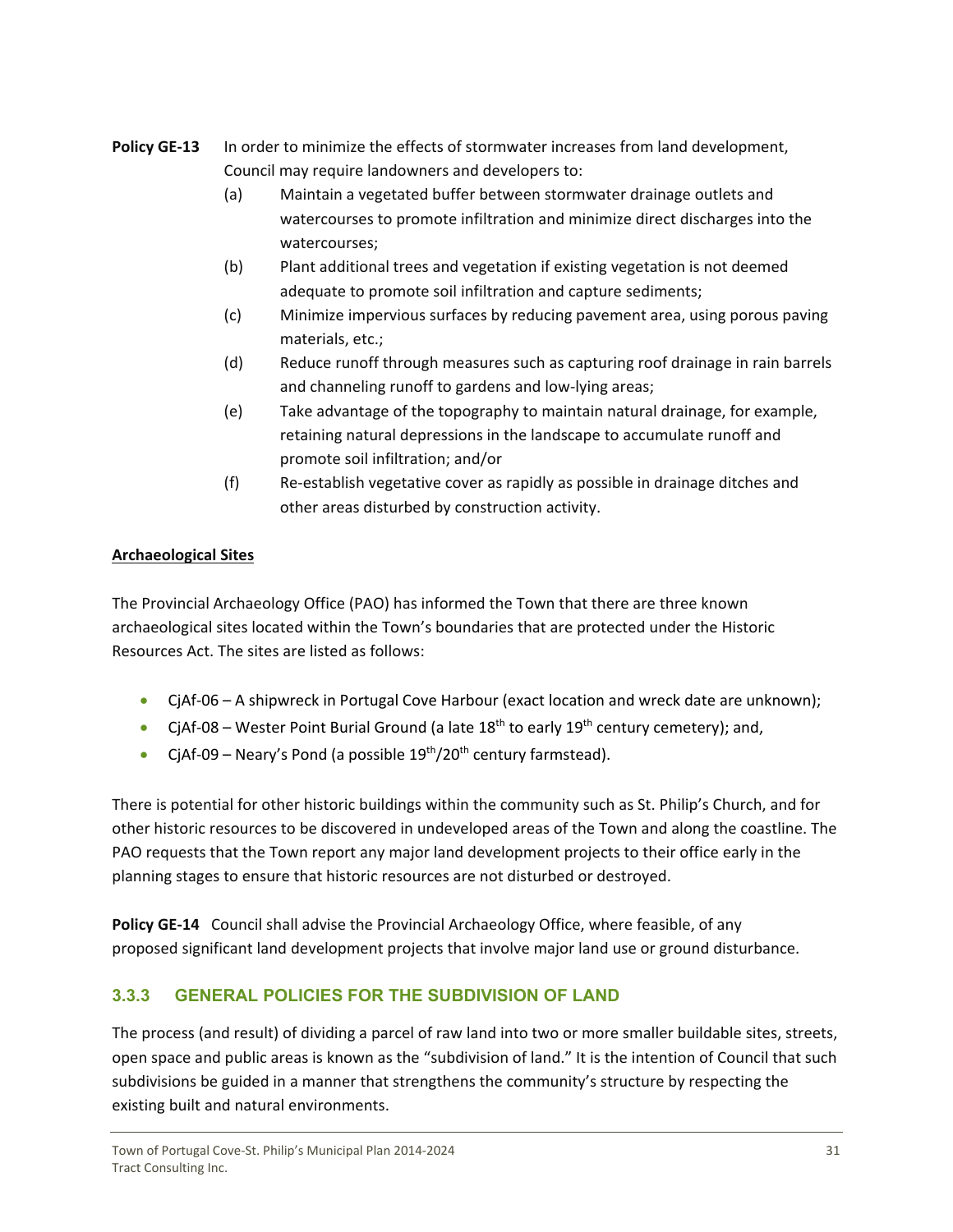#### **Evaluating Proposals to Subdivide Land**

- **Policy SD‐1** All proposed subdivisions of land shall be subject to an evaluation by Council, and additionally where applicable approval by the Province for development sites involving provincially designated agricultural land, archaeological sites, the need for septic effluent disposal approval, and similar considerations. The comprehensiveness of each evaluation by the Town will depend on the scale of the proposed subdivision, the environmental sensitivity of the area, and the nature of any public or neighbourhood concerns that may be identified. Evaluations will address:
	- (a) Opportunities and constraints represented by the physical features of the site;
	- (b) The layout of proposed lots and roads with respect to the topography and natural and physical features of the land;
	- (c) That the proposed development of the subdivision (be it residential, mixed use, or for other purposes) will effectively integrate with existing neighbourhood developments, roads, and municipal services and provide for future access to undeveloped backland;
	- (d) Potential effects on environmentally sensitive resources;
	- (e) Future access to undeveloped lands in the area;
	- (f) Potential compatibility or conflict with nearby existing and future land uses;
	- (g) The proponent's proposal for access, road layout, pedestrian circulation, water and sewer servicing, and storm water management; and
	- (h) The estimated long‐term costs to the Town to maintain the proposed roads and water and sewer infrastructure.

#### **Fully‐Serviced Areas**

**Policy SD‐2** Applications to subdivide land in areas that require full municipal services shall be required to provide information on road access and location, lot layout, property ownership, nearby watercourses and wetlands, provision for open space where applicable, water and sewer servicing, storm water management, connections to existing roads and infrastructure, other information that Council may request, and where applicable, required Provincial approvals. Proposed development within the subdivision shall conform to the development standards of the applicable zone as identified in the Development Regulations.

#### **Semi‐Serviced Areas**

**Policy SD-3** Applications to subdivide land in areas that require semi-serviced municipal services shall be required to provide information on road access and location, lot layout, property ownership, nearby watercourses and wetlands, provision for open space where applicable, water and/or sewer servicing, on-site well and/or septic services,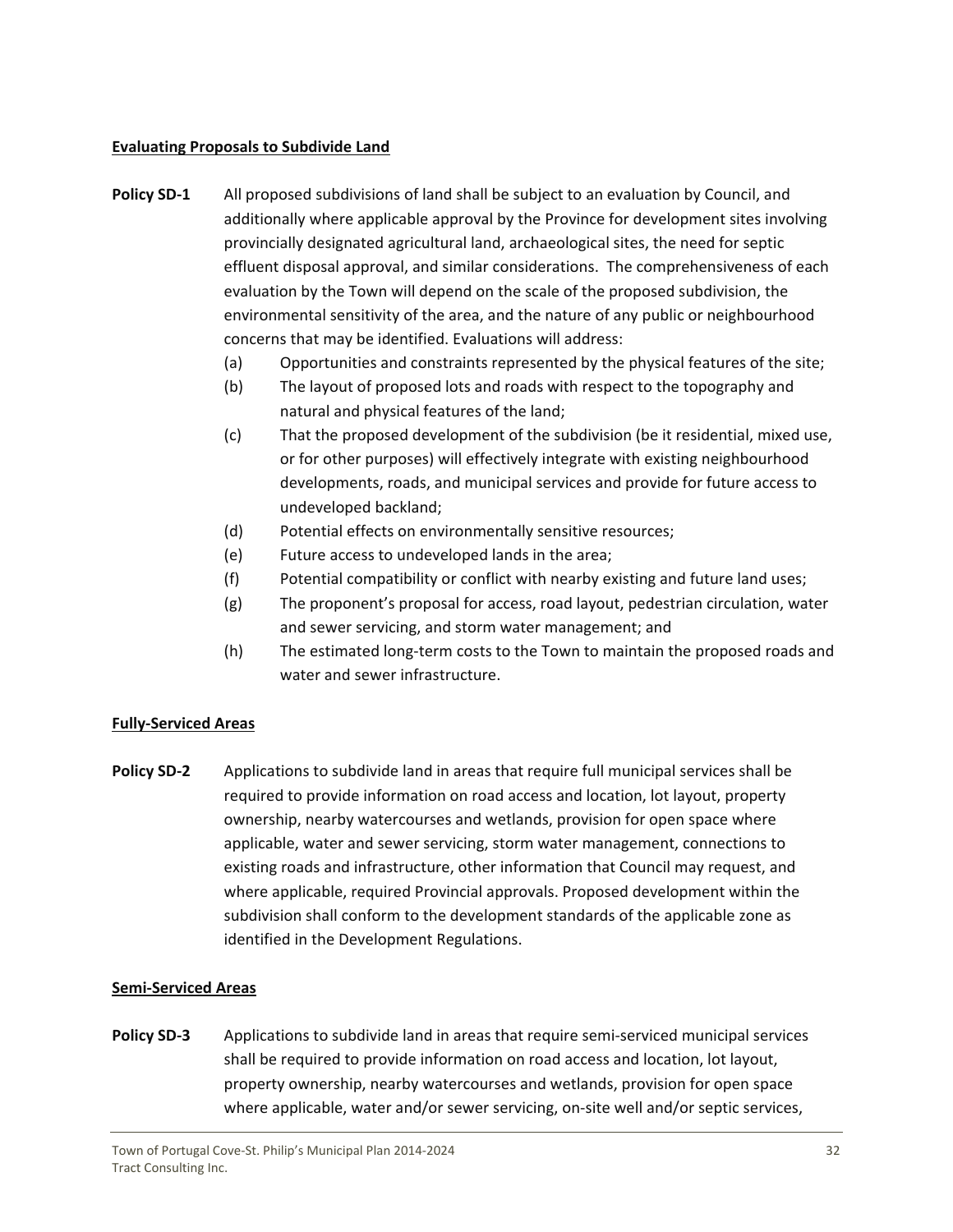storm water management, connections to existing roads and infrastructure, other information that Council may request, and where applicable, required Provincial approvals. Proposed development within the subdivision shall conform to the development standards of the applicable zone as identified in the Development Regulations.

#### **Non‐serviced Areas**

**Policy SD‐4** Applications to subdivide land in areas remote from existing piped services shall be required to provide information on road access and location, lot layout, property ownership, nearby watercourses and wetlands, provision for open space where applicable, on‐site well and/or septic services, other information that Council may request, and where applicable, required Provincial approvals. Proposed development within the subdivision shall conform to the development standards of the applicable zone as outlined in the Development Regulations.

#### **Public Input**

**Policy SD‐5** Council may solicit and consider input from neighbouring landowners when reviewing applications to subdivide and development land, especially when four (4) or more lots are proposed.

#### **Council Decision**

- **Policy SD‐6** Each application to subdivide and develop land shall be reviewed on a case by case basis. Upon review, Council may:
	- (a) Approve the development as proposed;
	- (b) Approve the development subject to certain terms or conditions;
	- (c) Defer a decision subject to more detailed information; or
	- (d) Not approve the development if it concludes that the development is unsuitable for the location, will be prohibitively expensive to service, or will create environmental or other land use impacts that cannot be sufficiently addressed, remedied, or mitigated.

#### **Open Space Dedications**

**Policy SD‐7** For each application to subdivide land into four (4) lots or more, Council shall require the developer to provide land to the Town for open space equal to 10% of the gross area of the land to be developed. Alternatively, in lieu of land dedication, Council may decide to accept a sum of money equal to10 percent of the equivalent value of the land to be dedicated as part of the development site.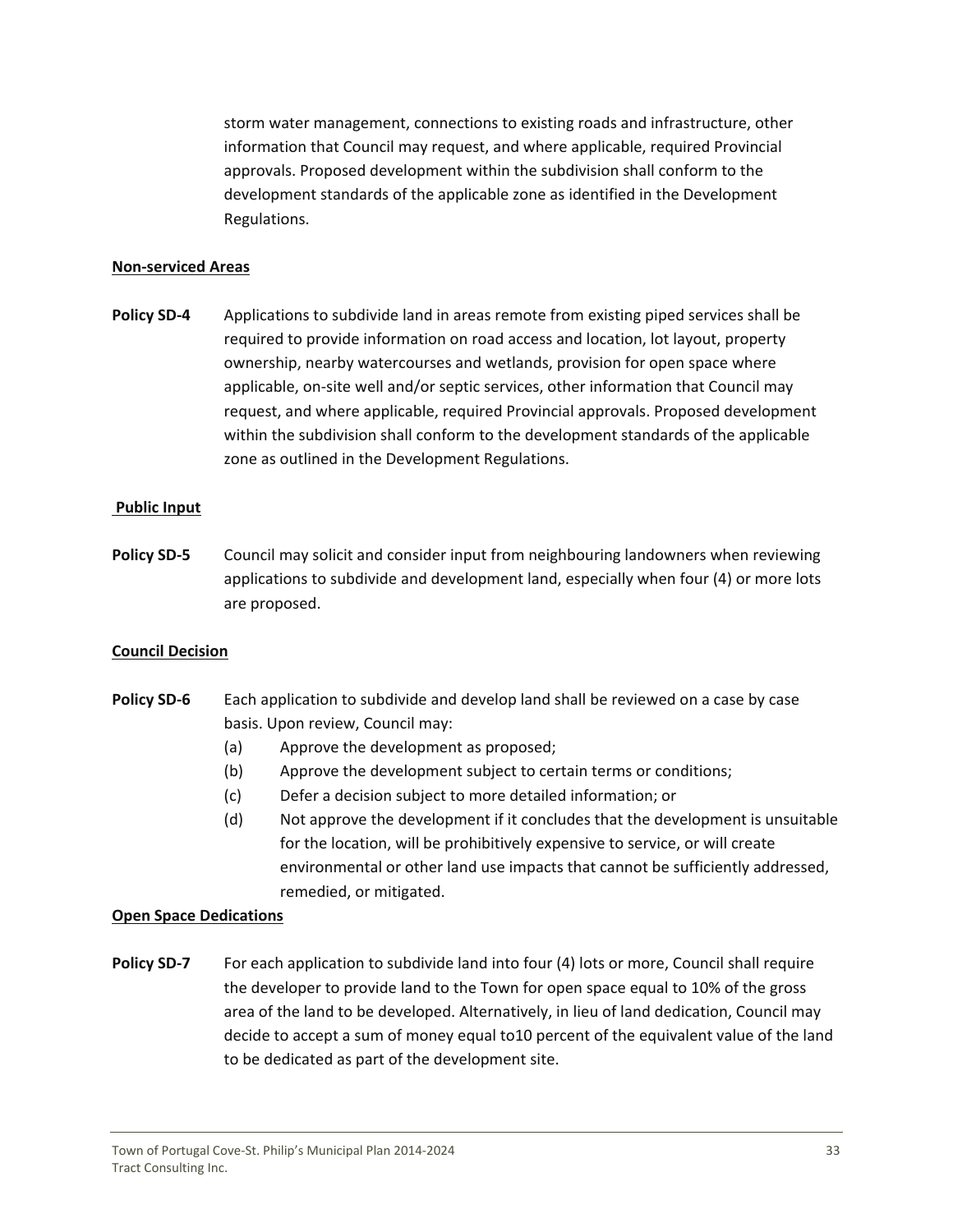#### <span id="page-34-0"></span>**Maintenance of Natural Vegetation**

**Policy SD‐8** To enhance the rural character of the Town, Council shall require new residential developments to maintain buffers of natural trees and other vegetation, or to plant new trees and install other landscaping features, wherever feasible, along the rear portion of new building lots.

#### **Subdivision Agreements**

**Policy SD‐9** Council shall require an applicant to enter into a subdivision agreement with the Town as a condition of approval.

# **3.3.4 OTHER GENERAL LAND USE POLICIES**

#### **Municipal Infrastructure and Public Utility Works**

- **Policy GLU‐1** Council shall permit municipal infrastructure and services and public utility works such as telephone and power transmission lines, water and wastewater treatment facilities, and pollution control in all land use designations. The size and appearance of such works should be compatible with the surrounding neighbourhood.
- **Policy GLU‐2** Council may require site design revisions and/or buffering in the form of landscaped areas or screening between any municipal infrastructure and services, and public utility works and adjacent land uses.

#### **Easements and Emergency Access**

**Policy GLU‐3** Where land is required for utility easements or emergency access, Council shall require that such land be obtained for the appropriate agency in the course of consideration of approval of subdivision or other development applications.

#### **Public Streets and Roads**

**Policy GLU‐4** Council shall permit public streets, roads and associated infrastructure (e.g. bridges, drainage ditches, road signage, street lights etc.) in all land use designations. Where there is no alternative to a public street or road passing through lands within the environmental protection overlay Schedule E of the Development Regulations, Council may subject the development to terms and conditions that will reduce or mitigate environmental impacts.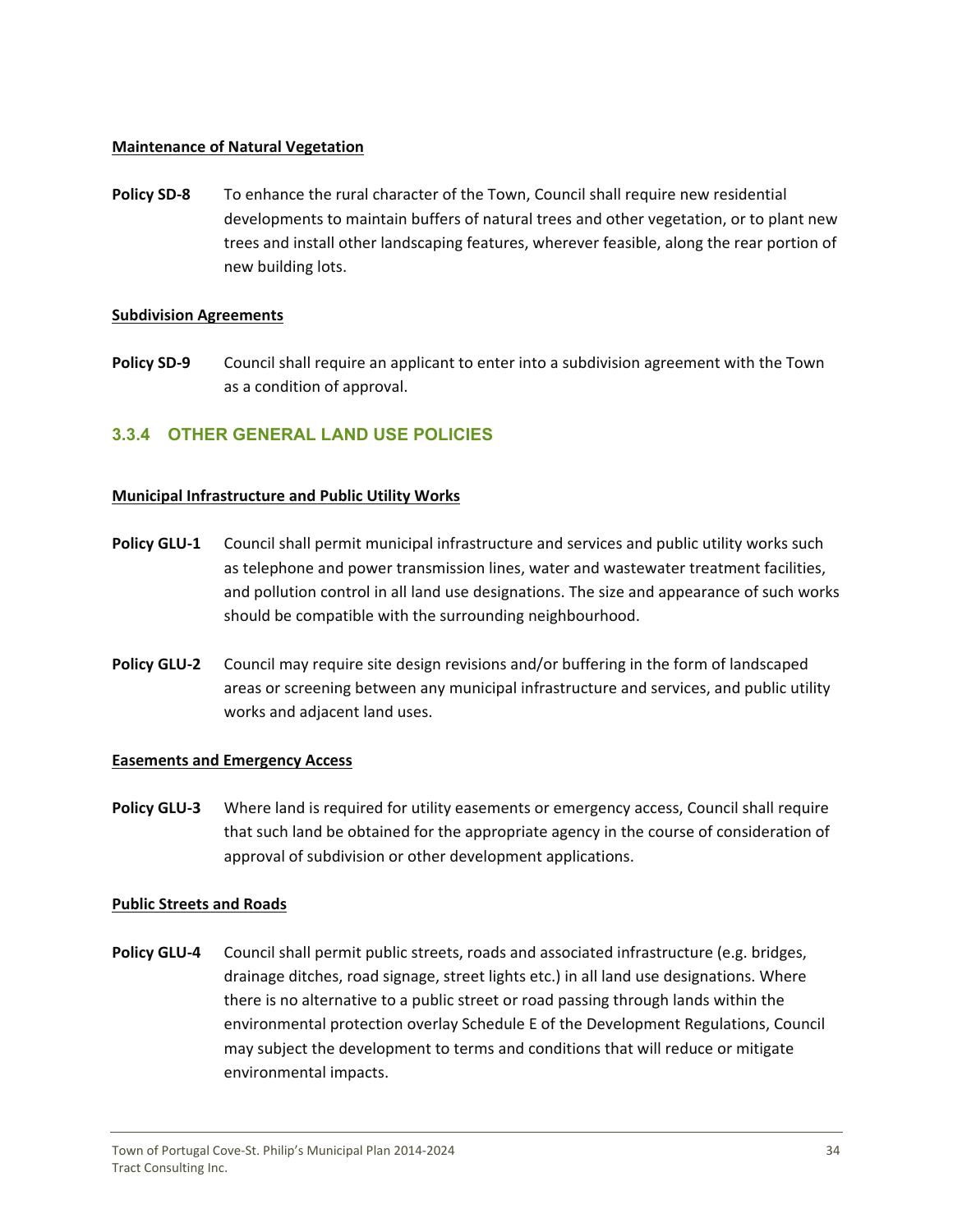#### **Public Access to Watercourses**

**Policy GLU‐5** Council shall ensure that sufficient and appropriate public access is maintained to ponds, lakes, rivers and streams, as well as to the community's extensive coastlines, for recreational use, provided that such access does not unreasonably impinge on the use and enjoyment of adjacent private lands.

#### **Public Rights‐of‐Way**

- **Policy GLU‐6** Council shall ensure that the development of land and buildings in the vicinity of a public right‐of‐way does not obstruct public passage on the right‐of‐way or interfere with any legal right of Council to develop or improve the right‐of‐way for public access and recreation.
- **Policy GLU‐7** Council shall require a minimum setback, or set other terms and conditions, to a proposed development adjacent to a public right‐of‐way to ensure the development will not impede future public access and use of the right‐of‐way.

#### **Building Setbacks**

**Policy GLU‐8** Council shall require building setbacks from streets and roads that are sufficient enough to preserve the road right‐of‐way allowances specified in this Municipal Plan, and allow for appropriate landscaping and vehicle parking space clear of the road allowance.

#### **Access to Public Streets and Roads**

**Policy GLU‐9** Council shall require that all future building lots have appropriate lot frontage to abut and have vehicular access from a public street or road.

#### **Aircraft Noise Setbacks**

- **Policy GLU‐10**  In accordance with the St John's Airport Environs Policy of the St. John's Urban Region Regional Plan, it shall be a policy of Council that:
	- (a) No new residential development be permitted above the 35 NEF (Noise Exposure Forecast) Contour, and
	- (b) New residential development between the 30 and 35 NEF Contours include sufficient sound insulation in compliance with Canada Mortgage and Housing Corporation (CMHC) acoustic insulation requirements.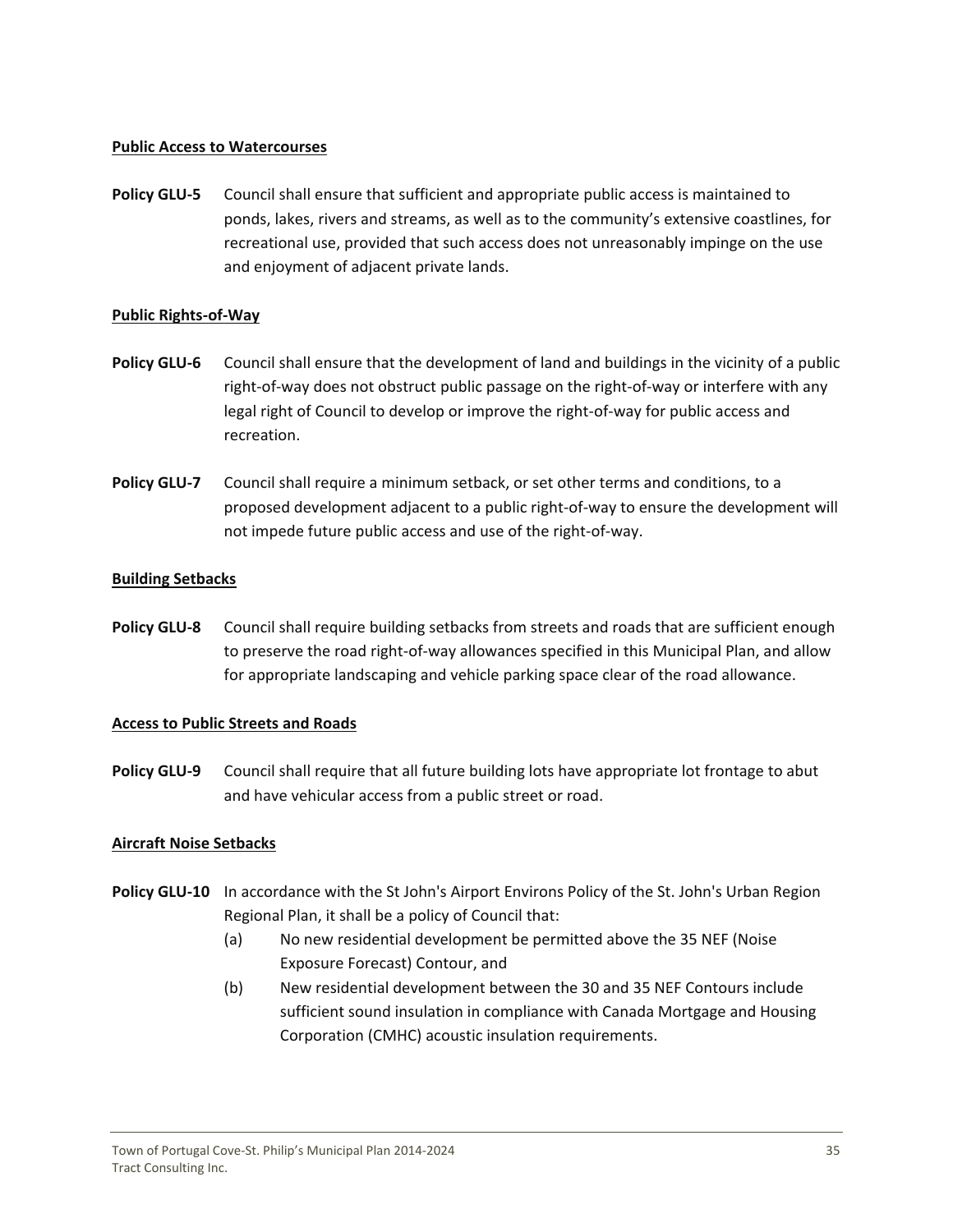#### **Sustainable Energy Development**

- **Policy GLU‐11**  Council may consider and permit the development of renewable energy facilities. This Municipal Plan focuses upon the potential for wind power generation. Proposals for commercial and private wind energy turbines will be subject to the following:
	- (a) Approval shall be at the discretion of Council based upon the land use zone and permitted and discretionary uses of the site, and upon the proposed size, number and scale of the turbine(s), the location and site size of the subject property proposed for the wind turbine use, neighbourhood considerations, whether the turbine is intended for private or commercial use, and other considerations applicable to the specific proposal;
	- (b) The proposed development shall meet all applicable Provincial and Federal regulatory requirements, in particular those applying to safety and environmental concerns;
	- (c) Wind turbine towers shall be designed and certified to withstand ice loads. The blades shall either have de-icing capabilities or be constructed of a material (e.g. poly carbonate composite) that resists ice build‐up;
	- (d) The development shall not create hazards or negative impacts for adjacent or nearby property owners;
	- (e) Terms and conditions for development may include, but not be limited to: the size of the wind turbine or its generating capacity, the height of the tower; the number of turbines; setbacks from existing structures; side yard and rear yard standards; requirements for screening or buffering; and the overall scale of development;
	- (f) Commercial turbine(s), where energy is produced for sale to the power grid, shall be permitted at Council's discretion in rural and agricultural areas;
	- $(g)$  Private turbine(s) shall primarily be for the generation of electrical power for the property owner of a residential use, for business owners and for varied public use buildings and other similar sites. Surplus energy shall be secondary in nature to the primary use requirements for the subject property and building where the turbine is located.

# **East Coast Trails**

Council recognizes the importance of the East Coast Trails Association initiative for the East Coast Trail along the coastal areas of the community to the future development of tourism, community recreational opportunities, and potential active transportation, greenhouse gas reductions, and community health benefits.

**Policy GLU‐12**  Council supports the development of the East Coast Trail as delineated on the Generalized Future Land Use Map and shall encourage landowners along the proposed route to cooperate in facilitating the trail's development.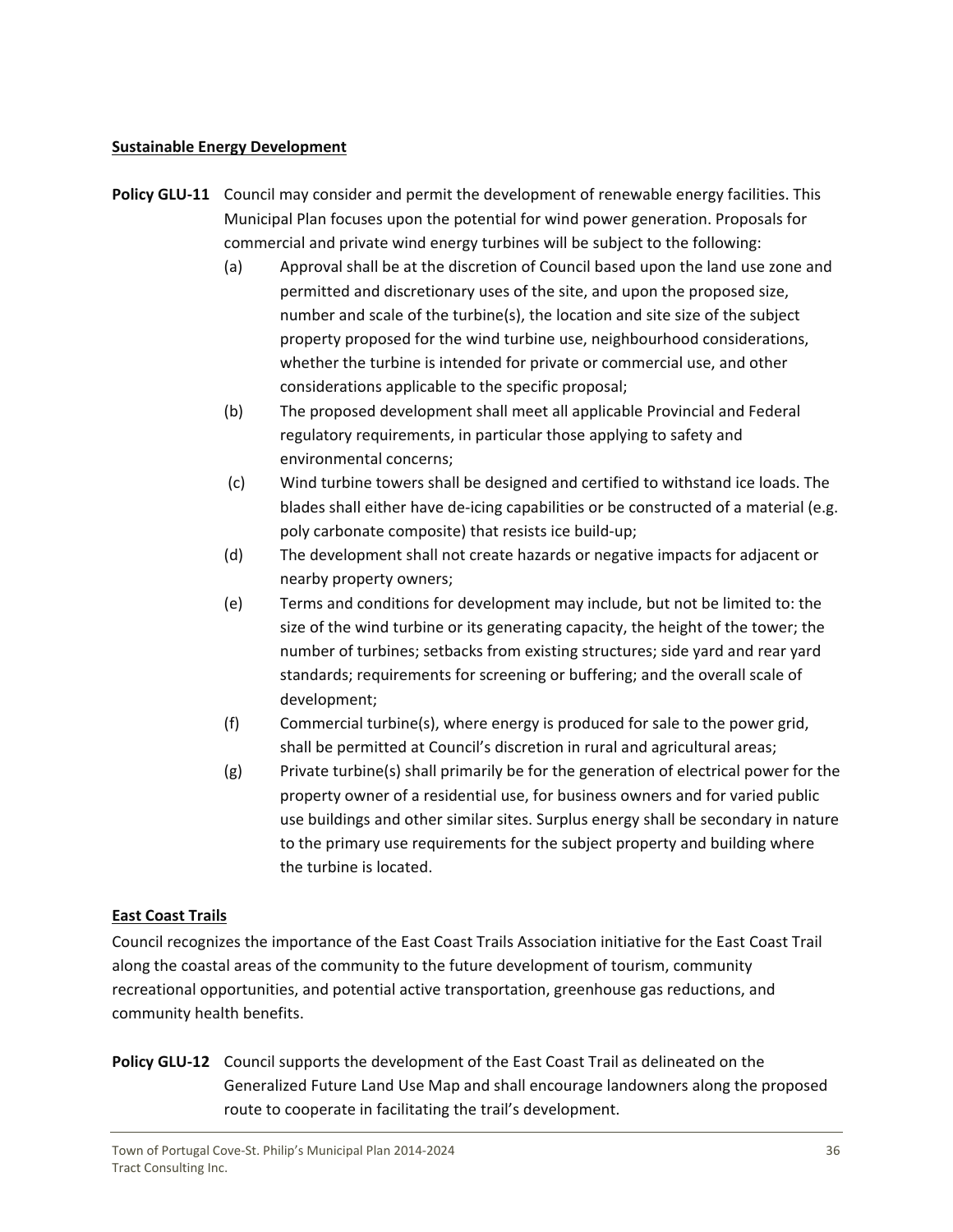**Policy GLU‐13**  Within the constraints of municipal resources, Council shall work with trail proponents, residents, and landowners to develop the East Coast Trail through the town.

#### **Conservation and Open Space Uses**

**Policy GLU‐14** Council may encourage, and sometimes shall require, lands to be set aside from active development in order to protect, maintain, or improve an environmental resource or sensitive natural feature. These lands may be used for uses such as woodlands, fields, walking trails, and passive recreational facilities, but shall not include structures such as buildings, tennis courts, parking lots, or other impervious land uses.

#### **Separation of Non‐Farm Developments and Livestock Operations**

- **Policy GLU‐15** Council shall minimize the potential for land use conflicts arising as a result of livestock confinement (including significant poultry operations) and non‐agricultural land uses developing in proximity to each other through the establishment of separation buffers, and for more intense livestock (including poultry operations), through consultation with the Agrifoods Development Branch of the Department of Natural Resources.
- **Policy GLU‐16** Council shall require the development of new livestock facilities to maintain a minimum distance separation of 300m from existing dwellings and designated residential development areas. Council shall require that a notice be issued to prospective purchasers of properties within close proximity to a farm or livestock confinement operation.
- **Policy GLU‐17**  It shall be a policy of Council to subject the development of residential dwellings and other non‐farm buildings near livestock operations to maintain a minimum distance separation of 300m (984 ft) from existing livestock and poultry facilities. In consultation with the Department of Natural Resources, additional restrictions may be applied.
- **Policy <b>GLU**-18 It shall be a policy of Council to permit the continuation of a non-conforming livestock facility located near an existing residential area. The non-conforming facility will be subject to the requirements for non-conforming uses of Ministerial Regulations 14, 15, 16 and 17, as well as Regulation 49 of the Town's Development Regulations. Council shall consult with neighbours prior to consideration of a decision on a proposed expansion of a non-conforming livestock facility.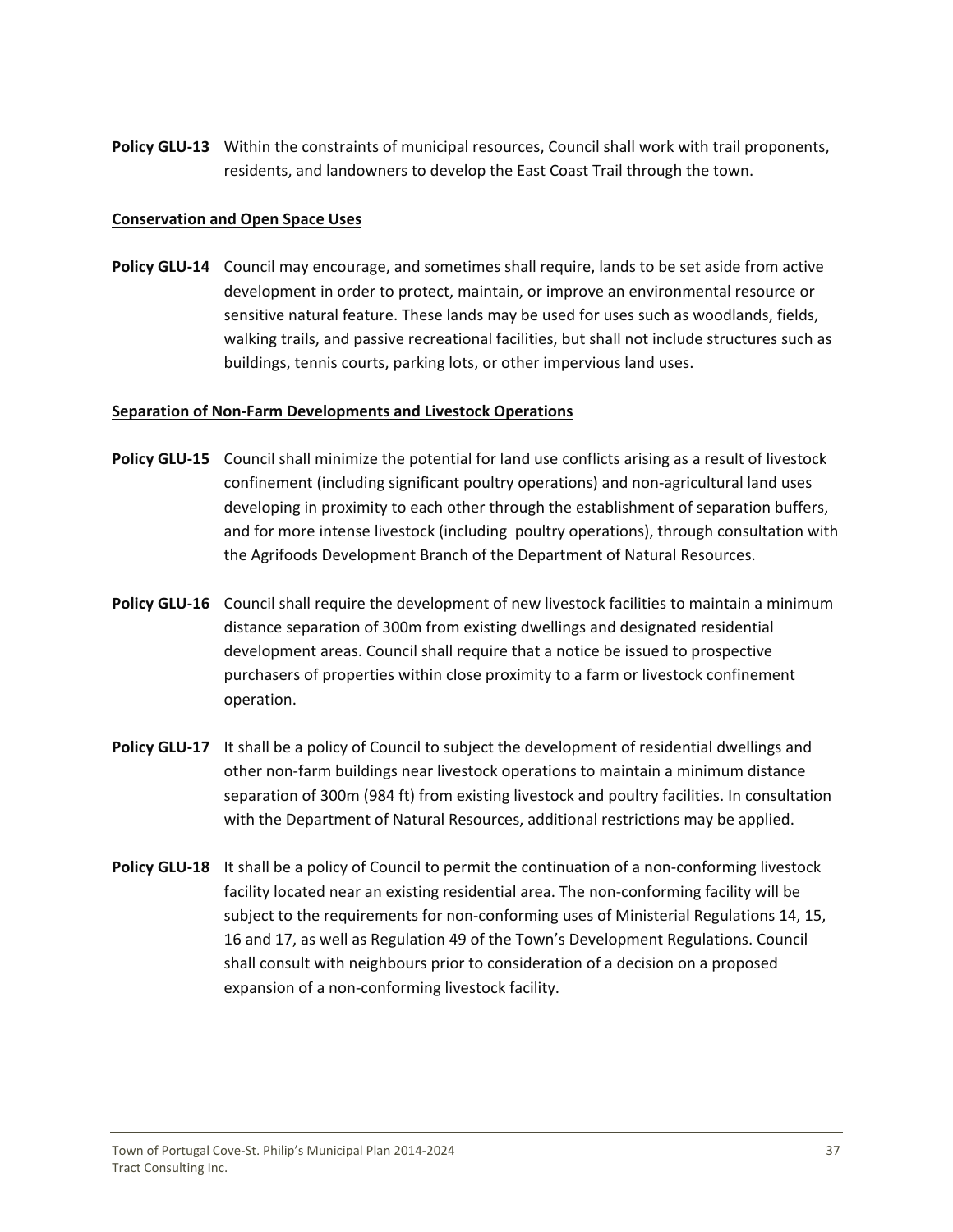# <span id="page-38-0"></span>**3.4 SPECIFIC LAND USE POLICIES**

The lands in Portugal Cove-St. Philip's shall be managed in accordance with the proposed land uses designated and shown on the Generalized Future Land Use Map and the land use policies of this Municipal Plan. Land use designations include:

- **•** Residential
- Residential Development Scheme Areas
- **•** Traditional Community
- Mixed Use
- Public Use
- **•** Recreation Open Space
- Protected Watershed
- **•** Agriculture
- Rural

Policies related to transportation, the road system, other rights‐of‐way and parking are also provided within this section of the Municipal Plan.

# **3.4.1 RESIDENTIAL**

#### **General Intent**

Lands for residential development are designated as Residential (RES) on the Generalized Future Land Use Map. The majority of lands designated Residential are located in the St. Philip's area of town, with a second large cluster of lands in Portugal Cove along local roads off Portugal Cove Road. These areas are designated Residential in order to preserve the amenity of existing residential areas and to accommodate new housing needs in areas with short- and medium-term development potential.

The highest priority for future residential development is given to areas that can be economically connected to existing piped services, including infill along existing roads, expansions of existing serviced subdivisions, and back‐land areas that are readily accessible for servicing. Second priority is given to the development of non-serviced lands that front onto, or are in close proximity to, existing publicly maintained roads. Lowest priority is given to the development of new non-serviced subdivisions in areas where municipal piped services are not expected to become available before the Plan's statutory fiveyear review.

In guiding residential growth, Council shall endeavour to achieve a balance between the following guidelines:

a) New residential development will maintain the Town's rural character and the heritage of the historical harbour areas in the vicinity of Portugal Cove and St. Philip's – implementation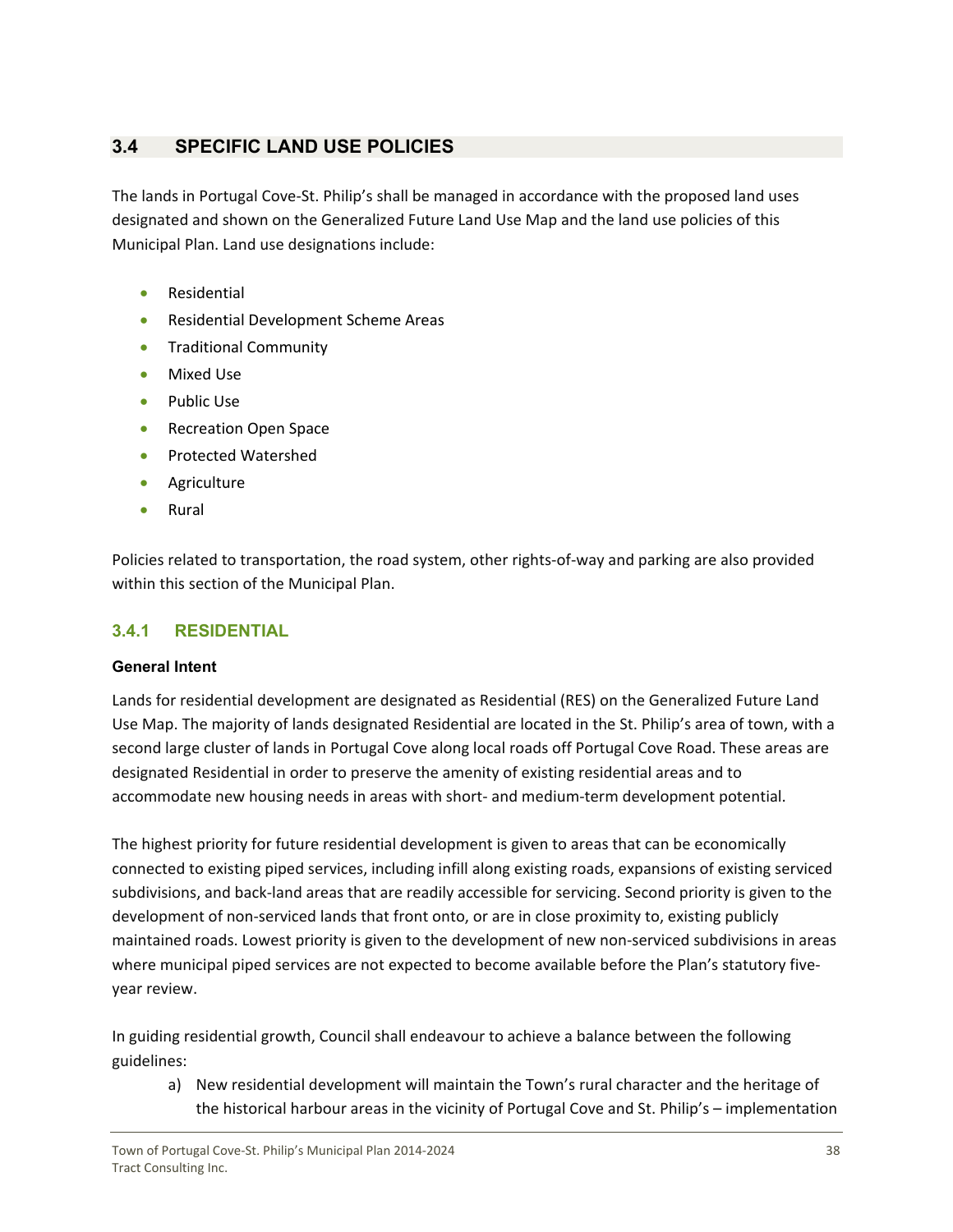of new heritage design guidelines may be considered;

- b) New residential development will accommodate an appropriate mix of housing types to meet changing market conditions and socio-demographic needs of residents, including seniors;
- c) New residential development will ensure that municipal infrastructure and services can be delivered and maintained at a reasonable cost to taxpayers; and
- d) New residential development will protect and conserve land, water, and natural resources at balanced and sustainable levels.

Within the areas designated as residential (RES) on the Generalized Future Land Use Map, areas shall be further categorized into the following zones on the Zoning Map: Residential Small Lot (RSL); Residential Medium Density (RMD); Residential Low Density (RLD); and Residential Rural (RR). The requirements of each of these zones are outlined in Schedule C of the Development Regulations.

#### **Municipal Plan Amendment No. 10, 2021**

#### **Residential Policies**

#### **Land Uses**

- **Policy RES‐1** Council shall permit single‐detached housing as the predominant use of land in areas designated Residential. Group homes and subsidiary apartments may be considered by Council as discretionary uses within single unit dwellings. Subsidiary apartments are typically secondary dwelling units that are located within the basement of a single unit residential home. Council may also consider granny suites as a type of subsidiary apartment where the secondary dwelling unit is built as an attachment to the main floor of the principal single unit home. Subsidiary apartments and granny suites are to provide for a firewall separation to the principal use in accordance with the National Building Code, and as secondary residential uses, are limited in floor area size in accordance with the provisions of the applicable use zones. Other types and densities of discretionary housing such as double dwelling, or duplex, may also be permitted, as detailed in Schedule C of the Development Regulations. Where higher density residential uses for apartments and townhouses are proposed as discretionary uses, Council may require site design information related to streetscape appearance, building and landscaping design, parking configuration and access, transition treatments to adjacent land uses and neighbourhood fit.
- **Policy RES‐2** Council shall permit conservation and recreational open space uses as compatible and complementary primary permitted uses within the Residential designation.
- **Policy RES-3** Council may consider a range of discretionary uses for non-residential uses that are complementary to, and serve the everyday needs of, residential neighbourhoods. Such uses include convenience stores; take out food service, bed and breakfast operations,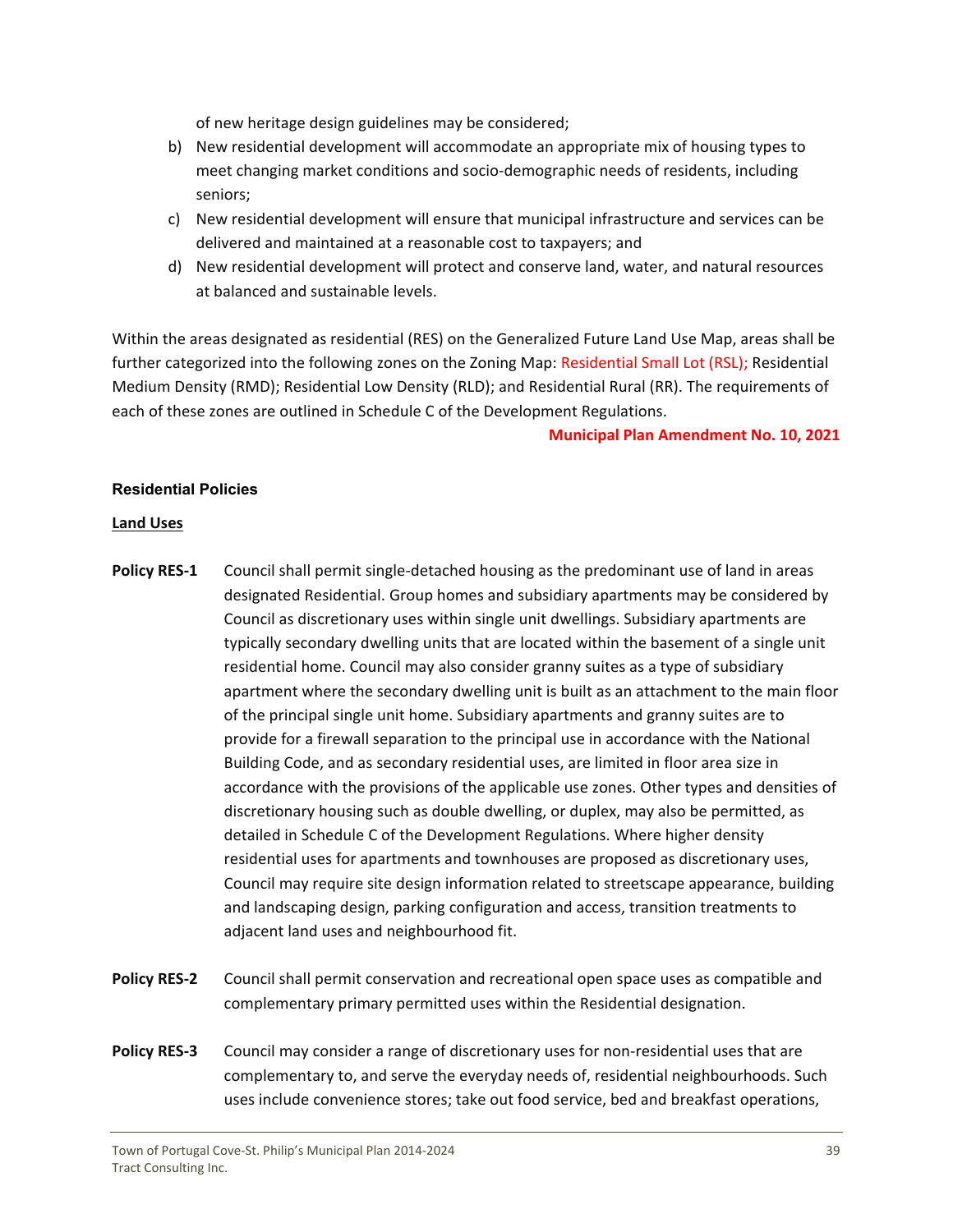boarding house residential, churches, medical treatment and special care facilities, antenna and other neighbourhood‐oriented services and facilities, as detailed in Schedule C of the Development Regulations.

- **Policy RES‐4** Council may consider diverse and varied home‐based businesses as discretionary uses in Residential zone areas, including child care, general service, medical and professional office, personal service and light industry, subject to the terms and conditions listed in Schedule C of the Development Regulations. However, certain types of traditional and previous home occupations, such as automobile repair and auto‐body repair, shall not be permitted.
- **Policy RES‐5** Council may consider and permit renewable energy infrastructure such as private wind turbines, as a discretionary use, subject to the terms and conditions listed in Regulation 71 and Schedule C of the Development Regulations, and an assessment of the specific site location and neighbourhood character.
- **Policy RES‐6** Council may consider and permit small‐scale, non‐commercial agricultural uses as discretionary uses within the less‐developed areas of the Residential designation, subject to the terms and conditions contained in Schedule C of the Development Regulations.

#### **Council Control of Land Development**

- **Policy RES‐7** With the exception of residential infill development on existing municipal services, Council shall not permit residential land development except in accordance with a residential subdivision plan that has received the final approval of Council.
- **Policy RES‐8** Council shall require that each residential subdivision plan demonstrates how the proposed residential development will affect the surrounding neighbourhood area and, if necessary, show how the development will provide access to accommodate future development of the surrounding area.
- **Policy RES‐9** Council shall monitor the development of each residential subdivision to ensure that the development complies with an approved residential subdivision plan and will not result in an undue financial burden for the Town.
- **Policy RES‐10**  Council shall ensure that all costs associated with road development and the installation of off‐site and on‐site municipal infrastructure required to support the development are borne solely by the developer.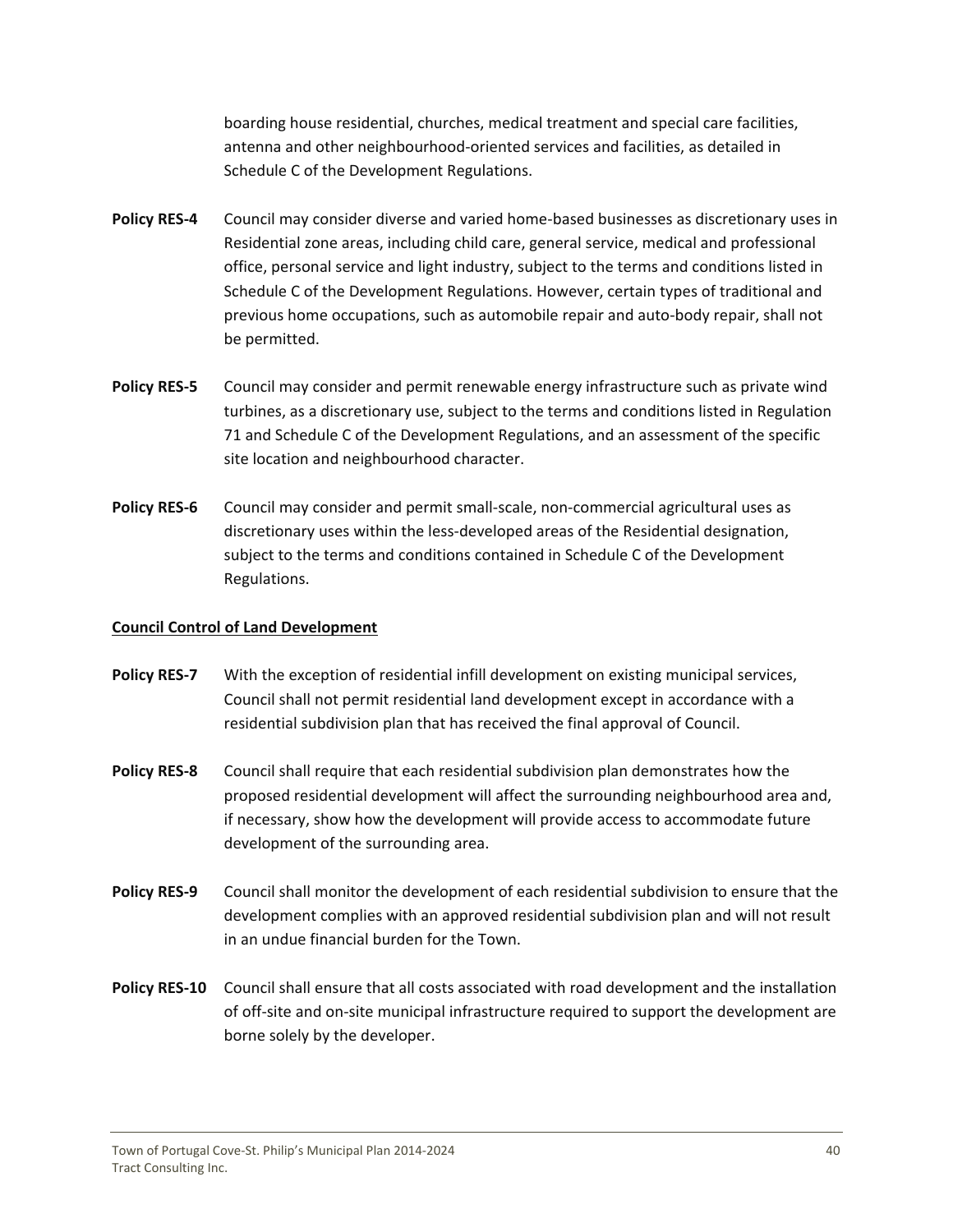#### **Servicing New Residential Subdivision Development**

- **Policy RES‐11**  Council shall require that all new residential subdivisions proposed to be located within 500m (1,640.4 ft) of existing municipal water and sewer infrastructure, to be connected to the municipal system, so long as the land is designated for full services or semi‐ serviced development.
- **Policy RES‐12**  Council shall require that all water and sewer infrastructure associated with new residential subdivision development meets the minimum standards of the Town and is approved by the Town's engineer.
- **Policy RES‐13** Council shall require that the costs of installing water and sewer services and connecting a new residential subdivision to the municipal system are borne solely by the developer.

#### **Street Design and Construction Standards**

- **Policy RES‐14**  Council shall require that the location, design and construction of streets meet Council's minimum requirements with respect to public safety, traffic efficiency, and access to adjoining land, and construction quality.
- **Policy RES‐15**  Council shall require that new streets be located such that there will be sufficient land on either side to allow for the development of dwellings in accordance with the development standards of the zone.
- **Policy RES‐16** Council shall require that the layout and construction of a new public street provides adequate reservations to accommodate road extensions and access to backland areas for future development.
- **Policy RES‐17**  Council shall require that the layout and configuration of a new public street is in accordance with the design standards stipulated by Council.
- **Policy RES‐18**  Council shall require that the construction of a new public street is in accordance with the construction standards stipulated by Council.

#### **Watercourse and Wetland Protection**

- **Policy RES‐19**  Council shall require that residential development in the vicinity of ponds, streams, rivers and wetlands be carried out in a manner that minimizes the potential for damage to water quality, fish and animal habitat, and riparian areas.
- **Policy RES‐20**  Council shall require that all new residential developments proposed to be located adjacent to watercourses and water bodies, to maintain an environmental setback buffer, as detailed in the Terms and Conditions of the overlay Schedule E contained in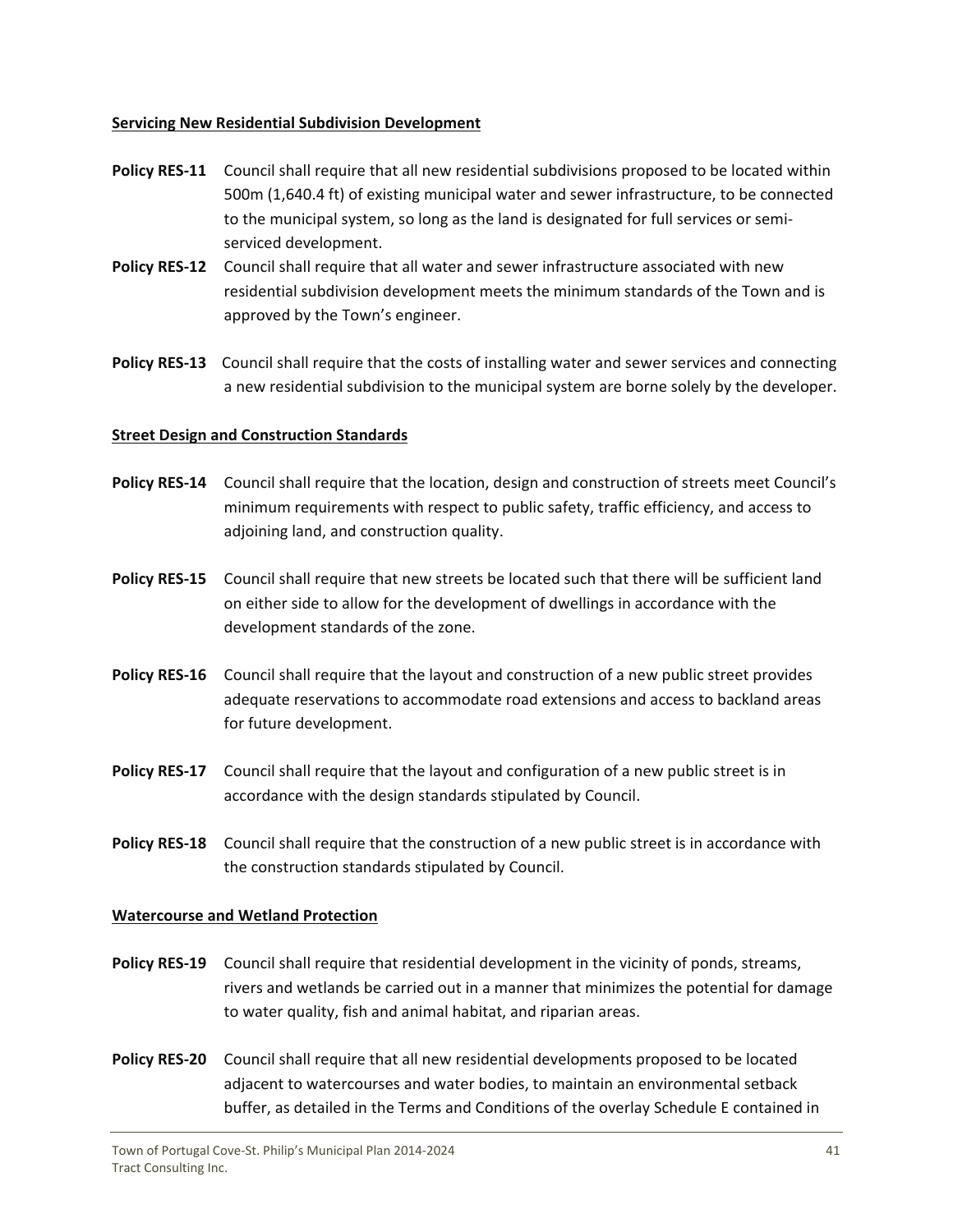the Development Regulations.

- <span id="page-42-0"></span>**Policy RES‐21**  It shall be a policy of Council to require larger lot sizes on residential lots fronting onto ponds to protect water quality and aesthetic quality and to maintain treed areas, where feasible.
- **Policy RES‐22**  Council may require that residential development applicants for proposals adjoining watercourses and water bodies, and adjoining specific natural features such as wetlands, to engage a qualified environmental consultant at the development applicant's expense to review the proposed site development and to prepare a report and recommendations for enhanced protection of watercourses and water bodies, for Council's consideration.

### **3.4.2 RESIDENTIAL DEVELOPMENT SCHEME AREAS**

#### **General Intent**

Comprehensive Residential Development Scheme Areas are designated as RDSA on the Generalized Future Land use Map, and are reserved to ensure availability of land for highly‐controlled future growth and expansion. Council has identified a number of areas in the Town where it will require a development scheme to be approved before development will be permitted to proceed. These Residential Development Scheme Areas are identified on the Generalized Future Land Use Map and will be subject to the terms and conditions contained in the Development Regulations. It is Council's intent to ensure that any potential future development that occurs within these land use designations represents an economically efficient use of the land base and of municipal infrastructure and resources; improves community connectivity; protects the natural character, environment and scenic vistas; strengthens the Town's character and quality of life; and is sensitive to the specific geographic and community context to which it applies.

A development scheme will be a professionally‐prepared document with text and accompanying maps that is compiled at the expense of the applicant and submitted to Council for consideration. The proposed development scheme will identify the proposed permitted, discretionary, accessory and prohibited uses of the subject lands as well as information related to servicing and any relevant development phasing. The development scheme will be reviewed by Council to determine conformity with the Municipal Plan and Development Regulations. Prior to consideration of adoption of a rezoning amendment to allow development in accordance with the development scheme, Council will give public notice, make the scheme available for public review and consider all comments and representations received.

Lands designated Residential Development Scheme Areas on the Generalized Future Land Use Map shall be zoned on the Zoning Map as Residential Development Scheme Area (RDSA). Detailed requirements of this zone are outlined in Schedule C of the Development Regulations.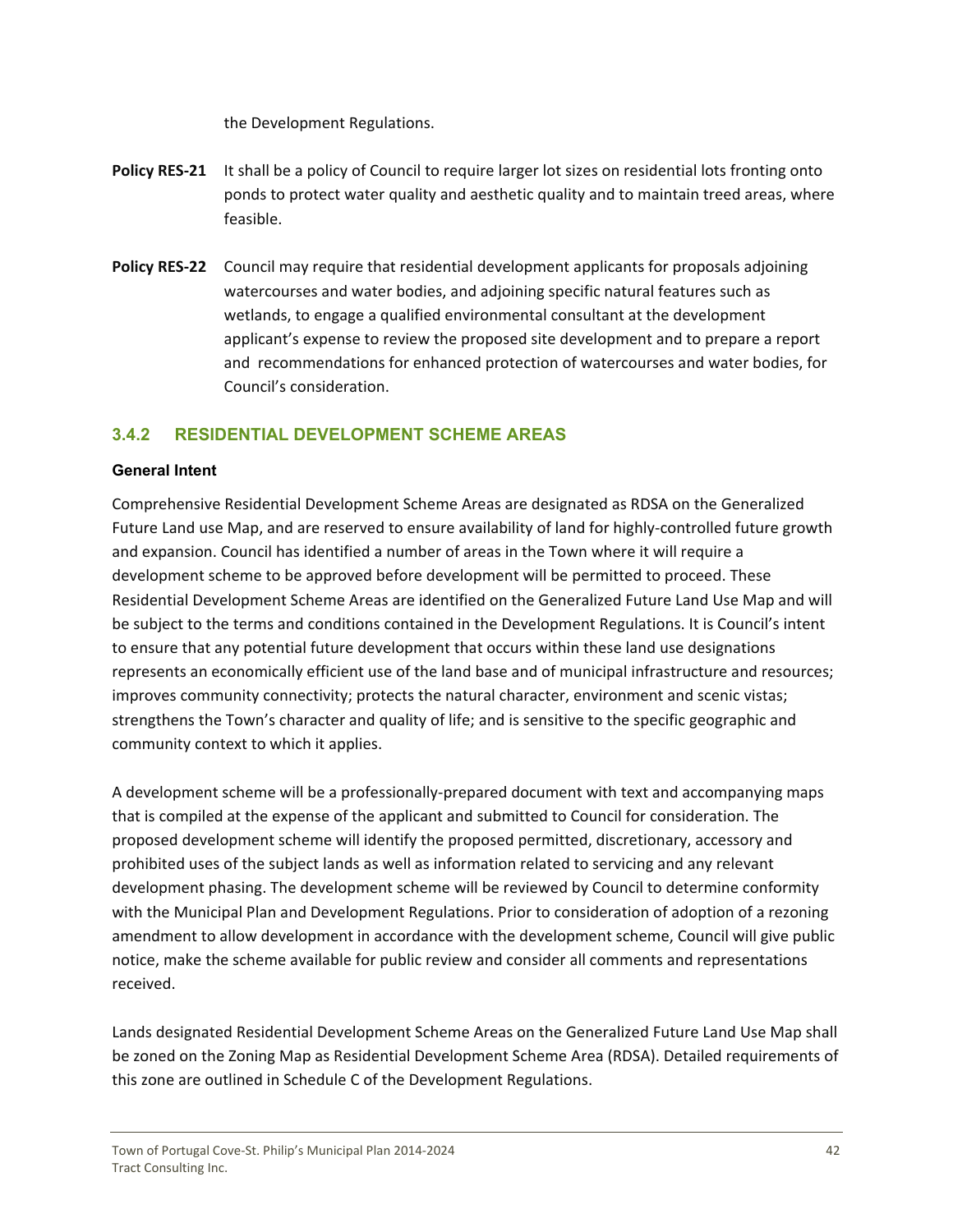- **Policy RDSA‐1** Council shall require the submission of a comprehensive development scheme by a land development applicant prior to permitting development on lands designated Residential Development Scheme Area. Development schemes shall contain:
	- (a) An engineering evaluation of the capability of the site to accommodate on‐site water and sewage services, including an assessment of soil, drainage and vegetation cover, and how on and off site drainage is to be managed;
	- (b) Street layout and linkages with existing or proposed streets surrounding the scheme area, including provisions for public walkways;
	- (c) Proposed play areas, parks, open space and conservation areas as per the standards of Council and the requirements of the Urban and Rural Planning Act;
	- (d) Compatibility with surrounding land uses with a focus on addressing adverse visual, noise or other impacts;
	- (e) The proposed lot layout and proposed permitted, discretionary, accessory and prohibited uses within the subject area;
	- (f) A phasing plan outlining the stages in which the development scheme will be developed and placed on the market.

**Policy RDSA‐2** In addition to the requirements of Policy RDSA‐1, it shall be the intent of Council to prioritize development schemes that contain the following:

- (a) Site design that is sensitively related to the natural features of the existing landscape, including topography, vegetation and scenic resources;
- (b) Retention and accentuation of points of visual interest;
- (c) Retention of natural vegetation and habitat where possible. Submission of a forest/vegetation management plan shall be considered an asset to the development scheme;
- (d) Land use policies and design approaches that follow the principles of sustainable community design, including criteria based on Leadership in Energy and Environmental Design (LEED) for Neighbourhood Development (LEED ND), Conservation Subdivision Design, New Urbanism, Smart Growth, Stewardship Communities, or other innovative sustainable development and design initiatives.

**Policy RDSA‐3** Council shall require that lands designated Residential Development Scheme Area also conform to the applicable policies contained in Section 3.4.1 of this Municipal Plan.

**Policy RDSA‐4** Council shall require development schemes for the following sites within Portugal Cove‐ St. Philip's, as indicated on the Generalized Future Land Use Map:

- o Anglican Cemetery Road
- o Farm Road/Churchills Road
- o Carew Drive/Old Cart Road
- o Neary's Pond/ Western Round Pond
- o Old Broad Cove Road West
- o Mitchell's Pond/Hugh's Pond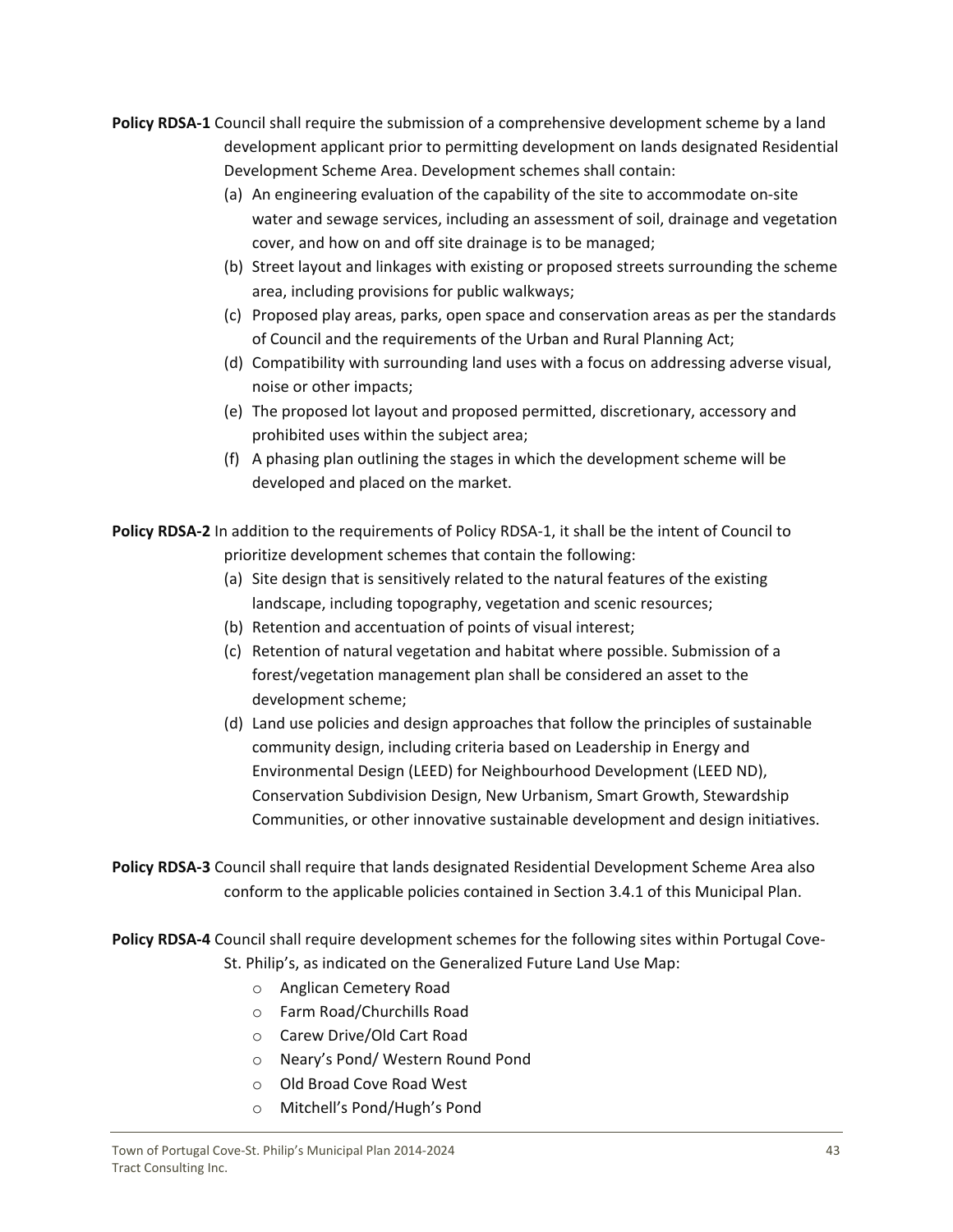- o Thorburn Road/Skinner's Road
- o St. Thomas Line
- o Tucker's Hill
- o Voisey's Brook Park

Specific Development Scheme requirements for each of these sites, in addition to the applicable requirements identified elsewhere in this Municipal Plan, are outlined below:

#### **Development Scheme Area #1: Anglican Cemetery Road**

- o Surface and storm water drainage, incorporating the brook draining from Northeast Pond;
- o Road linkages with Anglican Cemetery Road and Churchills Road;
- o Extension of adjacent water and sewer services onto the site;
- o Site design that is sensitive to steep slopes; and,
- o Appropriate transition from Residential to Rural surroundings.

#### **Development Scheme Area #2: Farm Road/Churchills Road**

- o Road linkages with Farm Road and Churchills Road;
- o Extension of adjacent water and sewer services onto the site;
- o Site design that is sensitive to steep slopes and wetlands; and,
- o Appropriate transition from Residential to Rural surroundings.

#### **Development Scheme Area #3: Carew Drive/Old Cart Road**

- o Road linkages with Neary's Pond Road and Western Gully Road;
- o Poorly drained land in the area to be considered in the layout and design of development;
- o Acoustic building insulation (between 30 and 35 NEF noise footprints);
- o Appropriate integration with Residential surroundings;
- o Integration of watercourse from Western Pond into community design; and,
- o Connection to trail system on Raymonds Beard Hill and Princes Lookout.

#### **Development Scheme Area #4: Neary's Pond/Western Round Pond**

- o Public access to Neary's Pond and Western Round Pond shorelines;
- o Road linkages with Neary's Pond Road, Witch Hazel Road and Old Broad Cove Road;
- o Connections to trail system on Beachy Cove Hill, Graymans Beard Hill and Princess Mountain Lookout;
- o Site design that is sensitive to steep slopes; and,
- o Appropriate transition with Residential, Rural and Agriculture surroundings.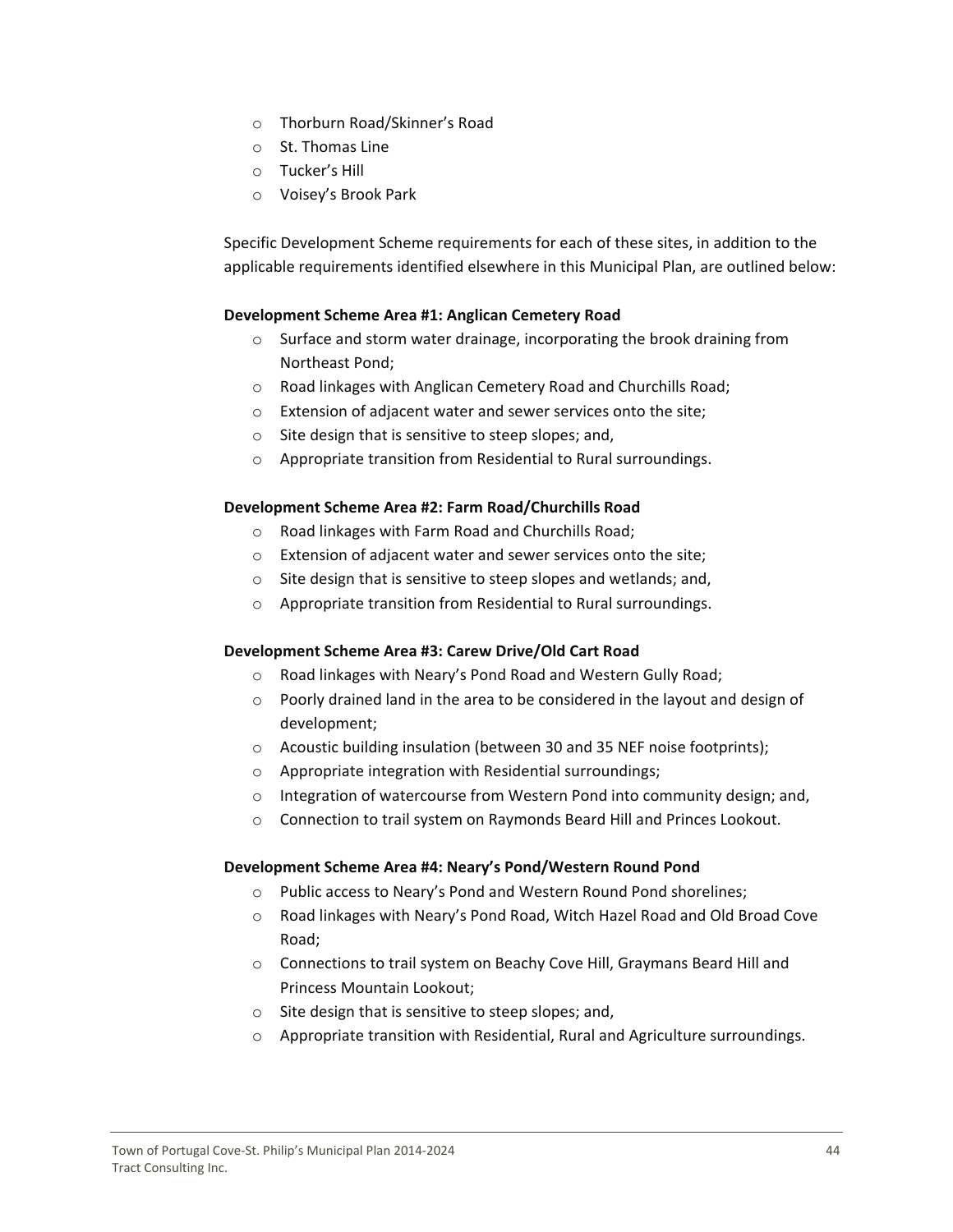#### **Development Scheme Area #5: Old Broad Cove Road West**

- o Any storm drainage or other environmental issues to be addressed concerning Goat Cove Brook;
- o Integration of Goat Cove Brook into community design;
- $\circ$  Road linkages with Chrisara, Phil's Hill, Bickerstaff and Knapp's Roads, with a possible link to Tucker's Hill; and,
- o Appropriate transition with Residential and Agriculture surroundings.

#### **Development Scheme Area #6: Mitchell's Pond/Hugh's Pond**

- o Maintaining public access to Mitchell's Pond and Hugh's Pond;
- o Road linkages with Bennetts Road, Hugh's Pond Road and Oliver's Pond Road;
- $\circ$  Integration of watercourse from Mitchell's Pond North into community design;
- o Site design that is sensitive to and preserves wetlands; and,
- o Appropriate transition with Residential and Protected Watershed surroundings.

#### **Development Scheme Area #7: Thorburn Road/Skinner's Road**

- o Road linkages with Thorburn Road and Skinner's Road;
- o Integration with Residential surroundings;
- o Impact of development on existing development on Thorburn Road and Abott's Road (e.g. storm drainage, performance of wells and septic tanks, etc.); and,
- o Site design that is sensitive to steep slopes.

#### **Development Scheme Area #8: St. Thomas Line**

- o Road linkage with St. Thomas Line;
- o Public access to the coastline and integration with the East Coast Trail;
- o Site design that is sensitive to steep slopes and scenic coastal views; and,
- o Appropriate transition with Residential surroundings.

# **Development Scheme Area #9: Tucker's Hill**

- o Road linkage with Tucker's Hill Road;
- o Public access to the coastline and integration with the East Coast Trail;
- o Site design that is sensitive to steep slopes and scenic coastal views; and,
- o Appropriate transition with Public, Residential and Traditional Community surroundings.

#### **Development Scheme Area #10: Voisey's Brook Park**

- o Road linkages with Bauline Line Extension and Indian Meal Line;
- o Integration of watercourses into community design;
- o Appropriate transition with Agriculture, Residential, Mixed Use surroundings;
- o Function as "northern gateway" to the Town;
- o Site design that is sensitive to wetlands; and,
- o Integration with adjacent Voisey's Brook Park.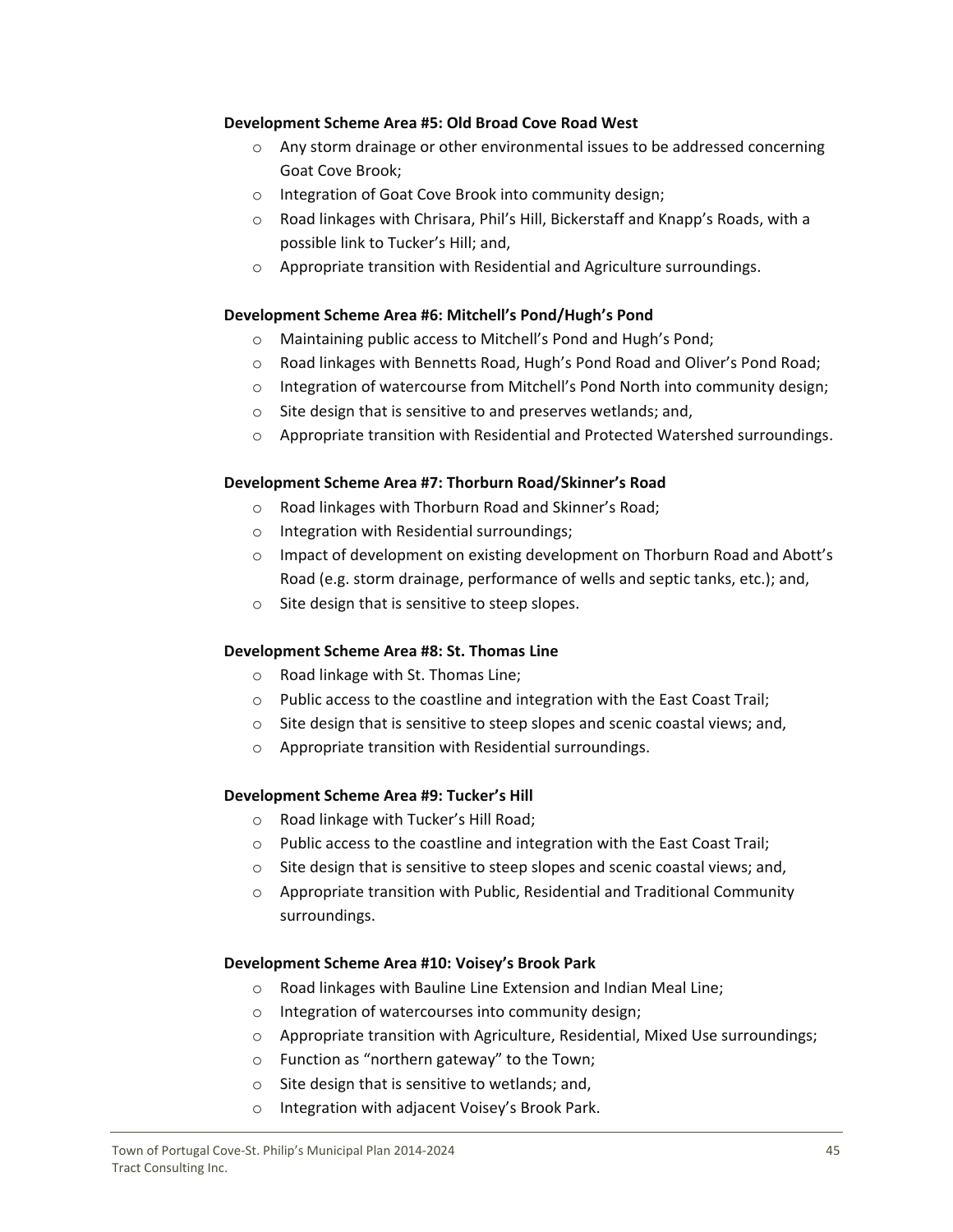### <span id="page-46-0"></span>**3.4.3 TRADITIONAL COMMUNITY**

#### **General Intent**

Lands for Traditional Community are identified as TC on the Generalized Future Land Use Map. The intent of the Traditional Community designation is to preserve and enhance the traditional character and landscape of the original harbour communities in the vicinity of Portugal Cove and St. Philip's. Through the potential future introduction of historic development general design guidelines to specific clusters of heritage buildings and values, and through potential new standards recommended by the local Heritage Committee, Council may develop a new heritage design policy and thereby be more effectively equipped to carefully manage new development in these areas to maintain the traditional harbour areas as "the hearts" of the community. This heritage design policy initiative may also promote land uses and design approaches that preserve local sites and respect the traditional appearance and character of these important historic locations of the community.

In guiding current development within the traditional communities, Council shall endeavour to achieve a balance among the following guidelines:

- a) The preservation and enhancement of buildings and structures of architectural or historic interest will be encouraged;
- b) The traditional community form will be maintained as much as feasible;
- c) The appearance, scale, siting and use of new buildings and the expansion and renovations of existing buildings will be encouraged through approval consideration to not detract from the surrounding area;
- d) The restoration and reuse of dilapidated buildings, structures and sites that contribute to the historical legacy and visual character of Portugal Cove and St. Philip's will be encouraged;
- e) Scenic views, public rights‐of‐way, natural amenities and historic uses will be identified and preserved as much is feasible;
- f) A system of walking and bicycling trails will be developed in the two harbour areas and connected to the larger community;
- g) The placement of large signs, billboards and other advertisements will be restricted as appropriate to preserve the character of the area; and
- h) Small public open spaces and existing access points to the coastline will be preserved.

Lands designated Traditional Community shall be zoned on the zoning map as Traditional Community (TC). Detailed requirements of this zone are outlined in Schedule C of the Development Regulations.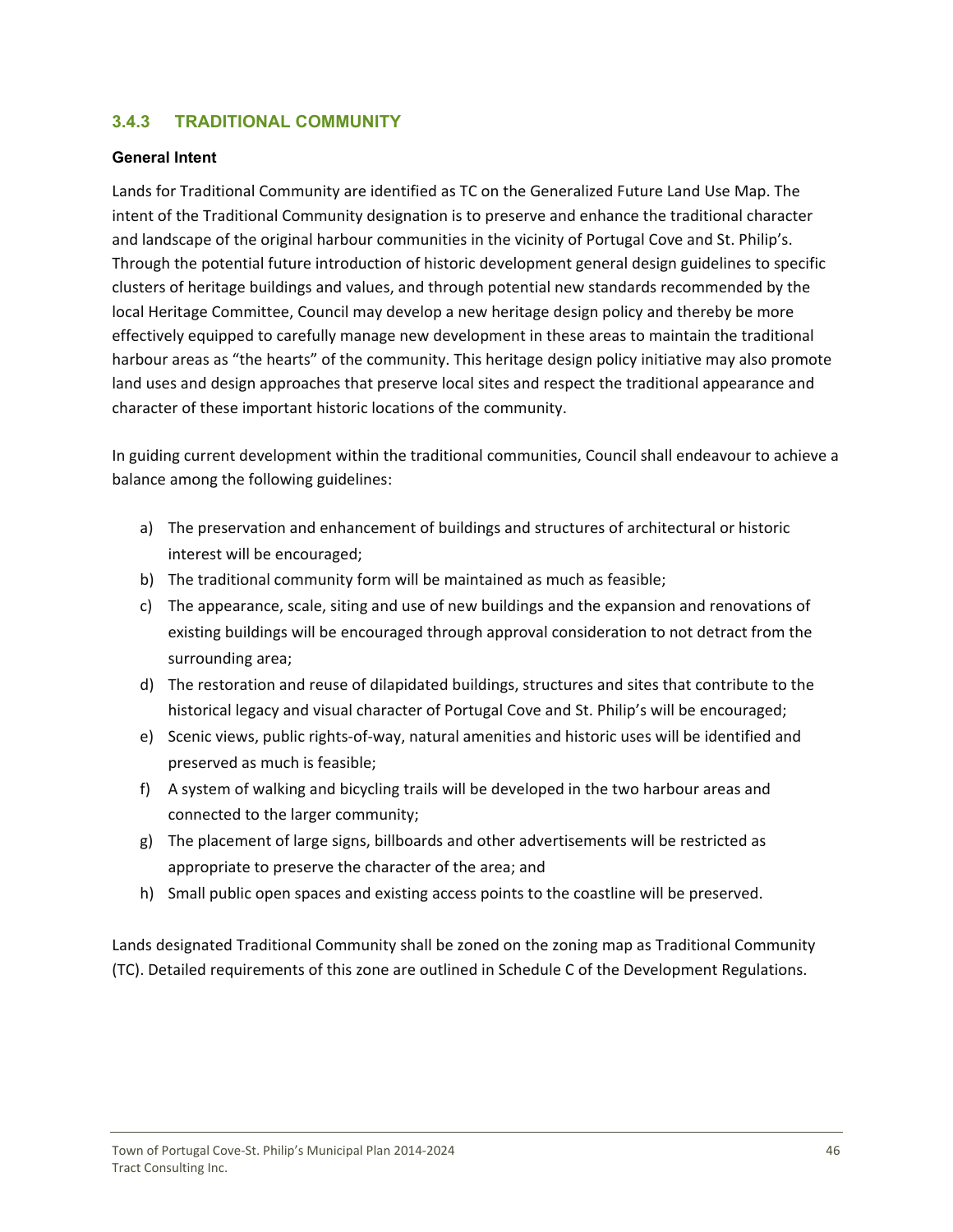#### **Traditional Community Policies**

#### **Land Uses**

- **Policy TC‐1** Council will encourage a traditional mix of land uses within the Traditional Community designation to preserve the historical ambiance and character, and to enhance the potential of these areas as hubs of community and commercial activity. The designation will allow for the development of single dwelling housing, varied civic and cultural, and general assembly uses and buildings, recreational open space, conservation and places of worship such as churches.
- **Policy TC‐2**  A diverse array of discretionary uses is also available for Council's consideration in the designated Traditional Community historical cores of the community, including:
	- Varied residential uses including boarding house residential, infill residential, commercial residential, double dwellings, group homes and subsidiary apartments;
	- Discretionary commercial uses including retail, shops, personal service, catering, take out food service, convenience store, general service, medical and professional, office, outdoor market, amusement and theatre;
	- Retention of opportunities for employment represents further potential discretionary uses in the form of schools and colleges, general and light industry, and transportation. Fisheries uses are also included to acknowledge the ongoing nature of this traditional resource industry; and,
	- Other discretionary uses include child care, club and lodge, indoor and outdoor assembly, passenger assembly, cemetery and funeral home.
- **Policy TC‐3** Council shall pursue the development of appropriate recreational facilities such as parkland and trails near the Bell Island Ferry Terminal, on the south side of Portugal Cove, north of the small craft harbour in St. Philip's, and along the coastline.
- **Policy TC‐4** In consideration of a development proposal within the Traditional Community designation areas, Council shall determine the specific terms and conditions that may apply on a development application, or refuse the application altogether if Council forms an opinion that the proposed development in the Traditional Community designation will detract from the intent of the out port character or built heritage of the area.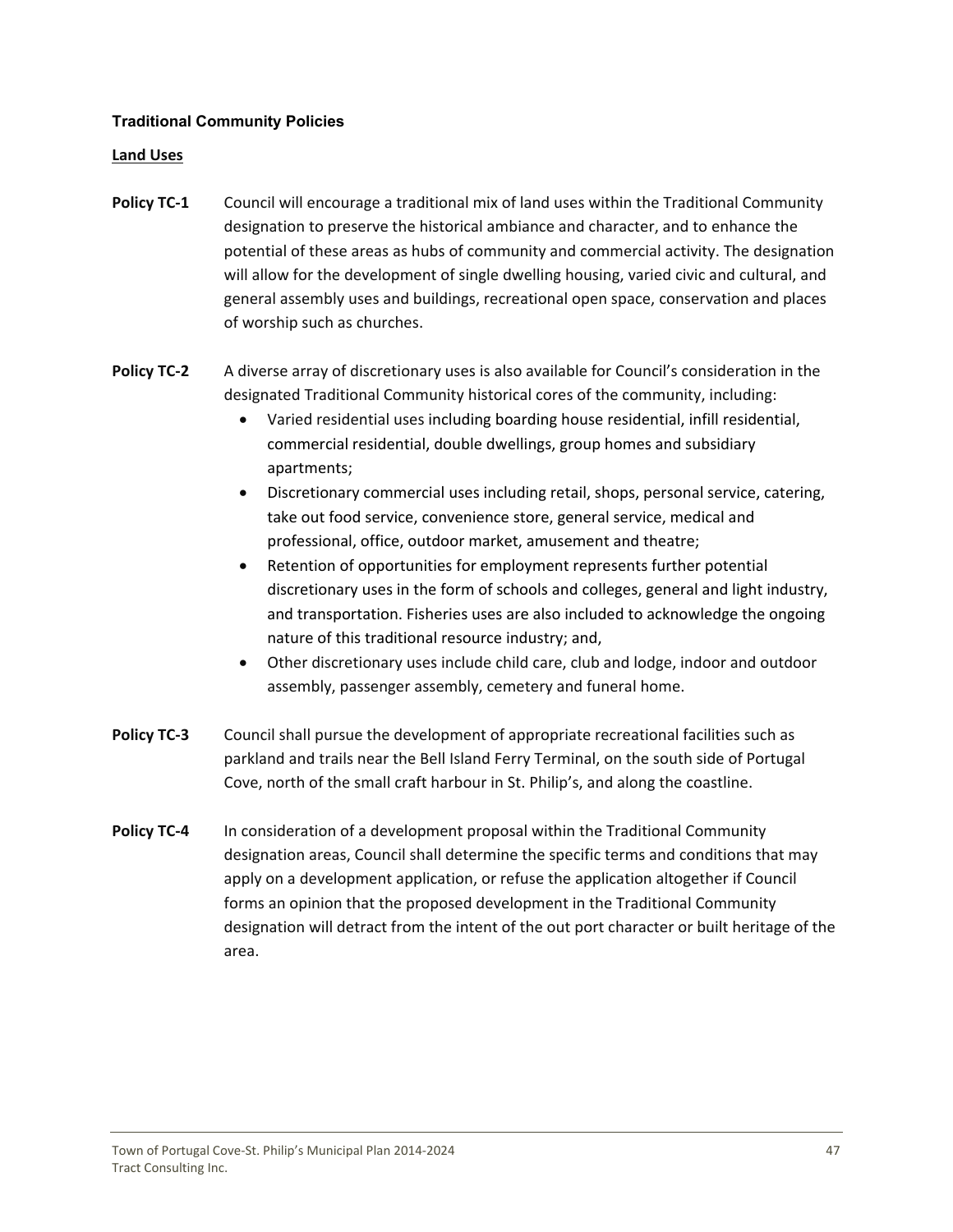#### <span id="page-48-0"></span>**Preservation of Built & Natural Heritage**

- **Policy TC‐5** Council will encourage the preservation of the overall built and natural community form as well as individual buildings that have heritage significance.
- **Policy TC-6** In reviewing new development proposals, Council shall ensure that new buildings and site developments will be of a scale, mass and architectural style that will not detract from surrounding heritage buildings and the general character and scale of the surrounding area.
- **Policy TC‐7** Council will cooperate with landowners to identify new or enhanced uses for older buildings and will make owners aware of public programs aimed at preserving built heritage.
- **Policy TC‐8** Council shall pursue a program of identifying and preserving traditional walking trails and hiking trails in the Traditional Community designation. Particular attention will be paid to preserving public access to beaches and shoreline areas.
- **Policy TC‐9** Council shall respect the historic built tradition in areas designated as Traditional Community by considering on a discretionary basis residential infill development on 'minor' steep slopes where it would otherwise not be permitted under the Town's requirements, and where such sloping lands are not designated as Restricted by the St. John's Urban Region Regional Plan. A qualified geotechnical/ engineering consultant report may be required by Council from the development applicant to support the residential infill proposal. This exception to steep slope development does not include residential subdivision developments that would require the mass removal of material (such as soil, sand, gravel, rock or other aggregate material) from the development site.
- **Policy TC‐10**  Council recognizes and supports, and will maintain throughout the life of this Municipal Plan, traditional fisheries operations within the Portugal Cove and St. Philip's waterfront, including existing wharf offloading facilities for crab, lobster and cod, and related onshore fisheries facilities.

# **3.4.4 MIXED USE**

#### **General Intent**

Land for Mixed Use is designated as MIX on the Generalized Future Land Use Map in order to permit and expand local access to a mix of residential, recreational open space, commercial, industrial and other land uses. The Mixed Use designation is to apply to land situated along Portugal Cove Road, Indian Meal Line and the portion of Old Broad Cove Road between Portugal Cove Road and Bennetts Road. These areas have an existing traditional character of mixed uses.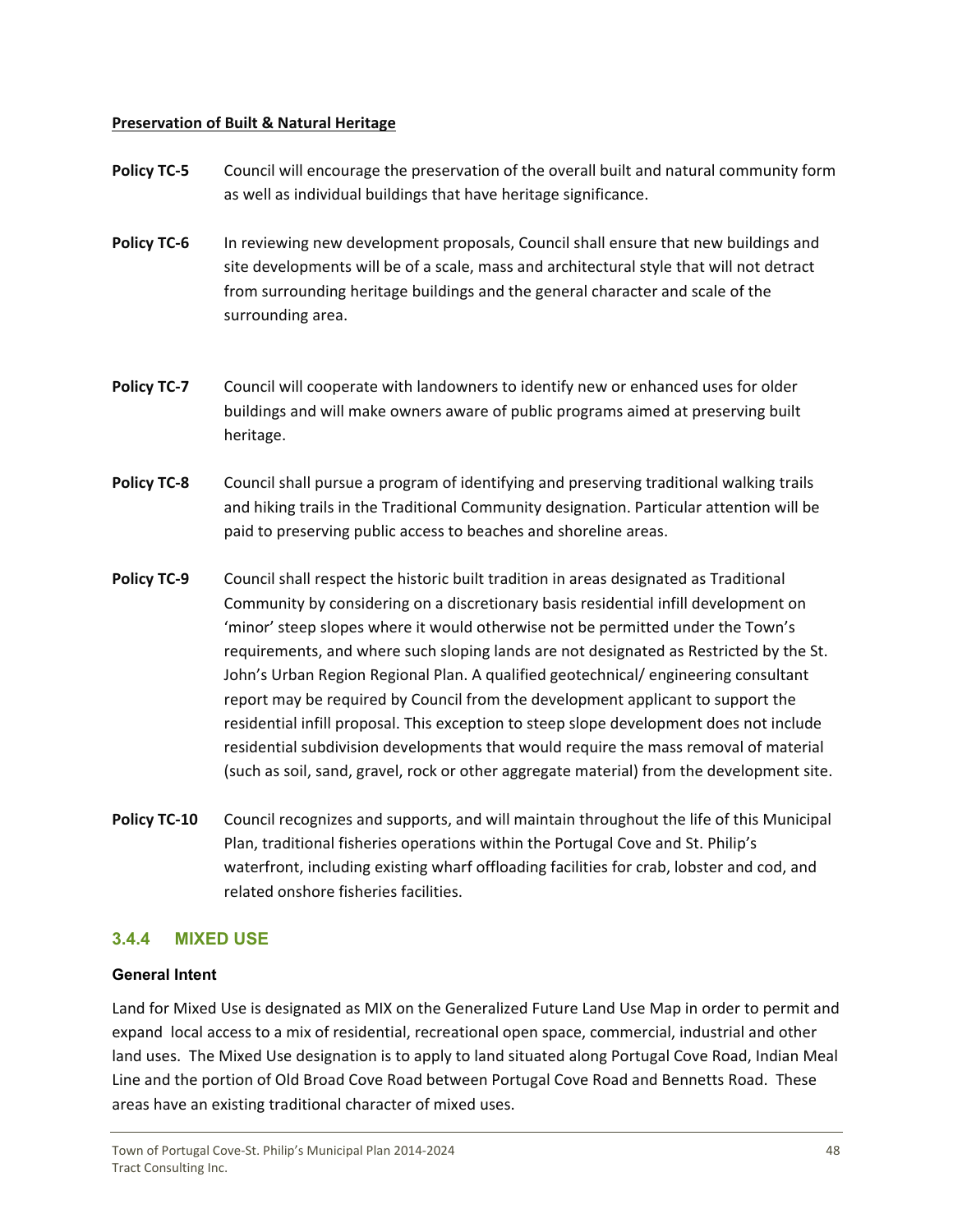<span id="page-49-0"></span>Lands designated Mixed Use shall be zoned on the Zoning Map as Mixed Use (MIX). Detailed requirements of this zone are outlined in Schedule C of the Development Regulations.

#### **Mixed Use Policies**

#### **Land Uses**

- **Policy MIX‐1** It shall be a policy of Council to permit single and double dwelling residential housing, recreational open space and conservation as the primary land uses within the Mixed Use designation.
- **Policy MIX‐2**  Council may consider a diverse range of commercial, industrial, public use, assembly and other mixed uses as discretionary uses, including low impact commercial uses such as retail shops, offices and services, restaurants, public and assembly uses such as a child care facility or a service club, churches and schools, general and light industry, service stations, passenger assembly, and other similar mixed uses as detailed in Schedule C of the Development Regulations.
- **Policy MIX‐3**  Upon site and proposal review, private wind turbines may also be permitted at the discretion of Council.
- **Policy MIX‐4** In evaluating proposals for new development in Mixed Use areas, Council shall pay particular attention to the compatibility of uses, particularly between residential and non‐residential uses. Before permitting any non‐residential development as a discretionary use, Council will be satisfied that requirements with respect to building setbacks, buffering between uses, off‐street parking, outdoor storage and other related site and building design issues can be satisfactorily addressed by the development applicant.
- **Policy MIX‐5** Council shall evaluate developments within Mixed Use areas to the additional requirements expressed in this Municipal Plan, including thoSe Policies related to Residential and Public uses, as applicable.

#### **3.4.5 PUBLIC USE**

#### **General Intent**

Lands for Public uses are designated Public Use (PU) on the Generalized Future Land Use Map in order to permit the development of a variety of public land uses to serve the assembly, civic, cultural, spiritual, recreational, health care and educational needs of the community. The two largest designated areas for public uses include the Town Hall on Thorburn Road (and the pending new middle school nearby) and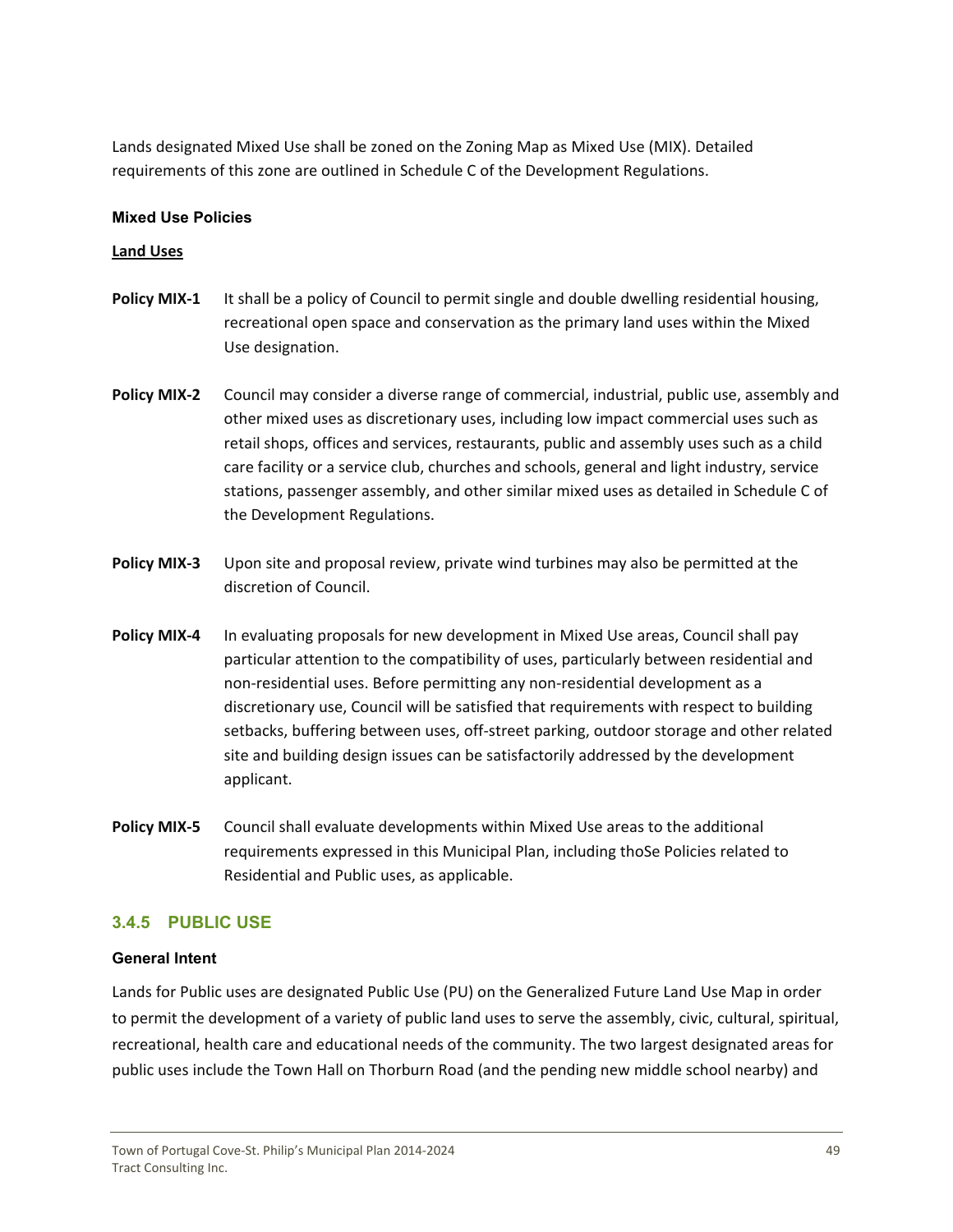<span id="page-50-0"></span>Beachy Cove Elementary School on Beachy Cove Road. Smaller designated public use areas include some of the Town's churches and cemeteries.

Lands designated Public (PU) shall be also zoned on the Zoning Map as Public Use (PU). Detailed requirements of this zone are outlined in Schedule C of the Development Regulations.

#### **Public Use Policies**

#### **Land Uses**

- **Policy PU-1** Council shall permit varied uses such as churches, schools, elderly care homes and medical facilities including hospitals, government offices, cultural and civic amenities such as arenas, libraries, museums and swimming pools, places of general assembly, conservation uses and recreational open spaces within the Public Use designated area; Council may also consider varied discretionary uses including a cemetery, funeral home, non‐residential lodges, child care, and indoor and outdoor assemblies as detailed in Schedule C of the Development Regulations.
- **Policy PU-2** Upon site and proposal review, Council may consider private wind turbines as a discretionary use.
- **Policy PU‐3** Council shall require that all public uses have adequate vehicular and pedestrian access to the site, and provide for safe and efficient traffic and pedestrian flow. Adequate off‐ street parking shall also be provided in accordance with the requirements of the Town's Development Regulations.

# **3.4.6 RECREATIONAL OPEN SPACE USE**

#### **General Intent**

Land for Recreational Open Space is designated ROS on the Generalized Future Land Use Map to provide for the active and passive outdoor recreational needs of Town residents and visitors. The intent of the Recreational Open Space designation is to create a community-wide recreation system that includes a series of larger community parks complemented by an extensive network of trails and linear parks throughout the community. Voisey Brook Park and Rainbow Gully Park are the two largest areas designated for such recreational uses in the town.

Lands designated Recreational Open Space shall be zoned on the Zoning Map as Recreation (ROS). Detailed requirements of this zone are outlined in Schedule C of the Development Regulations.

# **Recreational Open Space Use Policies**

#### **Land Uses**

**Policy ROS‐1** Council shall encourage uses such as parklands, sports fields, playgrounds, trail systems, and conservation initiatives as primary permitted uses; Council may consider varied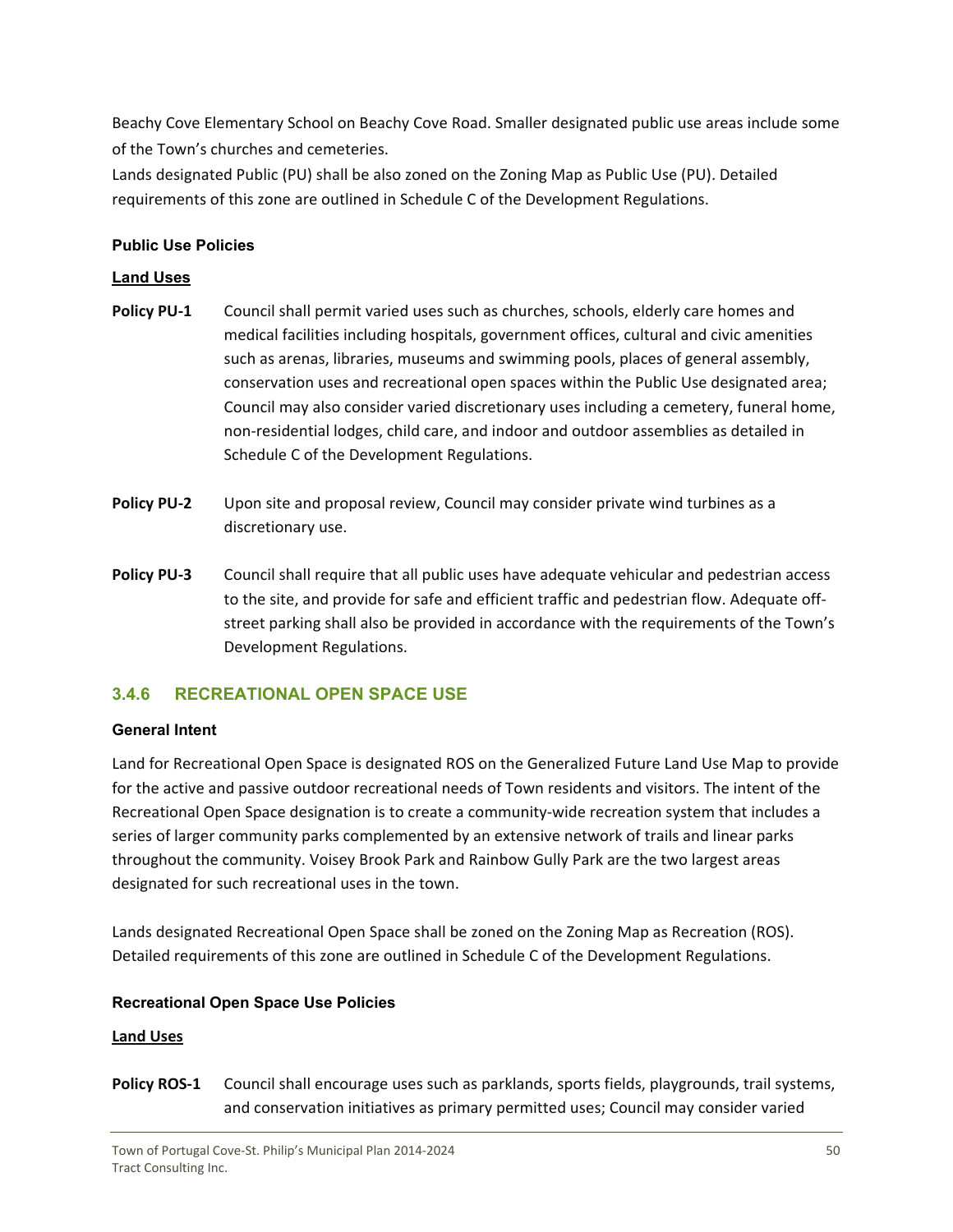types of assembly uses from community halls to arenas to fairgrounds, with supportive food services, and other uses as discretionary uses, as detailed in Schedule C of the Development Regulations.

**Policy ROS‐2**  Upon site and proposal review, Council may consider private wind turbines as a discretionary use.

#### **Linear Park System**

- **Policy ROS‐3** It shall be a policy of Council to explore the development of a linear park system for Portugal Cove‐St. Philip's to accommodate a range of recreational activities such as hiking, mountain biking, cross country skiing, rock climbing, canoeing, and photographic tours. Facilities such as rest areas, picnic areas and interpretation signage are envisioned to be included. The trail system will incorporate a series of linear spaces parallel to the shorelines of Broad Cove River, Main River, and Beachy Cove River, as well as incorporating the trails for the expanded Voisey's Brook Park. The linear system will also facilitate walking trails to scenic viewpoints and seek to expand and enhance pedestrian mobility opportunities within the historical communities of Portugal Cove and St. Philips. Many traditional local trails and pathways will be connected to the linear park system.
- **Policy ROS‐4** Council shall support opportunities to integrate the linear park system with the East Coast Trail as much as possible.
- **Policy ROS‐5** Council will encourage local residents, landowners and private developers to cooperate with trail developers by facilitating access through and adjacent to private properties.
- **Policy ROS‐6** Within the constraints of municipal resources, it shall be a policy of Council to assist and facilitate trail development.
- **Policy ROS‐7** Where possible, Council will encourage a buffer on either side of an inland trail in order to provide a right‐of‐way that is appropriate to its context within the community.

#### **Parks and Recreation Master Plan**

**Policy ROS‐8** Council shall continue to implement the findings of the Portugal Cove‐St. Philip's Parks & Recreation Master Plan (2007), where possible and within the constraints of municipal resources.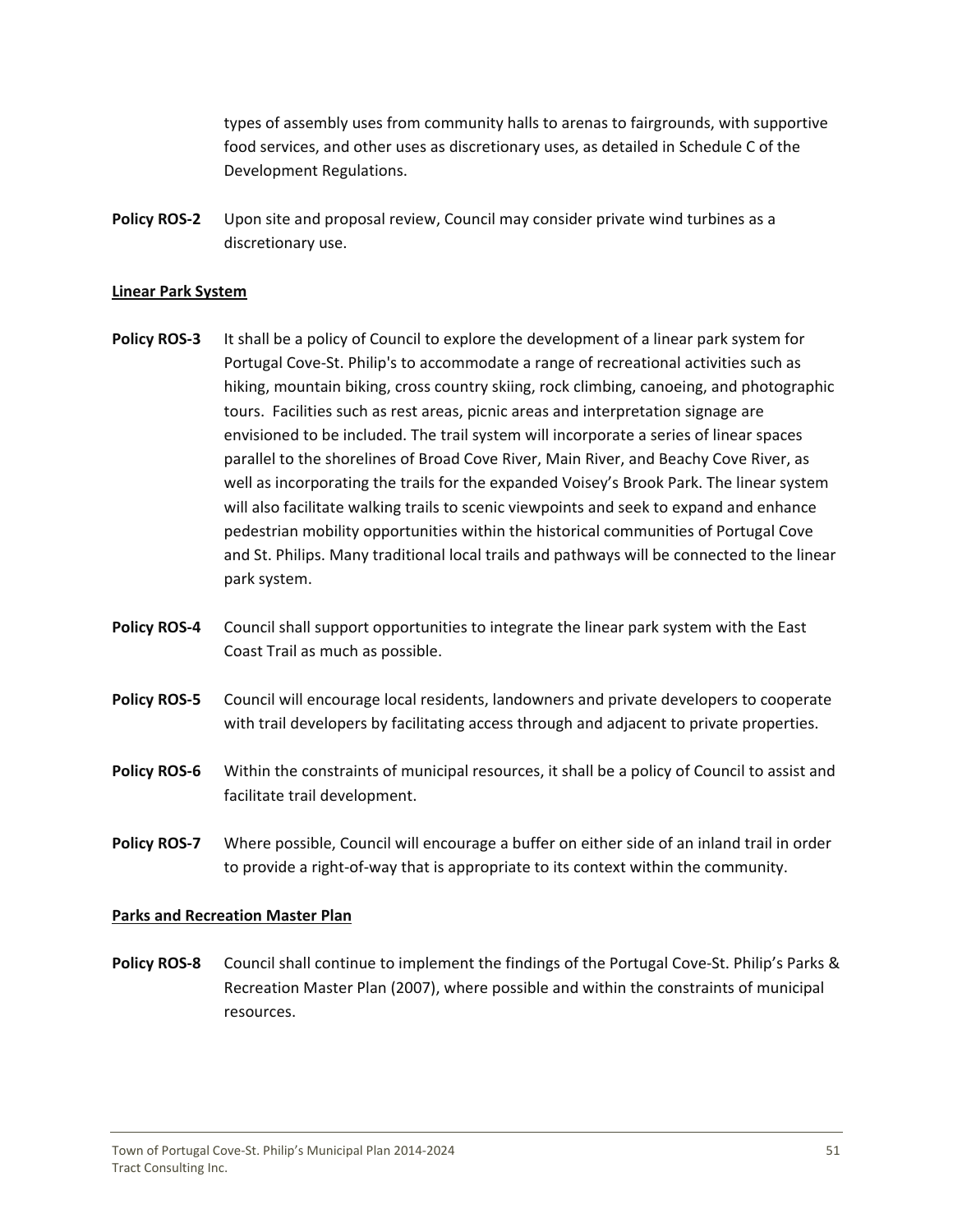# <span id="page-52-0"></span>**3.4.7 PROTECTED WATERSHED**

#### **General Intent**

Three distinct watersheds are designated PW on the Generalized Future Land Use Map of the Municipal Plan to protect the quantity and quality of water in existing and proposed public drinking water supply areas, including:

- The Blast Hole Protected Water Supply Area located to the north of Portugal Cove Road;
- The Windsor Lake Protected Water Supply Area located to the south of the east entrance to the Town on Portugal Cove Road; and,
- The Great Pond Potential Water Supply Area located within the northeast sector of the municipality to the north of Indian Meal Line.

Lands designated as Protected Watershed Areas on the Municipal Plan map are also zoned as Protected Watershed Areas (PW) on the zoning map of the Development Regulations, with land use and development terms and conditions requirements for this zone outlined within Schedule C of the Development Regulations.

The Windsor Lake Protected Water Supply Area watershed falls under the authority of the City of St. John's and its legislation, the City of St. John's Act. From the Town's perspective, there is a need to more precisely define by survey the watershed boundary in relation to the Town's Municipal Boundary. A request to the Minister has been recently forwarded by the Town of Portugal Cove‐St. Philip's to assist the Town in dialogue with the City to more accurately define the boundary and to identify a survey definition that will enable adoption of a boundary as a gazetted Regulation, similar to most other watersheds in the Province.

#### **Protected Watershed Policies**

**Policy PW‐1** Within the Protected Watershed designated areas, the sole primary permitted use is for conservation; discretionary uses that may be considered by Council include antenna, forestry and recreational open space. The Town shall refer all development proposals and proposed new uses for land located within and immediately adjacent to the Windsor Lake (and Broad Cove River) watershed to the City of St. John's, as controlling authority for the watershed, for review and comment.

**Policy PW-2** The following policies shall apply to the Protected Watershed Areas:

 The Town shall ensure that the location of any potential new conservation or approved discretionary use development does not conflict with the regional water supply agreement;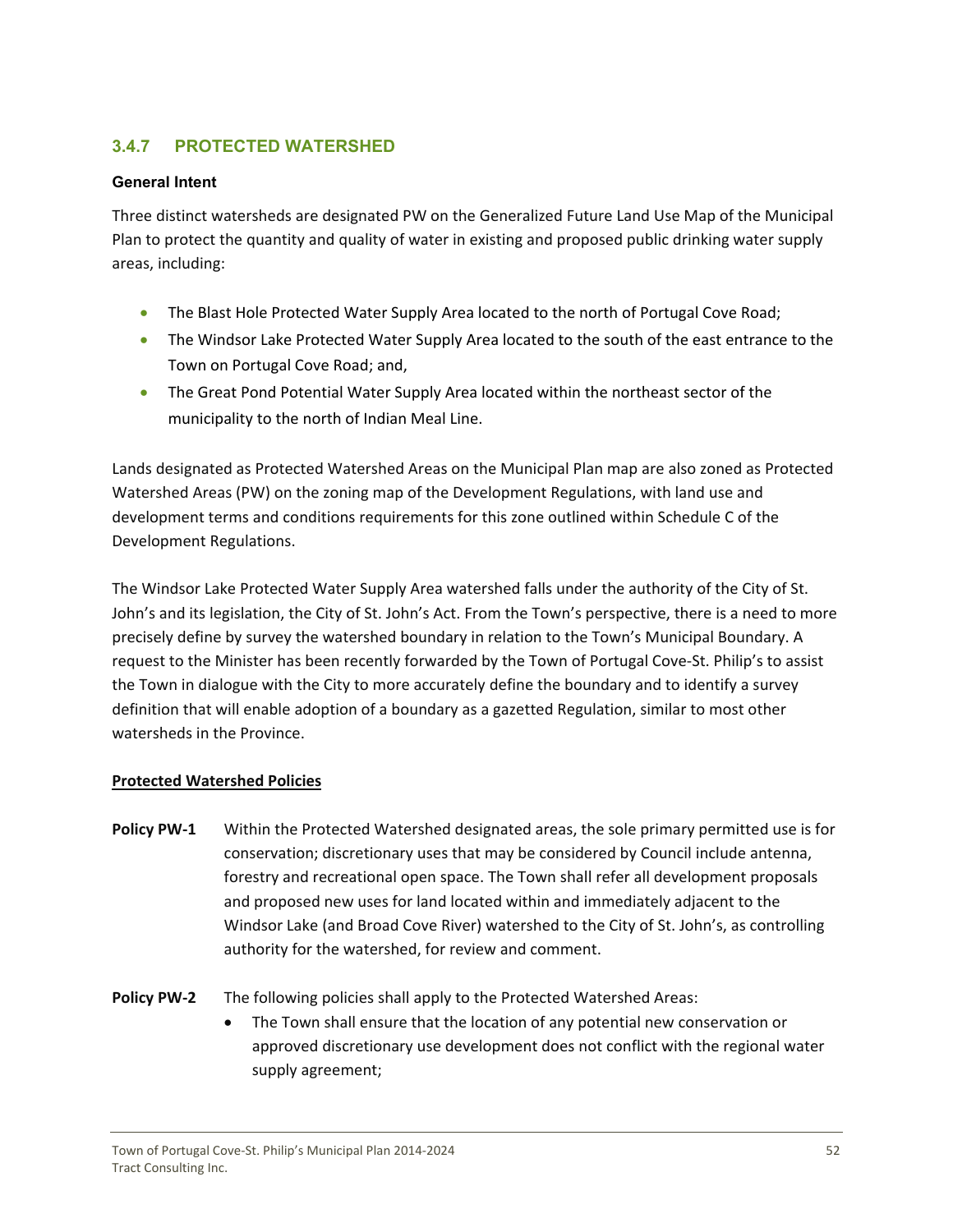- <span id="page-53-0"></span> All proposed development activities within a protected and potential public water supply area require prior approval under Section 39 (6) of the Water Resources Act;
- Section 39 of the Water Resources Act details activities that are prohibited from protected water supply areas; and,
- The owner/ operator of land within a designated area are responsible for protecting the water supply.
- **Policy PW‐3**  Council shall additionally refer all proposed land and resource discretionary uses for antenna, forestry, passive recreational uses such as hiking trails, and any other development activity, proposed to be located within the designated watershed areas to the Department of Environment and Conservation for prior approval.
- **Policy PW‐4**  This Municipal Plan shall be referred for comment to the following:
	- The City of St. John's for the Windsor Lake Protected Water Supply;
	- The Town of Torbay for the potential Great Pond Water Supply; and,
	- To both the City of St. John's and the Town of Torbay for any future development proposals within the boundaries of their respective water supply areas.
- **Policy PW‐5** Conservation uses expressly related to managing and protecting the water supply may be considered by Council as a permitted use.
- **Policy PW‐6**  Council shall not consider, support or permit any form of urban land development proposed to be located within the Watershed Protection Areas.
- **Policy PW-7** Council shall work towards and pursue the following initiatives:
	- To undertake with the City of St. John's, as well as with the Water Resources Management Division of the Department of Environment and Conservation, a delineation review of the Windsor Lake Protected Water Supply Area boundary so as to align the PW designated area with the gazetted boundary of the Town's municipal limits; and,
	- To pursue potential removal of Healys Pond and Gull Pond from the Windsor Lake Protected Water Supply Area.

# **3.4.8 AGRICULTURE**

#### **General Intent**

Lands for Agricultural use are designated as AG on the Generalized Future Land Use Map. The AG lands include both the provincially designated Agricultural Development Areas under the St. John's Urban Region Agricultural Development Area Regulations, the recently released ADA lands and the Town controlled agricultural designated areas. While the Town is considering a future comprehensive review of the recently released ADA lands, and possibly also the Town controlled agricultural lands, the overall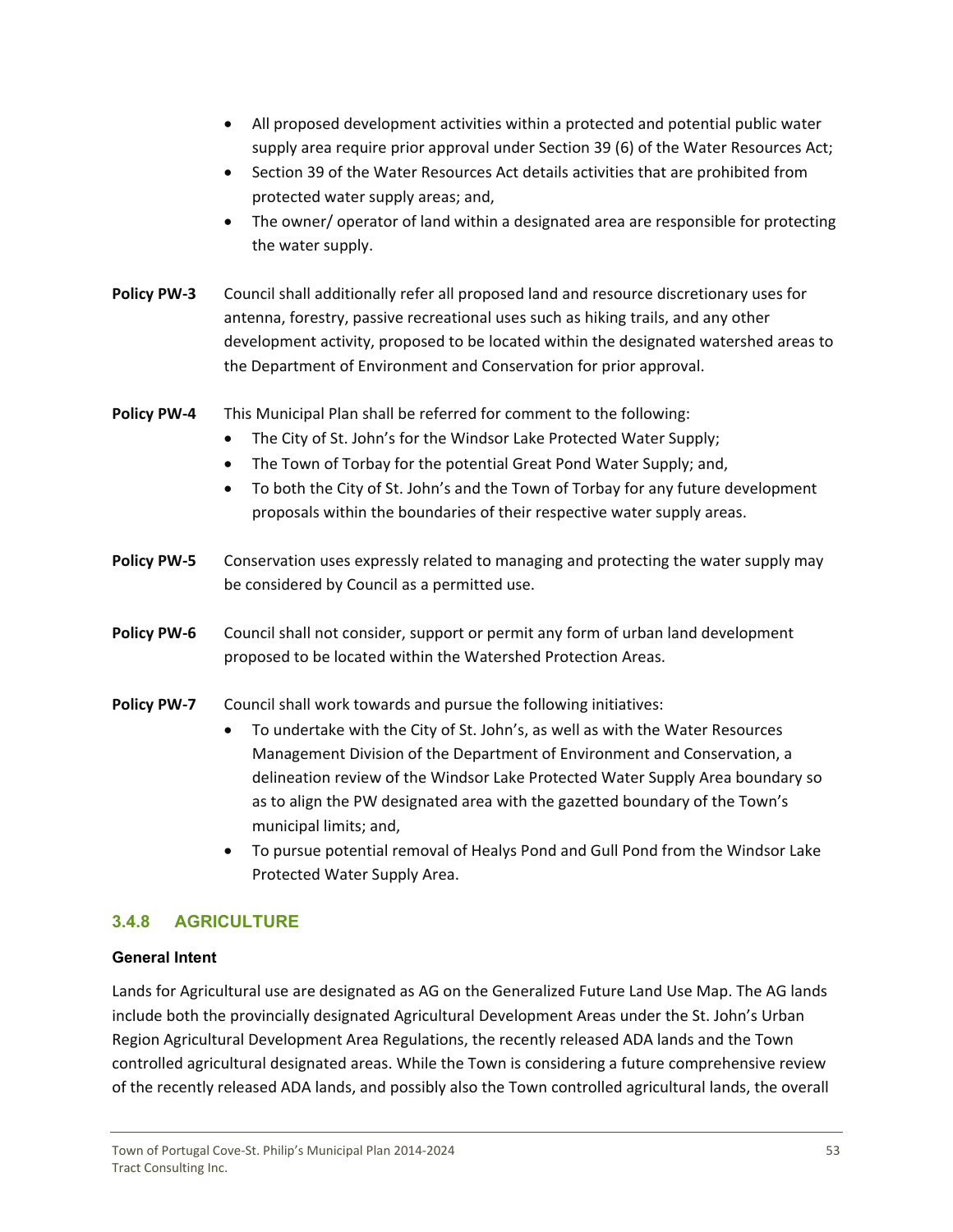intent of this Municipal Plan is to protect agricultural lands from conflicting uses of land and to provide existing farm operations with the assurance that they can continue to operate through the agricultural designation and companion land use zoning.

Lands designated as Agricultural shall be zoned on the Development Regulations Zoning Map as Agriculture (AG), with land use and development terms and conditions requirements for this zone outlined within Schedule C of the Development Regulations.

#### **Agricultural Policies**

#### **Land Uses**

- **Policy AG‐1**  Council shall refer all proposed development for lands designated as Agricultural Development Areas by the St. John's Urban Region Regional Plan to the Province for their consideration.
- **Policy AG‐2**  Council may consider a comprehensive review of recent provincially released designated Agricultural Development Area lands for the most appropriate, beneficial and feasible future land use designations and permitted zone uses.
- **Policy AG‐3**  Primary permitted uses within the Agricultural Zone are to be for conservation and agriculture. As discretionary uses on Town controlled lands, Council may also consider varied potential alternative land uses including single dwellings, telecommunication towers, animal pounds and kennels, forestry and mineral working resource uses, recreational open space initiatives and wind turbines.
- **Policy AG‐4**  Council supports the land use management approach to not permit development within the Agricultural designation unless such development is directly connected with, or complimentary to, agriculture or the proposed use will not adversely affect the existing or potential use of land for agricultural purposes.
- **Policy AG‐5**  Discretionary uses for Town controlled agricultural land in the AG Zone, as defined by Schedule C of the Development Regulations shall be considered by Council on the basis of their proposed intensity of use, their potential impact upon the agricultural land base, existing farm operations and adjacent land uses, and other localized influences.

#### **Town Controlled Agricultural Lands Review**

**Policy AG‐6**  During the course of this Municipal Plan, the Town may additionally undertake a comprehensive review and assessment of Town controlled designated Agricultural lands on the basis of soil capabilities, drainage, existing and adjacent land uses, current and proposed land development patterns, land use alternatives and other considerations.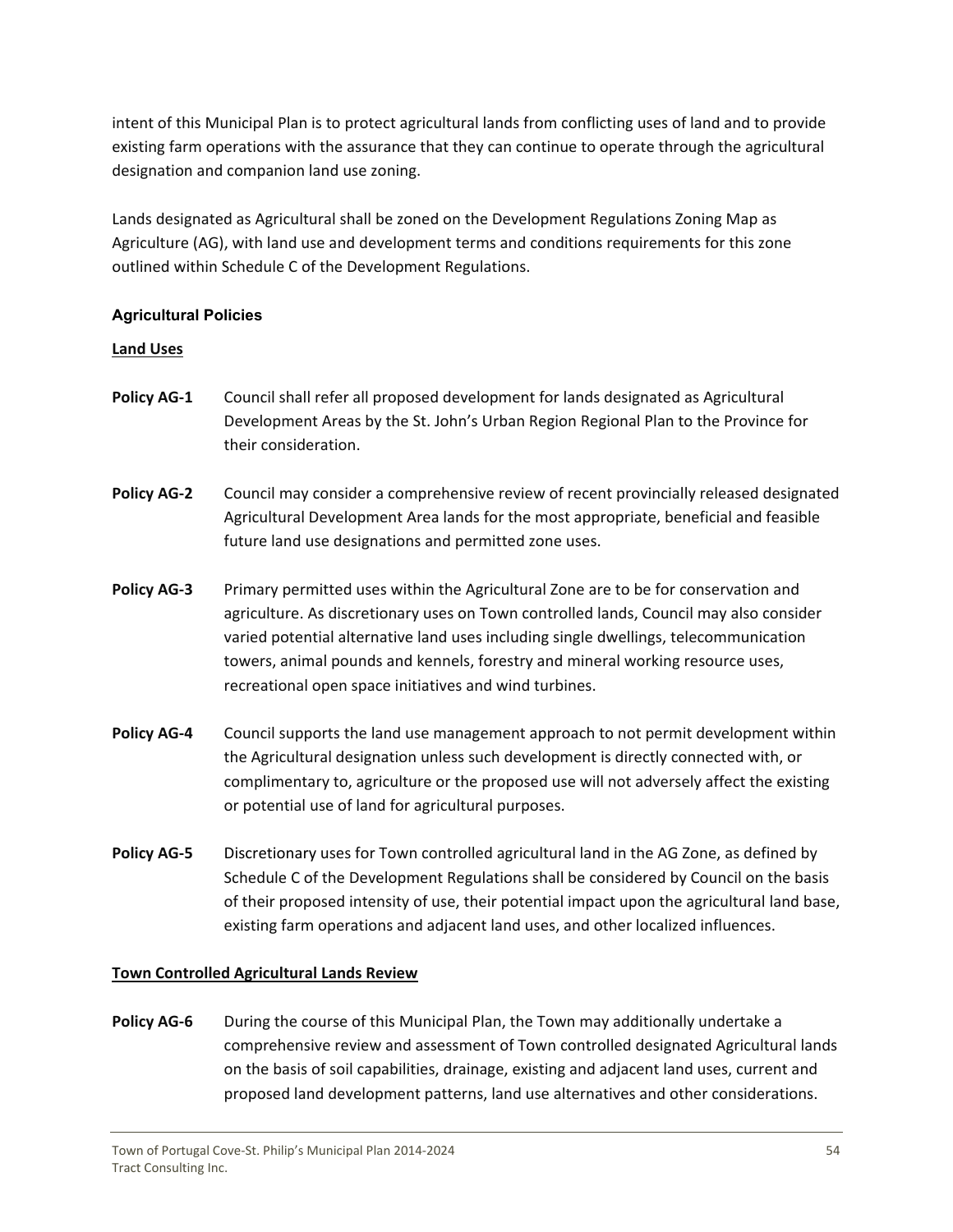The Town may seek the assistance of the Agri‐foods Development Branch of the Department of Natural Resources as part of this potential review.

#### **Separation of Non‐Farm Developments and Agricultural Operations**

- **Policy AG‐7**  Council shall attempt to minimize the potential for land use conflicts from non‐farm land uses being developed in close proximity to existing agricultural operations, particularly livestock and poultry confinement operations.
- **Policy AG‐8**  Council shall require new livestock to maintain a Minimum separation distance of 300metres (984.25 feet), as specified by Regulation 45 of the Town's Development Regulations.
- **Policy AG‐9**  New residential developments, but not including farm dwellings, shall maintain a minimum separation distance of 300.0 metres (984.25 feet), from existing livestock operations.
- **Policy AG‐10**  New provincially established buffers may be additionally be established for livestock and poultry operations based upon factors of the size of the operation, the land use pattern of the neighbourhood area, the type and volume of manure and the intensity of the operation.

#### **Non‐Farm Dwellings**

- **Policy AG‐11** Non‐farm residential and other dwellings shall not be permitted on Agricultural Development Areas designated lands without authorization from the provincial Land Development Advisory Authority; on Town Controlled Agricultural designated lands, non‐farm dwellings may be considered as a discretionary use on the basis of any of the following criterion:
	- A single dwelling being a subsidiary use to a commercial agricultural operation, horse boarding stable, or kennel;
	- Limiting any potential single dwelling development to infilling of properties with existing public road lot frontage;
	- The proposed use will not have an adverse impact on existing or future agricultural operations;
	- Submission of specific site detail on the discretionary use proposal including property size and location, existing and current land uses, and existing and proposed drainage; and,
	- Where deemed required, a professional soils or agriculture specialist report and recommendations being submitted by the applicant to the Town for review.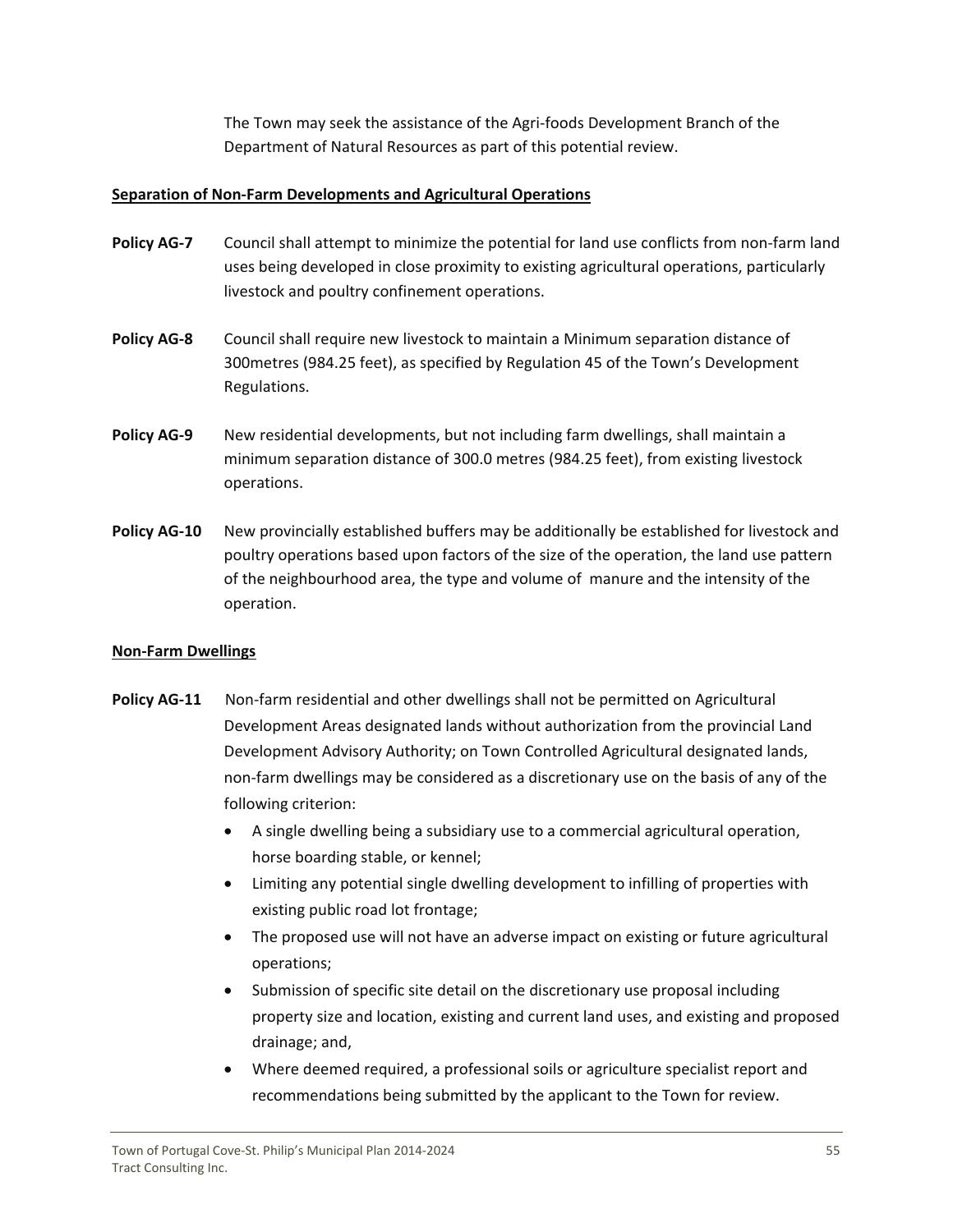### <span id="page-56-0"></span>**3.4.9 RURAL**

Three distinct Rural locations of the community are designated as RUR on the Generalized Future Land Use Map. The locations include:

- The expansive area located to the general north of Portugal Cove Road, and surrounding the Blast Hole Ponds;
- The sloping lands located to the general east of Beachy Cove Road; and,
- A smaller designated section of land located in the extreme southeast of the Town.

The Rural designation recognizes the importance for conservation, habitat preservation, and outdoor recreational and open space initiatives, as well as for natural resource based activities of forestry and agriculture, and to a lesser extent through discretionary use consideration for mineral working and other general and light industry resource operations, as well as for a diverse and varied number of other discretionary uses.

Urban expansion and encroachment into Rural areas will be minimized wherever possible to reduce the potential for loss, fragmentation, and degradation of the natural habitat, and to sustain continued opportunities for resource based activities and other discretionary uses.

Lands designated as Rural shall be zoned on the Zoning Map as Rural (RUR), with land use and development terms and conditions requirements for this zone outlined within Schedule C of the Development Regulations.

#### **Land Uses**

- **Policy RUR‐1**  Council shall permit within the RUR designation land uses that include agriculture, conservation, forestry, and recreational open space as detailed in Schedule C of the Development Regulations.
- **Policy RUR‐2** Varied discretionary uses such as mineral workings, resource based general and light industry, outdoor tourism, animal and antenna uses, cemeteries, veterinary, and wind turbines may be considered by Council within the RUR designated areas.
- **Policy RUR‐3**  Council may consider single dwellings as a discretionary use within the RUR designated areas, based upon the following indicative criterion:
	- $\circ$  The single dwelling development cannot be located on lands with potential for forestry, agriculture, mineral extraction, conservation and recreation, or within protected water supply areas;
	- o The proposed site for single dwelling development is not environmentally sensitive, and the site can accommodate the development with minimal impact on the natural landscape;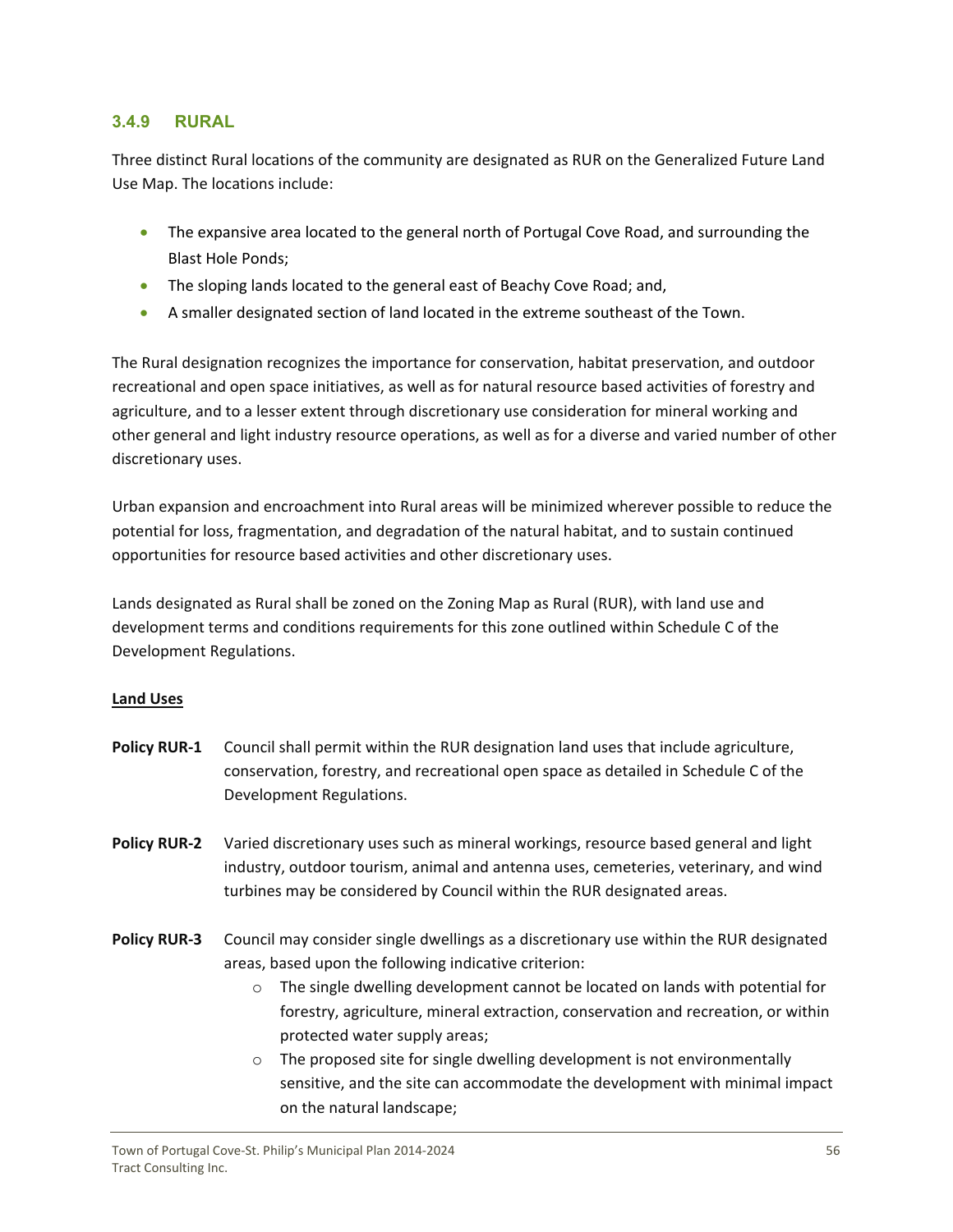- o The site has adequate soil conditions and groundwater supply; and,
- o The single dwelling development is not intended for seasonal residential or cottage use.
- **Policy RUR‐4**  Council may consider Commercial Residential as a discretionary use on the basis that the proposed use is for a tourist cottage only.

#### **Environmentally Sensitive and Scenic Areas**

- **Policy RUR‐5**  Council shall not permit land and resource use activities that in Council's opinion may adversely affect areas that are environmentally sensitive or that are not conducive to development for aesthetic reasons. Examples of unsuitable lands for development may include areas of steep or unstable slopes, coastal features, geologically unstable areas, visible hillsides, wetlands, watercourses and ravines. In such locations, protection and preservation measures rather than development will take priority.
- **Policy RUR‐6**  Through the life of this Municipal Plan, Council may proceed to designate several scenic natural areas as Rural to more effectively protect undeveloped areas within the built‐up locations of the community, including Grayman's Beard Hill.

#### **Agriculture**

**Policy RUR‐7**  To minimize potential impacts such as erosion, drainage and silt build up on existing agricultural operations and areas with potential for future agricultural development, Council may require specific conditions to apply to proposed land use development and resource use activities.

#### **Aggregate Extraction**

- **Policy RUR‐8** Council shall require that the extraction of aggregate resources be carried out in a manner so as to protect existing land uses and environmental and scenic resources throughout the Planning Area. To this end, minimum separation distances and buffering requirements will be implemented between pits and quarries and nearby uses such as residential areas, public highways and streets, and watercourses; the details of these requirements are outlined within the Rural zone discussion of the Town's Development Regulations.
- **Policy RUR‐9** Council shall require proposals for new aggregate operations to be assessed for potential impacts on environmental and scenic resources and existing nearby land uses, and where impacts are identified, the proponent shall adequately address remedial management strategies to the satisfaction of Council.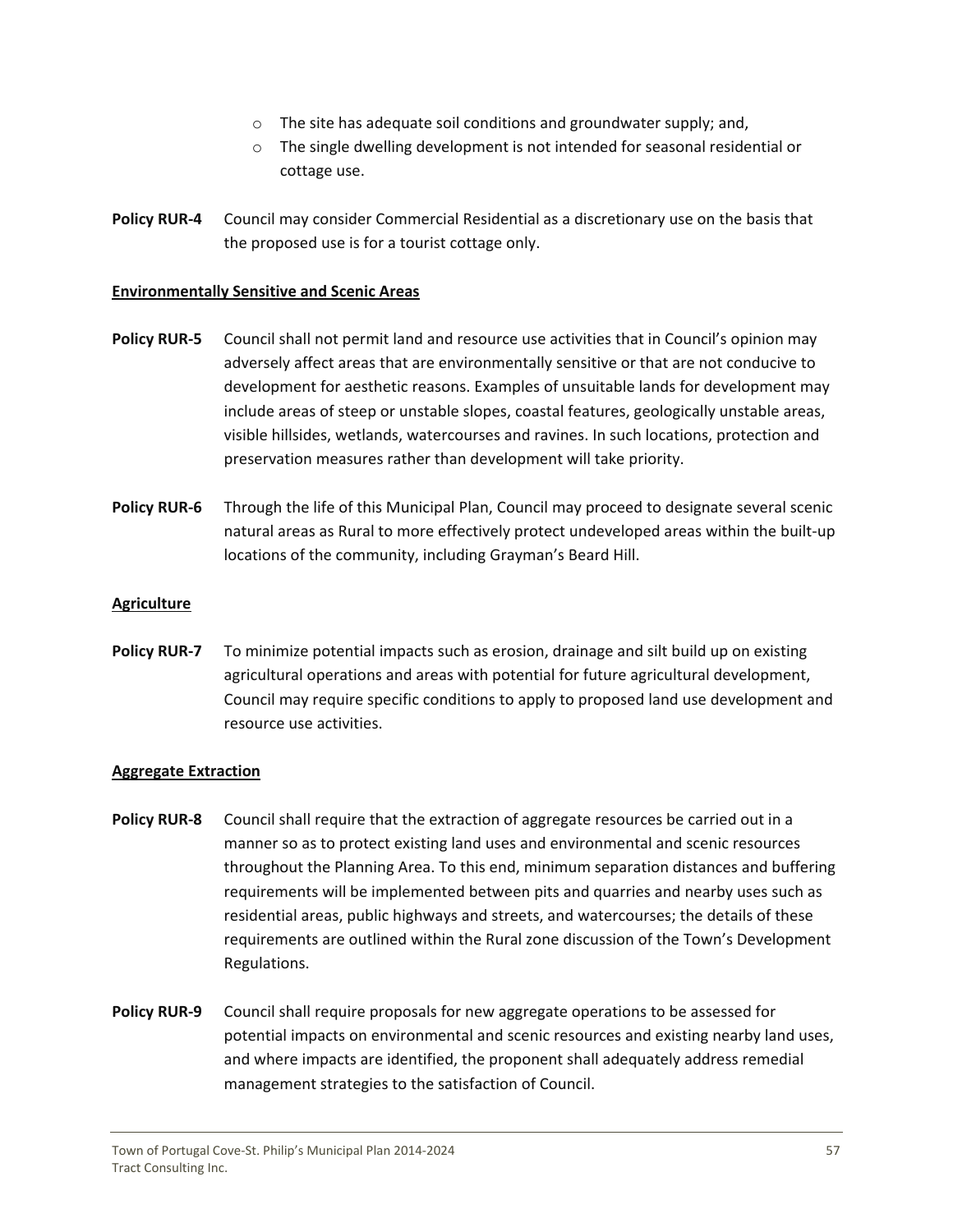- <span id="page-58-0"></span>**Policy RUR‐10**  Council shall establish standards in the Development Regulations aimed at reducing the potential impacts of aggregate operations on surrounding built‐up areas and environmentally sensitive areas, and may:
	- (a) Restrict aggregate development in locations that are normally exposed to public view such as near high traffic roads and residential areas;
	- (b) Establish minimum separation distances from existing and proposed residential areas, roads, and other built‐up areas;
	- (c) Establish minimum setbacks from watercourses, wetlands, steep slopes, and other environmentally sensitive areas;
	- (d) Establish restrictions on operating schedules; and
	- (e) Establish conditions for site management, upkeep, and site reclamation and rehabilitation.

#### **Forest Management**

- **Policy RUR‐11**  All proposals for forest harvesting and management activities shall be referred to the Department of Natural Resources for identification of provincial requirements.
- **Policy RUR‐12**  Council shall require that any proposed logging activities respect the Town's objectives for environmental protection, scenic preservation, recreation areas, and municipal watershed protection.

#### **3.4.10 TRANSPORTATION**

The transportation system in Portugal Cove‐St. Philip's includes a hierarchy of arterial roads, collector roads, and local roads, as well as public walkways. Roads are identified on the base map of the Generalized Future Land Use and Zoning Maps.

#### **Transportation Policies**

#### **Design Considerations**

- **Policy T‐1** Council shall encourage new public roads to be located and constructed so as to minimize adverse impacts on environmentally sensitive areas and resources.
- **Policy T‐2** Council shall require that roadways, sidewalks, public walkways, and access points to public buildings be designed to facilitate easy access and movement by mobility challenged and handicapped persons. This shall include the utilization of curb cuts at designated crosswalks and other appropriate areas.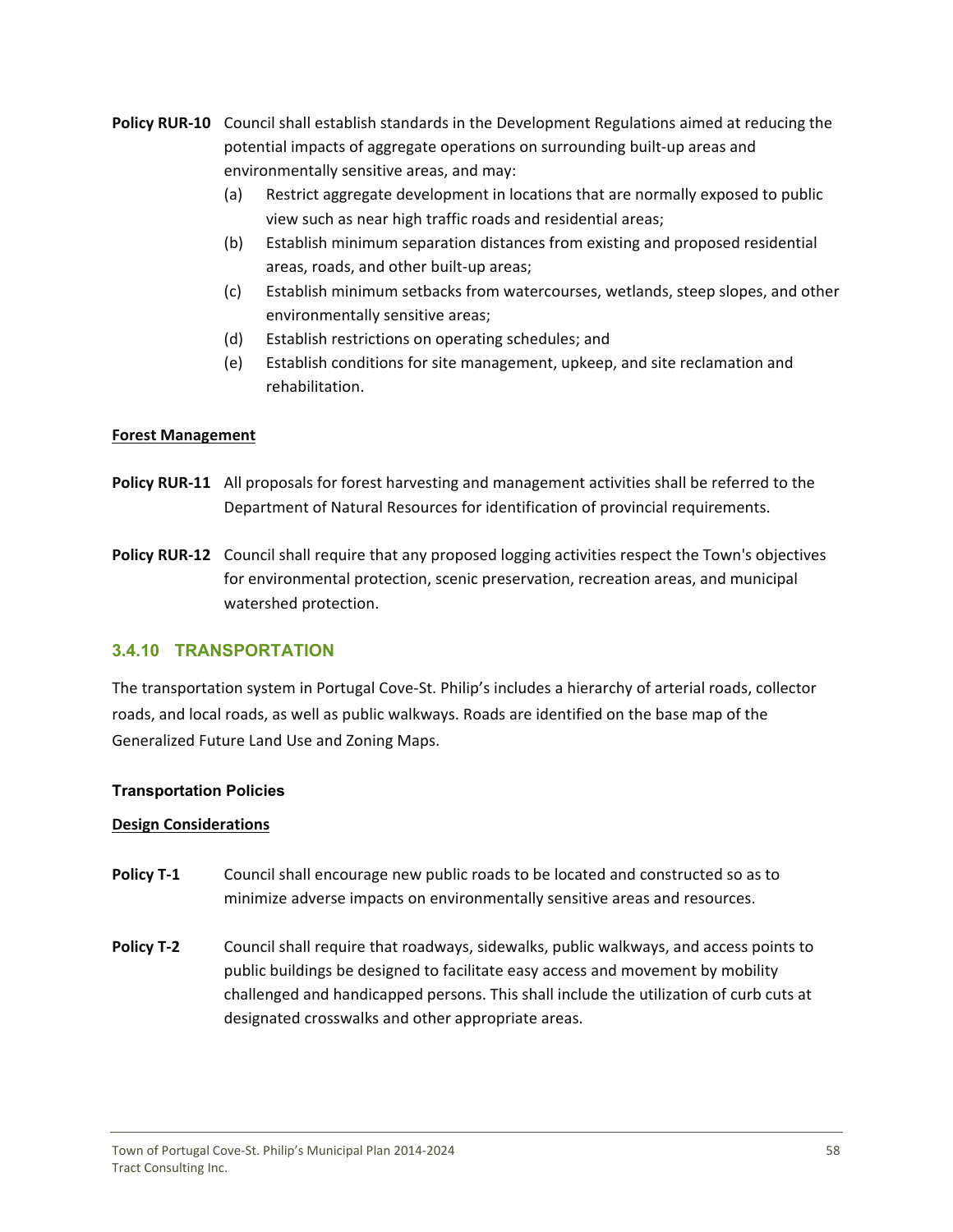**Policy T‐3** It shall be a proposal of Council to initiate a Road Network Improvement Study to re‐ evaluate the existing road classification system, identify existing traffic circulation issues and potential future issues, and to recommend network improvements to accommodate future growth.

#### **Arterial Roads**

The primary purpose of arterial roads is to provide safe and efficient traffic flow for vehicles travelling within or through the Planning Area. Roads classified as Arterial within the Planning Area include Thorburn Road, Portugal Cove Road, Tucker's Hill, Beachy Cove Road, and St. Thomas Line.

Thorburn Road and Portugal Cove Road are the two main routes for commuter traffic between Portugal Cove‐St. Philip's and St. John's. They are also designated as arterial roads in the St. John's Urban Region Regional Plan. Tucker's Hill, Beachy Cove Road and St. Thomas Line are used mainly to distribute traffic within the Town and to connect commuter traffic with Thorburn Road and Portugal Cove Road. In addition to Bauline Line Extension, these roads are designated by the St. John's Urban Region Regional Plan as Scenic Roads.

- **Policy T‐4** Council shall discourage individual property accesses onto arterial roads, especially the higher traffic corridors of Thorburn Road and Portugal Cove Road. New development along these corridors will be encouraged to locate on new adjoining side roads where feasible.
- **Policy T-5** In the review of new development proposals, Council may prohibit the development of a new access where its effect will be to reduce traffic safety and/or efficiency.
- **Policy <b>T-6** Council shall ensure that appropriate public street and road reservations are reserved along Arterial Roads to provide for road connections to back‐land areas with future development potential.

#### **Collector Roads**

The primary purpose of collector roads is to distribute traffic within different parts of the town and to facilitate traffic flow to arterial roads. Collector Roads within the Planning Area include Nearys Pond Road, Western Gully Road, Indian Meal Line, Bauline Line Extension, Witch Hazel Road, Old Broad Cove Road, Bennetts Road, Tolt Road and Dogberry Hill Road.

- **Policy <b>T-7** Council shall not restrict access to abutting properties on collector roads but ensure they are properly planned so they do not impede safety and traffic efficiency.
- **Policy T-8** Council shall require that new collector roads and the redevelopment of existing collector roads include two sidewalks.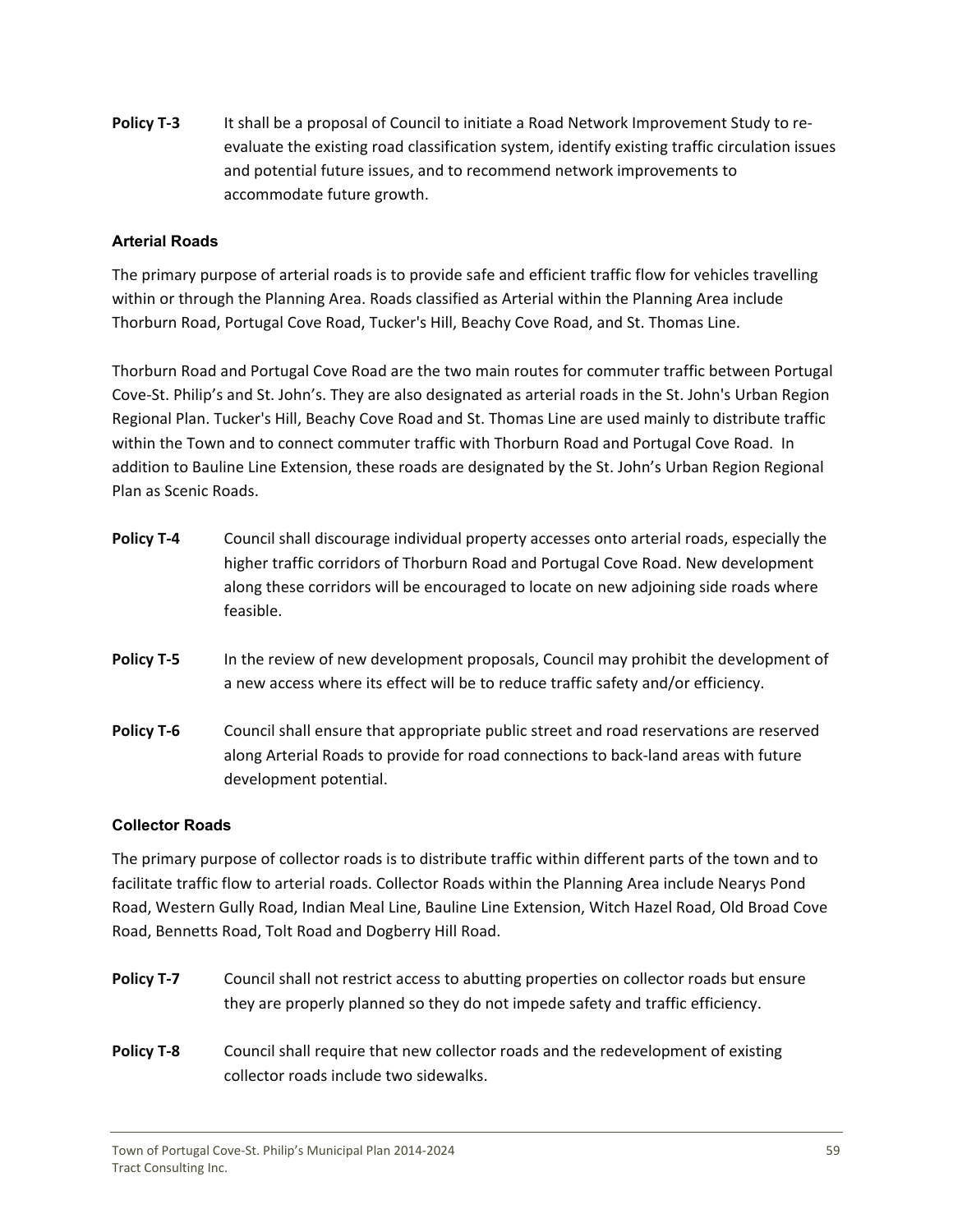**Policy T‐9** Council shall ensure that appropriate public street and road reservations are reserved along Collector Roads to provide for road connections to back‐land areas with future development potential.

#### **Local Roads**

Local roads are intended to serve abutting frontages and generally are not used by traffic except to approach adjoining properties and adjoining local streets. Certain local roads, which provide more of a traffic connection function than others, are referred to as local connectors. The remaining public roads within the Planning Area are categorized as Local Roads.

- **Policy T‐10** Council shall require new local roads and the redevelopment of existing local roads to include provision for one pedestrian walkway. Council's decision on the required type of pedestrian walkway will be related to the expected traffic volumes on the road.
- **Policy T‐11** Council shall ensure that appropriate public street and road reservations are reserved along Local Roads to provide for road connections to back‐land areas with future development potential.
- **Policy <b>T-12** Council shall require adequate space for efficient snow clearing and for vehicles to turn around without difficulty on all cul‐de‐sac and other roads. The maximum permitted length of a proposed cul-de-sac will primarily consider factors that may affect the safety of residents and other users of the road.
- **Policy T‐13** Council shall endeavour to upgrade its local road network through street widening and surface improvements, as well as through the elimination of some dead-end roads by connecting them into loop roads, and through future consideration of preparation of an advance street plan. Council shall consider the establishment of a capital works plan to upgrade existing substandard roads that are not publicly owned.

#### **Other Rights-of-Way**

In addition to the public roads already classified in this section, there are other rights‐of‐way that can be found throughout the town. In some cases, public Right‐of‐Ways (ROWs) exist that may serve the same function as local roads, but are not publicly maintained (i.e. Murphy's Lane). In other cases private roads exist that are neither publicly‐owned nor publicly‐maintained.

**Policy T‐14** Council shall issue a notice of intent to affected residents when taking over a public right‐of‐way that is not publicly‐maintained in order to bring it up to a standard identified by Council and consistent with the Town's development standards.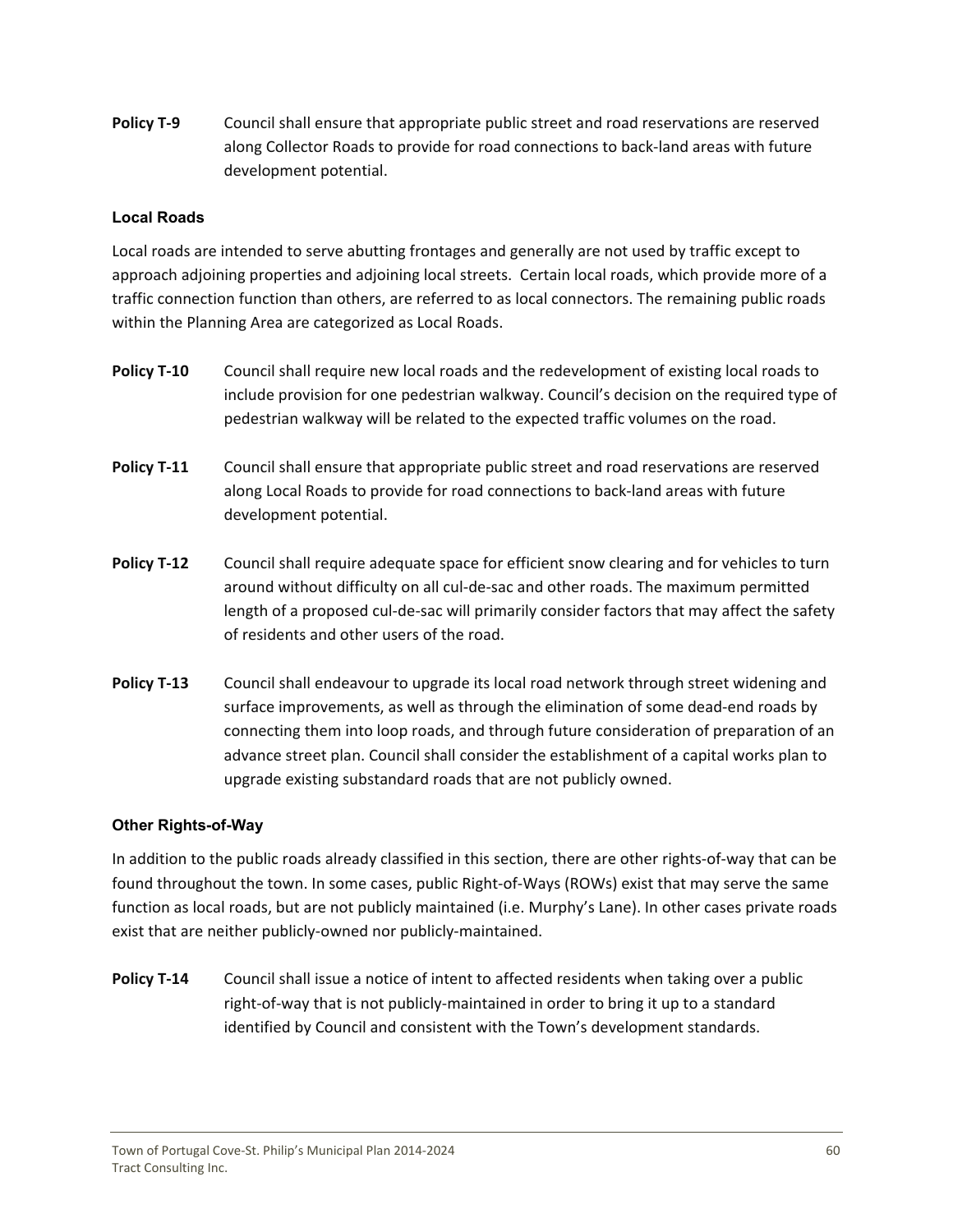**Policy T‐15** When Council determines that it is in the Town's interest to take over and upgrade a private road, Council shall prepare and enter into an agreement with affected landowners prior to commencing any such improvements.

#### **Parking**

Provision for parking, and access thereto, are to be considered with each new land use development application with regard to the required number of parking spaces, the layout of the parking areas on the site and proposed access/ egress locations.

- **Policy T‐16** Council shall require that new development applications include a site plan showing how access and parking is to be arranged and that fulfilment of these plans be made a condition of approval.
- **Policy T-17** Council shall resolve identified parking concerns within the community as they arise.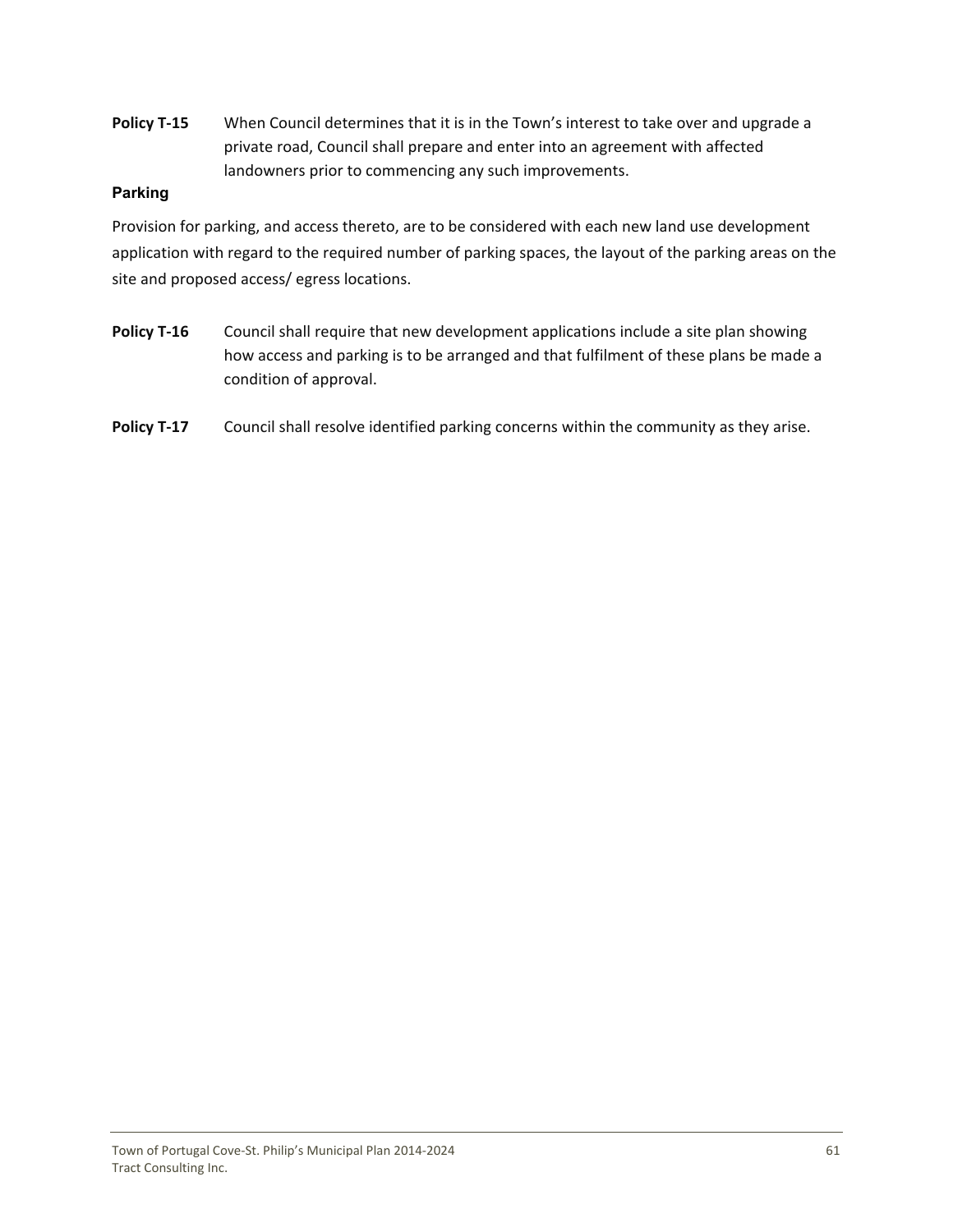# <span id="page-62-0"></span>**4.0 IMPLEMENTATION**

The Portugal Cove‐St. Philip's Municipal Plan (2014‐2024) will be implemented over the next 10‐years through decisions of Council. Of particular importance to Council are the following:

- **•** Effective administration of the Municipal Plan;
- The annual adoption of five-year capital work budgets;
- Land use zoning, subdivision and advertisement regulations (referred to as the Development Regulations);
- The basis of development control; and
- The procedure for considering amendments to the Municipal Plan.

These issues are addressed within this Section of the Municipal Plan.

# **4.1 ADMINISTRATION OF THE PLAN**

The Portugal Cove‐St. Philip's Municipal Plan (2014‐2024) is comprised of goals and objectives (Section 2 of this document), land use policies (Section 3), and a program of implementation (Section 4). The background information summary, presented in Section 1.2 of this document, provides useful insight but does not form part of the legally binding Portugal Cove‐St. Philip's Municipal Plan. All development applications will be evaluated as to their conformity to the Plan. Council will require full conformity with all policies in the Plan.

# **1. Map Interpretation**

- (1) For the purpose of administering the Municipal Plan, the **Generalized Future Land Use Map** shall be read only in conjunction with the goals, objectives and land use policies of the Plan.
- (2) The boundaries of the land use designations shown on the **Generalized Future Land Use Map** are general only and, except where they coincide with roads, shorelines, or other prominent physical features, are not intended to define exact limits. No amendment to the Portugal Cove‐St. Philip's Municipal Plan shall be required to allow minor adjustments of the land use boundaries. Other than such minor boundary adjustments, no development shall be permitted that does not conform to the Plan.

# **2. Development Applications**

(1) Every person or corporation wishing to develop land for any purpose within the Portugal Cove‐St. Philip's Municipal Planning Area must apply to Council for permission through the established procedure. Council shall require that all development applications conform fully to the Portugal Cove‐St. Philip's Municipal Plan before proceeding. Council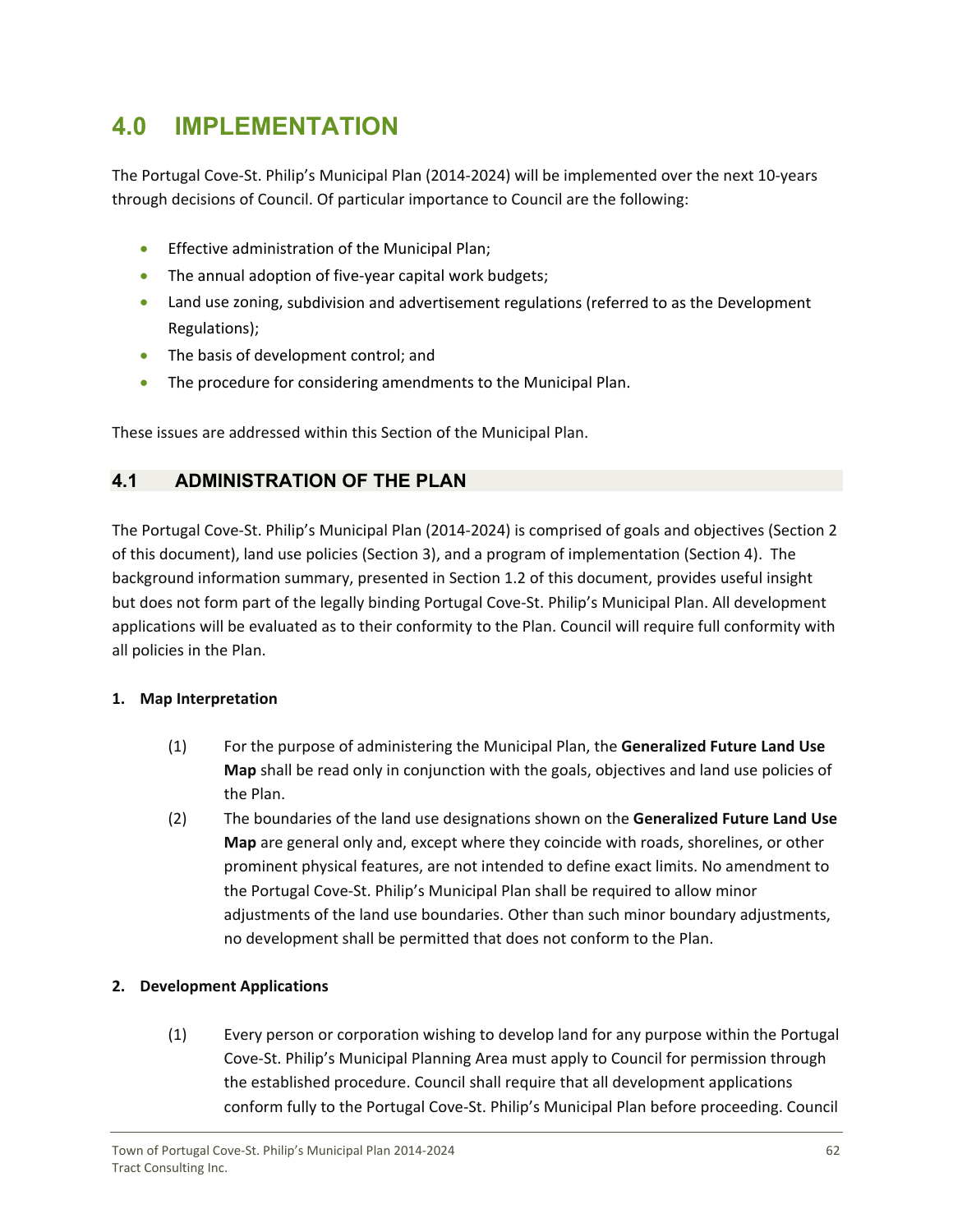may refuse or approve the application and may set conditions on approval. The decision of Council may be appealed to the appropriate appeal board.

- (2) Once conformity to the Municipal Plan has been established, Council shall ensure that each development proposal is given an evaluation.
- (3) If Council suspects that a Provincial or Federal policy or statute may come into effect, it will refer the development proposal to the relevant government department or agency for approval or comments.
- (4) Council's final decision on an application will be based on the desire to guide the development of the Portugal Cove‐St. Philip's in the best long‐term interest of residents. Council may refuse or approve applications, with or without conditions.
- (5) Provisions regarding the appeal of Council decisions on development applications will be contained in the Development Regulations.

# **3. Subdivision Proposals and Agreements**

- (1) Evaluations of proposed subdivisions of land for development will include the following:
	- (a) An investigation of the physical conditions and features of the site and the opportunities for and constraints on development.
	- (b) A demonstration of how the proposed subdivision will join with existing roads, how it will affect existing developments, and whether it will provide future access to undeveloped lands in the area.
	- (c) A demonstration that the proposed subdivision will be compatible with surrounding land uses, both existing and future.
	- (d) An examination of proposed municipal services and the long‐term public costs of providing and maintaining these services.
	- (e) Consideration of how stormwater drainage will be managed to minimize increased run‐off onto adjacent lands.
- (2) Before major land developments are approved in the Portugal Cove‐St. Philip's Municipal Planning Area, Council shall require the developer to enter into a development agreement with the Town. The agreement shall establish the conditions under which development will proceed and shall be binding on both parties. Any conditions governing the development will be enforced by attaching them to the development permit.

# **4. Non‐Conforming Uses**

- (1) A building, structure, or other development that does not conform with the intent and permitted land uses of this Municipal Plan, but which legally existed before the registration date of the Plan, will be permitted to continue as a "non-conforming use" subject to the provisions of Section 108 of the Urban and Rural Planning Act.
- (2) Notwithstanding subsection (1), if a non‐conforming use is discontinued for a consecutive period of twelve months, or such further period as Council considers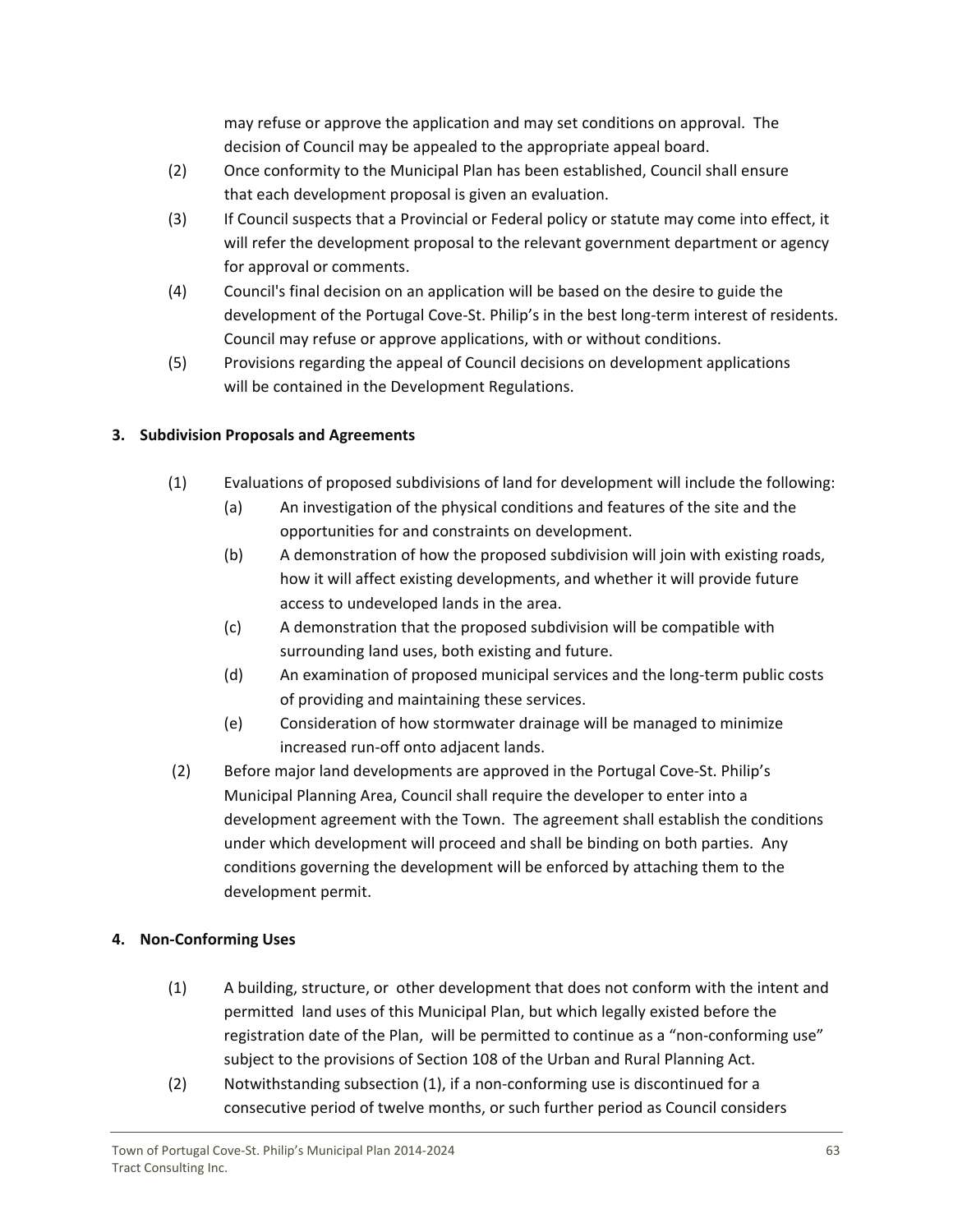appropriate, it shall not be recommenced and any further use of the land or building shall conform with the intent of this Plan and its Development Regulations.

- <span id="page-64-0"></span>(3) A non‐conforming use under this Municipal Plan:
	- (a) shall not be internally or externally varied, extended or expanded unless otherwise approved by Council;
	- (b) shall not be structurally modified except as required for the safety of the building, structure or development;
	- (c) shall not be reconstructed or repaired for use in the same non‐conforming manner where 50% or more of the value of that building, structure or development has been destroyed;
	- (d) may have the existing use for that building, structure or development varied by Council to a use that is, in Council's opinion more compatible with this Municipal Plan and its Development Regulations;
	- (e) may have the existing building extended where, in Council's opinion, that extension is not more than 50% of the existing building;
	- (f) where the non‐conformance is with respect to the standards included in the Development Regulations, shall not be expanded if the expansion would increase the non‐conformity; and
	- (g) where the building or structure is primarily zoned and used for residential purposes, may, in accordance with this Municipal Plan and its Development Regulations, be repaired or rebuilt where 50% or more of the value of that building or structure is destroyed.

# **4.2 DEVELOPMENT REGULATIONS**

Pursuant to Section 35 of the Urban and Rural Planning Act, Council has adopted the Portugal Cove‐St. Philip's Land Use Zoning, Subdivision and Advertisement Regulations (referred to as the Development Regulations) in order to implement the goals, objectives and land use policies of the Municipal Plan. The Development Regulations control the subdivision and development of all land within the Portugal Cove-St. Philip's Planning Area.

# **1. Council Responsibility**

(1) In accordance with Section 35 of the Urban and Rural Planning Act, the Development Regulations have been established to ensure that land is controlled and used only in accordance with the Portugal Cove‐St. Philip's Municipal Plan.

# **2. Content**

- (1) The Development Regulations:
	- (a) divide the Planning Area into land use zones;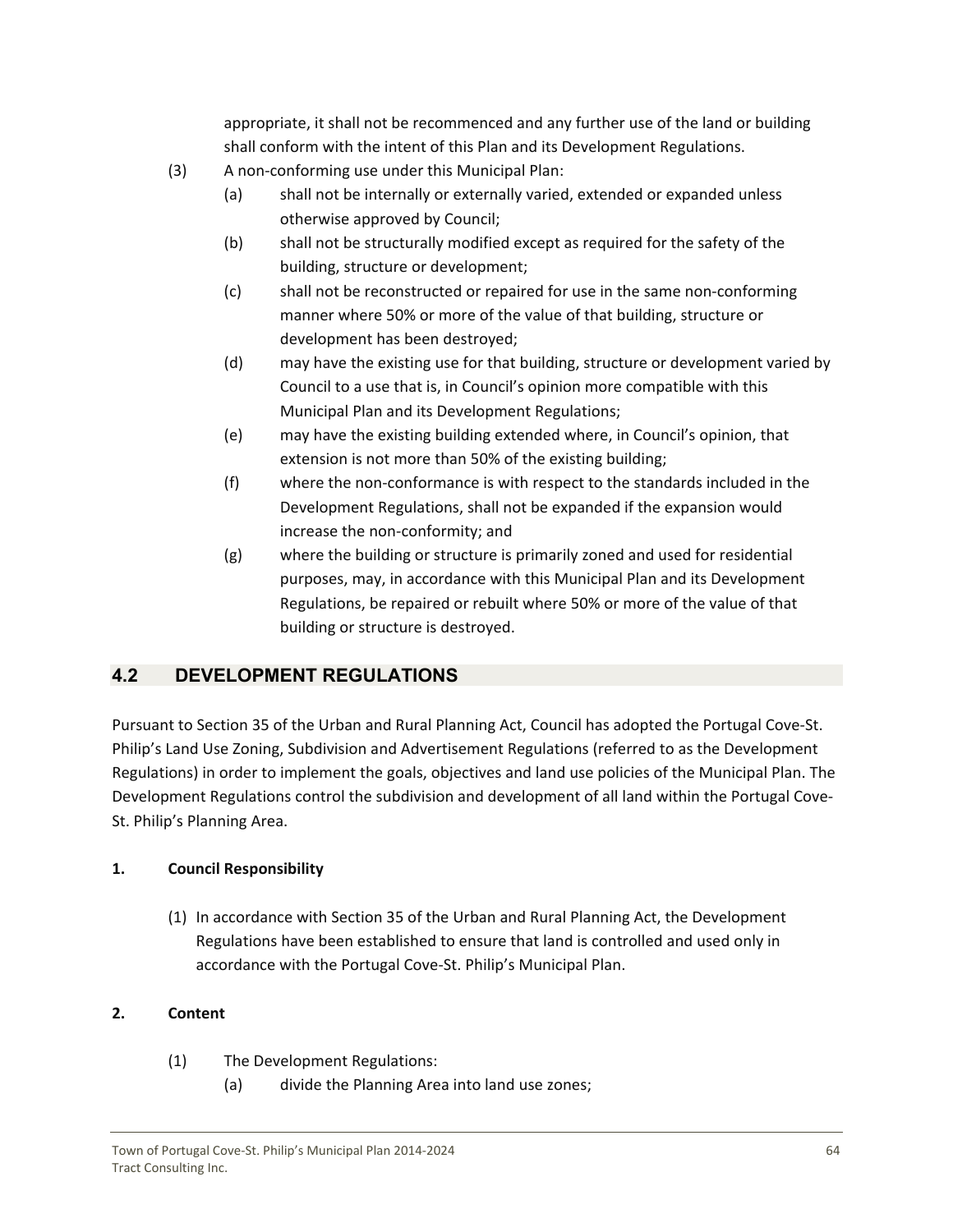- <span id="page-65-0"></span>(b) indicate permitted, discretionary, and prohibited uses of land in each land use zone;
- (c) outline municipal‐wide and zone‐specific requirements and standards for the subdivision and development of land,
- (d) identify the administrative procedures for considering development permit applications and the issuing of development and building permits;
- (e) establish the regulations respecting the non‐conforming development and use of land;
- (f) specify the minimum notice periods for Council for decisions respecting discretionary land uses, non‐conforming land uses, and variances;
- (g) detail the regulations and procedures respecting appeals of Council decisions; and,
- (h) provide the regulations respecting the enforcement of permit requirements.

# **4.3 DEVELOPMENT CONTROL**

# **1. Municipal Plan is Binding**

(1) The Portugal Cove‐St. Philip's Municipal Plan (2014‐2024) is a legal document which is binding upon all persons and organizations, including the Council.

# **2. Council Responsibility**

(1) Council shall exercise appropriate control over development in the Portugal Cove‐St. Philip's Planning Area in accordance with the Municipal Plan and the Development (Land Use Zoning, Subdivision, and Advertisement) Regulations.

# **3. Subdivision and Development Applications**

- (1) All persons wishing to subdivide or develop land for any purpose within the Planning Area shall apply to Council for permission on the prescribed applications forms and shall submit a detailed drawing of the proposal indicating the location and dimensions of the land and the development.
- (2) Council will examine the application on the basis of the Development Regulations. Council may approve the application, approve it with conditions, or refuse it.

# **4. Right to Appeal**

(1) An applicant who receives a refusal decision from Council on a development application may appeal that decision to the Appeal Board in accordance with the Ministerial Regulations included within the Portugal Cove‐St. Philip's Development Regulations.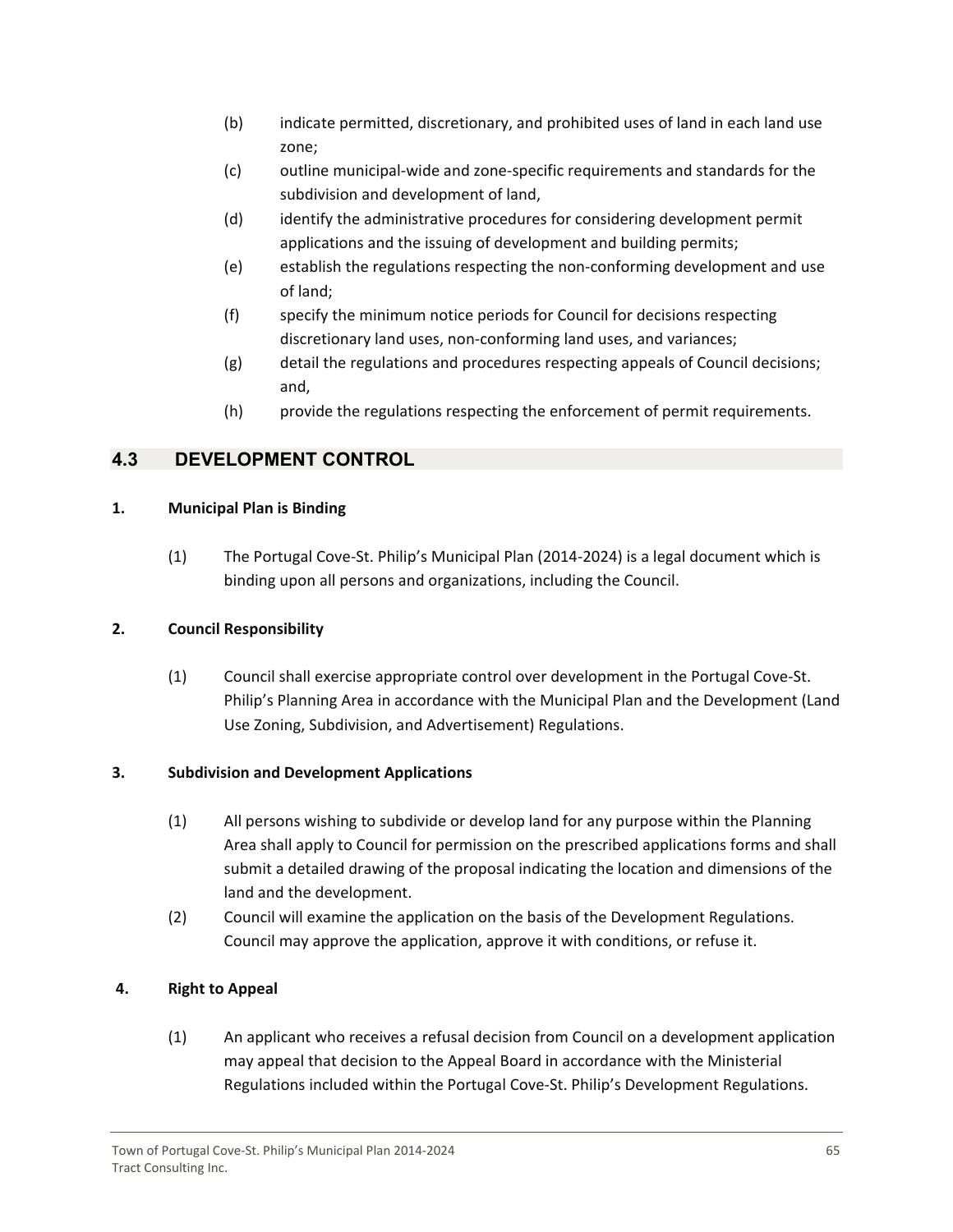### <span id="page-66-0"></span>**5. Provincial and Federal Referrals**

(1) Any proposed development that may be affected by the regulations of a Provincial or Federal department will be referred to the concerned department for comments before municipal approval for a permit is considered.

# **4.4 AMENDING THE MUNICIPAL PLAN AND DEVELOPMENT REGULATIONS**

This Municipal Plan was prepared on the basis of existing and expected future conditions. It is Council's intention not to amend the Plan for a five‐year period after its adoption, after which another Plan Review will be undertaken. Nevertheless, if conditions change in unforeseen ways during the planning period, Council may consider possible amendments to the Plan.

### **1. Municipal Plan Amendment**

(1) If Council decides to adopt an amendment to the Municipal Plan, in accordance with Section 25 of the Urban and Rural Planning Act*,* the amendment procedure will be the same as for the adoption of the Municipal Plan as a whole. This procedure is described in Section 1.1.2 of this Municipal Plan and outlined in Sections 14 to 24 of the Act.

# **2. Stand‐Alone Amendment to the Development Regulations**

- (1) If Council decides to adopt an amendment to the Development Regulations, which does not also require a change to the Municipal Plan, the amendment procedure will be in accordance with Section 35 (5) of the Act.
- (2) Council shall give notice of the proposed change in a newspaper circulated in the area and shall receive representations with respect to those changes before forwarding the adopted amendment to the Department of Municipal Affairs for registration under Section 24 of the Act.